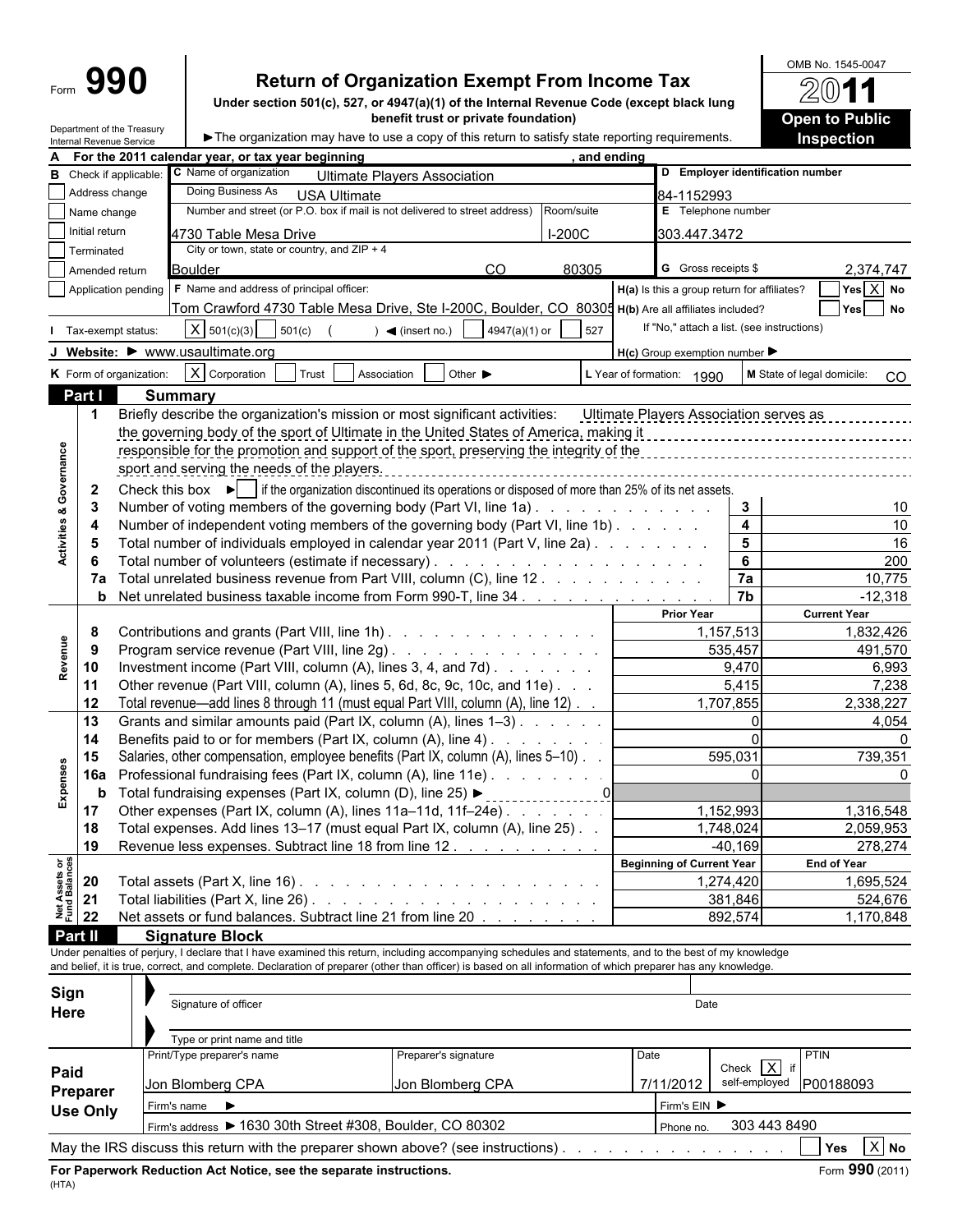|                 | Form 990 (2011) | <b>Ultimate Players Association</b>                                                                                                                                                                                            | 84-1152993 | Page 2   |
|-----------------|-----------------|--------------------------------------------------------------------------------------------------------------------------------------------------------------------------------------------------------------------------------|------------|----------|
| <b>Part III</b> |                 | <b>Statement of Program Service Accomplishments</b>                                                                                                                                                                            |            |          |
|                 |                 | Check if Schedule O contains a response to any question in this Part III. $\vert x \vert$                                                                                                                                      |            |          |
|                 |                 | Briefly describe the organization's mission:                                                                                                                                                                                   |            |          |
|                 |                 | Ultimate Players Association serves as the governing body of the sport of Ultimate in the                                                                                                                                      |            |          |
|                 |                 | United States of America, making it responsible for the promotion and support of the sport, contract content content content content of the states of American content of the sport,                                           |            |          |
|                 |                 |                                                                                                                                                                                                                                |            |          |
|                 |                 |                                                                                                                                                                                                                                |            |          |
| $\overline{2}$  |                 | Did the organization undertake any significant program services during the year which were not listed on                                                                                                                       | Yes        | $ X $ No |
|                 |                 | If "Yes," describe these new services on Schedule O.                                                                                                                                                                           |            |          |
| -3              |                 | Did the organization cease conducting, or make significant changes in how it conducts, any program                                                                                                                             |            |          |
|                 |                 |                                                                                                                                                                                                                                | Yes        | $ X $ No |
|                 |                 | If "Yes," describe these changes on Schedule O.                                                                                                                                                                                |            |          |
|                 |                 | Describe the organization's program service accomplishments for each of its three largest program services, as measured by                                                                                                     |            |          |
|                 |                 | expenses. Section $501(c)(3)$ and $501(c)(4)$ organizations and section $4947(a)(1)$ trusts are required to report the amount of                                                                                               |            |          |
|                 |                 | grants and allocations to others, the total expenses, and revenue, if any, for each program service reported.                                                                                                                  |            |          |
|                 |                 |                                                                                                                                                                                                                                |            |          |
|                 |                 |                                                                                                                                                                                                                                |            |          |
|                 |                 |                                                                                                                                                                                                                                |            |          |
|                 |                 |                                                                                                                                                                                                                                |            |          |
|                 |                 |                                                                                                                                                                                                                                |            |          |
|                 |                 |                                                                                                                                                                                                                                |            |          |
|                 |                 |                                                                                                                                                                                                                                |            |          |
|                 |                 |                                                                                                                                                                                                                                |            |          |
|                 |                 |                                                                                                                                                                                                                                |            |          |
|                 |                 |                                                                                                                                                                                                                                |            |          |
|                 |                 |                                                                                                                                                                                                                                |            |          |
|                 |                 |                                                                                                                                                                                                                                |            |          |
|                 |                 |                                                                                                                                                                                                                                |            |          |
|                 |                 | Member services: Develop and distribute rules of the game and other informative literature to concentration of the services: Develop and distribute rules of the game and other informative literature to concentration of the |            |          |
|                 |                 | members that promote and enhance participation in the sport of Ultimate for approximately 30,000                                                                                                                               |            |          |
|                 | members.        | Revenue includes member dues, corporate sponsorship, contributions/donations and contract contract contract to                                                                                                                 |            |          |
|                 |                 | advertising Expenses include member services, SOTG/rules, marketing, communications and entity and according to Expenses include members and according to Expenses include the members of the service of the service of the se |            |          |
|                 | publications.   |                                                                                                                                                                                                                                |            |          |
|                 |                 |                                                                                                                                                                                                                                |            |          |
|                 |                 |                                                                                                                                                                                                                                |            |          |
|                 |                 |                                                                                                                                                                                                                                |            |          |
|                 |                 |                                                                                                                                                                                                                                |            |          |
|                 |                 |                                                                                                                                                                                                                                |            |          |
|                 |                 |                                                                                                                                                                                                                                |            |          |
|                 |                 |                                                                                                                                                                                                                                |            |          |
| 4с              | (Code:          | 162,381 including grants of \$ 1, 1,054 (Revenue \$<br>$\frac{1}{2}$ (Expenses \$                                                                                                                                              |            | 110,517) |
|                 |                 | Outreach/sport development: Provide program development and sanctioning support to hundreds of                                                                                                                                 |            |          |
|                 |                 | tournaments and leagues for both youth and adults at the local level. Revenue includes<br>sport development, sales and sanctioning Expenses include sport development and outreach                                             |            |          |
|                 |                 |                                                                                                                                                                                                                                |            |          |
|                 |                 |                                                                                                                                                                                                                                |            |          |
|                 |                 |                                                                                                                                                                                                                                |            |          |
|                 |                 |                                                                                                                                                                                                                                |            |          |
|                 |                 |                                                                                                                                                                                                                                |            |          |
|                 |                 |                                                                                                                                                                                                                                |            |          |
|                 |                 |                                                                                                                                                                                                                                |            |          |
|                 |                 |                                                                                                                                                                                                                                |            |          |
|                 |                 |                                                                                                                                                                                                                                |            |          |
|                 |                 | 4d Other program services. (Describe in Schedule O.)                                                                                                                                                                           |            |          |
|                 | (Expenses \$    | 224,802 including grants of \$<br>0) (Revenue \$                                                                                                                                                                               | 25,830)    |          |
| 4e              |                 | 1,918,251<br>Total program service expenses ▶                                                                                                                                                                                  |            |          |

|  |  | Form 990 (2011) |
|--|--|-----------------|
|--|--|-----------------|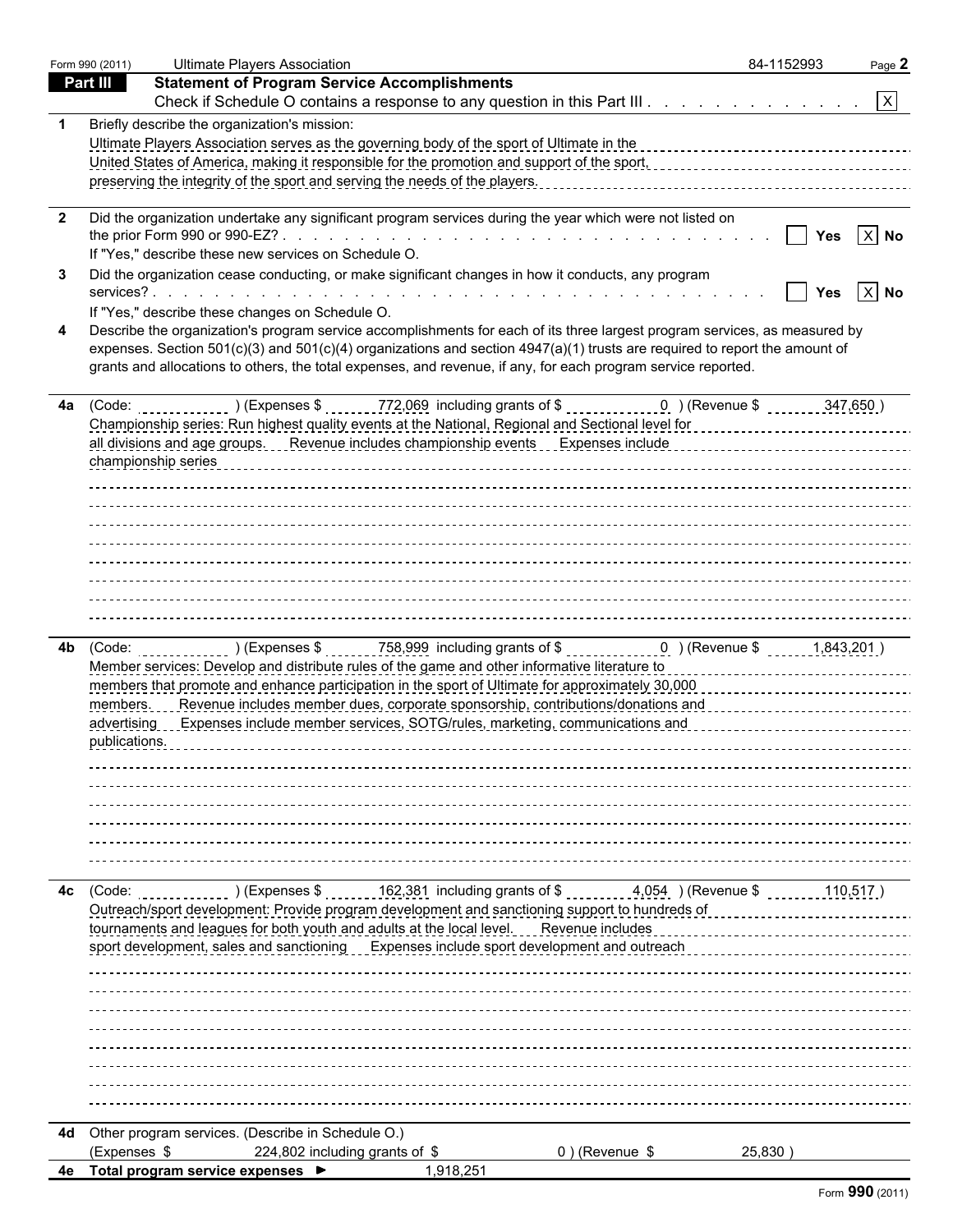Form 990 (2011) Ultimate Players Association 84-1152993 Page **3**

| <b>Part IV</b> | <b>Checklist of Required Schedules</b>                                                                                                                                                                                        |                         |                           |              |
|----------------|-------------------------------------------------------------------------------------------------------------------------------------------------------------------------------------------------------------------------------|-------------------------|---------------------------|--------------|
|                |                                                                                                                                                                                                                               |                         | Yes No                    |              |
|                | 1 Is the organization described in section 501(c)(3) or 4947(a)(1) (other than a private foundation)? If "Yes,"                                                                                                               |                         |                           |              |
|                |                                                                                                                                                                                                                               |                         | $\mathsf{X}$              |              |
|                | 2 Is the organization required to complete Schedule B, Schedule of Contributors (see instructions)?                                                                                                                           | $\overline{2}$          | $\boldsymbol{\mathsf{X}}$ |              |
| 3              | Did the organization engage in direct or indirect political campaign activities on behalf of or in opposition to                                                                                                              | $3\overline{3}$         |                           | $\mathsf{X}$ |
|                | 4 Section 501(c)(3) organizations. Did the organization engage in lobbying activities, or have a section 501(h)                                                                                                               |                         |                           |              |
|                |                                                                                                                                                                                                                               | $\overline{\mathbf{4}}$ |                           | $\mathsf{X}$ |
|                | 5 Is the organization a section $501(c)(4)$ , $501(c)(5)$ , or $501(c)(6)$ organization that receives membership dues,                                                                                                        |                         |                           |              |
|                | assessments, or similar amounts as defined in Revenue Procedure 98-19? If "Yes," complete Schedule C,                                                                                                                         | 5                       |                           |              |
|                | Did the organization maintain any donor advised funds or any similar funds or accounts for which donors                                                                                                                       |                         |                           |              |
|                | have the right to provide advice on the distribution or investment of amounts in such funds or accounts? If                                                                                                                   | 6                       |                           | $\mathsf{X}$ |
|                | Did the organization receive or hold a conservation easement, including easements to preserve open space,                                                                                                                     |                         |                           |              |
|                | the environment, historic land areas, or historic structures? If "Yes," complete Schedule D, Part II<br>8 Did the organization maintain collections of works of art, historical treasures, or other similar assets? If "Yes," |                         |                           | $\mathsf{X}$ |
|                |                                                                                                                                                                                                                               | 8                       |                           | $\mathsf{X}$ |
|                | 9 Did the organization report an amount in Part X, line 21; serve as a custodian for amounts not listed in Part                                                                                                               |                         |                           |              |
|                | X; or provide credit counseling, debt management, credit repair, or debt negotiation services? If "Yes,"                                                                                                                      |                         |                           |              |
|                |                                                                                                                                                                                                                               | 9                       |                           | $\mathsf{X}$ |
|                | 10 Did the organization, directly or through a related organization, hold assets in temporarily restricted                                                                                                                    |                         |                           |              |
|                | endowments, permanent endowments, or quasi-endowments? If "Yes," complete Schedule D, Part V                                                                                                                                  | 10                      |                           | X            |
|                | 11 If the organization's answer to any of the following questions is "Yes," then complete Schedule D, Parts VI,                                                                                                               |                         |                           |              |
|                | VII, VIII, IX, or X as applicable.                                                                                                                                                                                            |                         |                           |              |
|                | a Did the organization report an amount for land, buildings, and equipment in Part X, line 10? If "Yes," complete                                                                                                             |                         |                           |              |
|                |                                                                                                                                                                                                                               | 11a                     | $\mathsf{X}$              |              |
|                | <b>b</b> Did the organization report an amount for investments—other securities in Part X, line 12 that is 5% or more                                                                                                         |                         |                           |              |
|                | of its total assets reported in Part X, line 16? If "Yes," complete Schedule D, Part VII.                                                                                                                                     | 11 <sub>b</sub>         |                           | $\mathsf{X}$ |
|                | c Did the organization report an amount for investments—program related in Part X, line 13 that is 5% or more                                                                                                                 |                         |                           |              |
|                | of its total assets reported in Part X, line 16? If "Yes," complete Schedule D, Part VIII.                                                                                                                                    | 11c                     |                           | $\mathsf{X}$ |
|                | d Did the organization report an amount for other assets in Part X, line 15 that is 5% or more of its total assets                                                                                                            |                         |                           |              |
|                |                                                                                                                                                                                                                               |                         |                           | $\mathsf{X}$ |
|                | e Did the organization report an amount for other liabilities in Part X, line 25? If "Yes," complete Schedule D, Part X. .                                                                                                    | 11e                     |                           | $\mathsf{X}$ |
|                | f Did the organization's separate or consolidated financial statements for the tax year include a footnote that addresses                                                                                                     |                         |                           |              |
|                | the organization's liability for uncertain tax positions under FIN 48 (ASC 740)? If "Yes," complete Schedule D, Part X                                                                                                        | 11f                     |                           | $\mathsf{X}$ |
|                | 12a Did the organization obtain separate, independent audited financial statements for the tax year? If "Yes," complete                                                                                                       |                         |                           |              |
|                |                                                                                                                                                                                                                               | 12a                     | $\mathsf{X}$              |              |
|                | b Was the organization included in consolidated, independent audited financial statements for the tax year? If "Yes,"                                                                                                         |                         |                           |              |
|                | and if the organization answered "No" to line 12a, then completing Schedule D, Parts XI, XII, and XIII is optional.                                                                                                           | 12b                     |                           | X            |
|                | 13 Is the organization a school described in section 170(b)(1)(A)(ii)? If "Yes," complete Schedule E                                                                                                                          | 13                      |                           | $\mathsf{X}$ |
|                | 14a Did the organization maintain an office, employees, or agents outside of the United States?                                                                                                                               | 14a                     |                           | $\mathsf{X}$ |
|                | <b>b</b> Did the organization have aggregate revenues or expenses of more than \$10,000 from grantmaking,                                                                                                                     |                         |                           |              |
|                | fundraising, business, investment, and program service activities outside the United States, or aggregate                                                                                                                     |                         |                           |              |
|                | foreign investments valued at \$100,000 or more? If "Yes," complete Schedule F, Parts I and IV                                                                                                                                | 14 <sub>b</sub>         |                           | $\mathsf{X}$ |
|                | 15 Did the organization report on Part IX, column (A), line 3, more than \$5,000 of grants or assistance to any                                                                                                               |                         |                           |              |
|                | organization or entity located outside the United States? If "Yes," complete Schedule F, Parts II and IV                                                                                                                      | 15                      |                           | X            |
|                | 16 Did the organization report on Part IX, column (A), line 3, more than \$5,000 of aggregate grants or assistance                                                                                                            |                         |                           |              |
|                | to individuals located outside the United States? If "Yes," complete Schedule F, Parts III and IV                                                                                                                             | 16                      |                           | $\mathsf{X}$ |
|                | 17 Did the organization report a total of more than \$15,000 of expenses for professional fundraising services                                                                                                                |                         |                           |              |
|                | on Part IX, column (A), lines 6 and 11e? If "Yes," complete Schedule G, Part I (see instructions)                                                                                                                             | 17                      |                           | X            |
|                | 18 Did the organization report more than \$15,000 total of fundraising event gross income and contributions on                                                                                                                |                         |                           |              |
|                |                                                                                                                                                                                                                               | 18                      |                           | X            |
| 19             | Did the organization report more than \$15,000 of gross income from gaming activities on Part VIII, line 9a?                                                                                                                  |                         |                           |              |
|                |                                                                                                                                                                                                                               | 19                      |                           | $\mathsf{X}$ |
|                | 20a Did the organization operate one or more hospital facilities? If "Yes," complete Schedule H                                                                                                                               | 20a                     |                           | $\mathsf{X}$ |
|                | <b>b</b> If "Yes" to line 20a, did the organization attach a copy of its audited financial statements to this return?                                                                                                         | 20 <sub>b</sub>         |                           |              |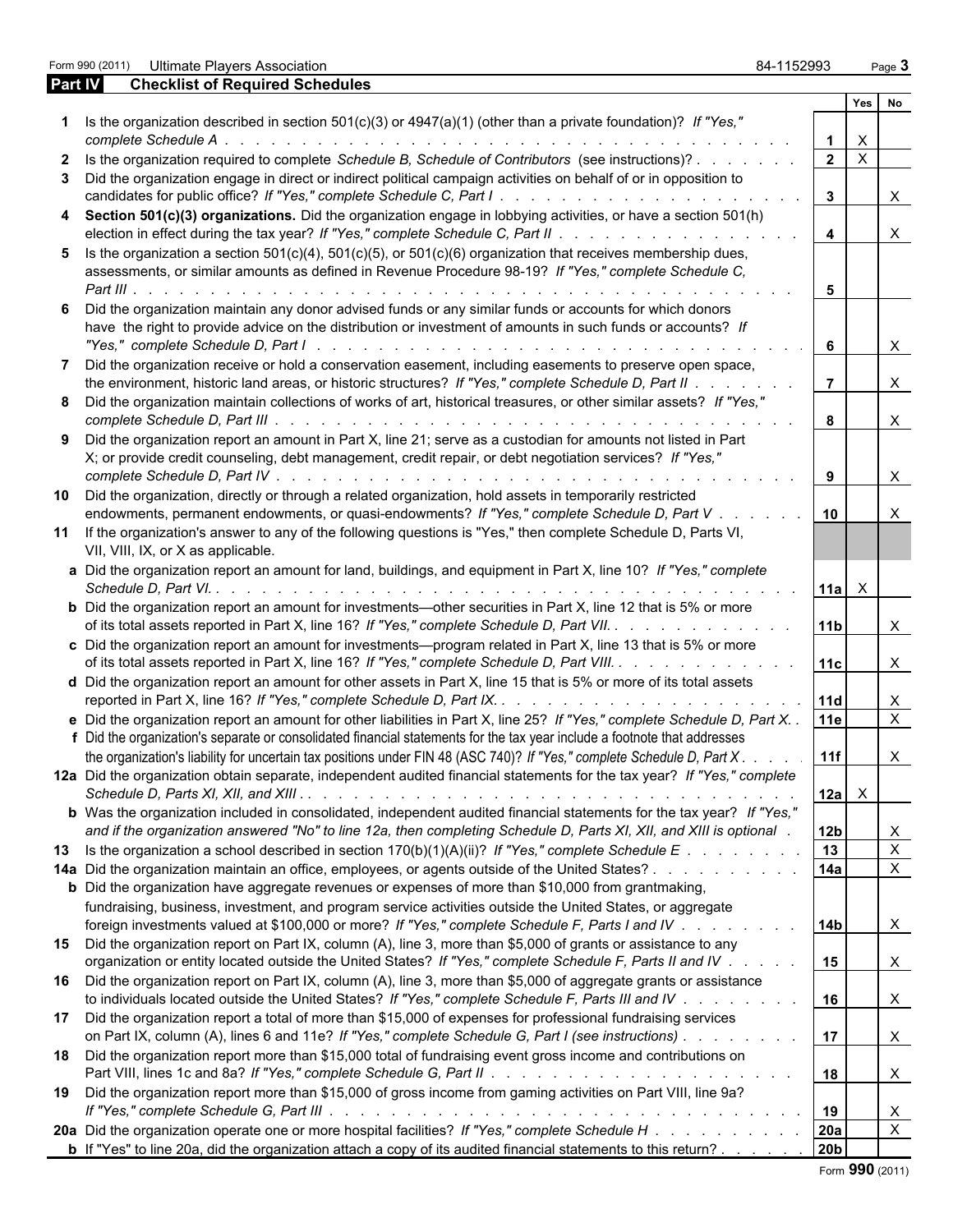|         | Form 990 (2011)<br><b>Ultimate Players Association</b>                                                                                                                                                                         | 84-1152993      | Page 4         |  |
|---------|--------------------------------------------------------------------------------------------------------------------------------------------------------------------------------------------------------------------------------|-----------------|----------------|--|
| Part IV | <b>Checklist of Required Schedules (continued)</b>                                                                                                                                                                             |                 |                |  |
|         |                                                                                                                                                                                                                                |                 | Yes<br>No      |  |
|         | 21 Did the organization report more than \$5,000 of grants and other assistance to any government or organization                                                                                                              |                 |                |  |
|         | in the United States on Part IX, column (A), line 1? If "Yes," complete Schedule I, Parts I and II $\ldots$                                                                                                                    | 21              | X              |  |
|         | 22 Did the organization report more than \$5,000 of grants and other assistance to individuals in the                                                                                                                          |                 |                |  |
|         | United States on Part IX, column (A), line 2? If "Yes," complete Schedule I, Parts I and III.<br>$\mathbf{r}$ , and $\mathbf{r}$ , and $\mathbf{r}$ , and $\mathbf{r}$                                                         | 22              | $\mathsf{X}$   |  |
|         | 23 Did the organization answer "Yes" to Part VII, Section A, line 3, 4, or 5 about compensation of the                                                                                                                         |                 |                |  |
|         | organization's current and former officers, directors, trustees, key employees, and highest compensated                                                                                                                        |                 |                |  |
|         |                                                                                                                                                                                                                                | $23 \mid$       | $\mathsf{X}$   |  |
|         | 24a Did the organization have a tax-exempt bond issue with an outstanding principal amount of more than                                                                                                                        |                 |                |  |
|         | \$100,000 as of the last day of the year, that was issued after December 31, 2002? If "Yes," answer lines                                                                                                                      |                 |                |  |
|         | 24b through 24d and complete Schedule K. If "No," go to line 25 \noting the state of the state of the state of the Schedule K. If "No," go to line 25 \noting the state of the state of the state of the state of the state of | 24a             | X              |  |
|         | <b>b</b> Did the organization invest any proceeds of tax-exempt bonds beyond a temporary period exception?                                                                                                                     | 24 <sub>b</sub> |                |  |
|         | c Did the organization maintain an escrow account other than a refunding escrow at any time during the year                                                                                                                    |                 |                |  |
|         |                                                                                                                                                                                                                                | <b>24c</b>      |                |  |
|         | d Did the organization act as an "on behalf of" issuer for bonds outstanding at any time during the year?                                                                                                                      | 24d             |                |  |
|         | 25a Section 501(c)(3) and 501(c)(4) organizations. Did the organization engage in an excess benefit transaction                                                                                                                |                 |                |  |
|         | with a disqualified person during the year? If "Yes," complete Schedule L, Part I.                                                                                                                                             | 25a             | X              |  |
|         | <b>b</b> Is the organization aware that it engaged in an excess benefit transaction with a disqualified person in a                                                                                                            |                 |                |  |
|         | prior year, and that the transaction has not been reported on any of the organization's prior Forms 990 or                                                                                                                     |                 |                |  |
|         |                                                                                                                                                                                                                                | 25 <sub>b</sub> | X              |  |
|         | 26 Was a loan to or by a current or former officer, director, trustee, key employee, highly compensated employee, or                                                                                                           |                 |                |  |
|         | disqualified person outstanding as of the end of the organization's tax year? If "Yes," complete Schedule L, Part II                                                                                                           | 26              | X              |  |
|         | 27 Did the organization provide a grant or other assistance to an officer, director, trustee, key employee,                                                                                                                    |                 |                |  |
|         |                                                                                                                                                                                                                                |                 |                |  |
|         | substantial contributor or employee thereof, a grant selection committee member, or to a 35% controlled                                                                                                                        |                 |                |  |
|         | entity or family member of any of these persons? If "Yes," complete Schedule L, Part III                                                                                                                                       | 27              | X              |  |
|         | 28 Was the organization a party to a business transaction with one of the following parties (see Schedule L,                                                                                                                   |                 |                |  |
|         | Part IV instructions for applicable filing thresholds, conditions, and exceptions):                                                                                                                                            |                 |                |  |
|         | a A current or former officer, director, trustee, or key employee? If "Yes," complete Schedule L, Part IV                                                                                                                      | 28a             | X              |  |
|         | <b>b</b> A family member of a current or former officer, director, trustee, or key employee? If "Yes," complete                                                                                                                |                 |                |  |
|         |                                                                                                                                                                                                                                | 28 <sub>b</sub> | X              |  |
|         | c An entity of which a current or former officer, director, trustee, or key employee (or a family member thereof)                                                                                                              |                 |                |  |
|         | was an officer, director, trustee, or direct or indirect owner? If "Yes," complete Schedule L, Part IV                                                                                                                         | 28c             | X              |  |
|         | 29 Did the organization receive more than \$25,000 in non-cash contributions? If "Yes," complete Schedule M                                                                                                                    | 29 <sup>1</sup> | $\mathsf{X}$   |  |
| 30      | Did the organization receive contributions of art, historical treasures, or other similar assets, or qualified                                                                                                                 |                 |                |  |
|         |                                                                                                                                                                                                                                | 30              | X              |  |
|         | 31 Did the organization liquidate, terminate, or dissolve and cease operations? If "Yes," complete Schedule N,                                                                                                                 |                 |                |  |
|         |                                                                                                                                                                                                                                | 31              | X              |  |
|         | 32 Did the organization sell, exchange, dispose of, or transfer more than 25% of its net assets?                                                                                                                               |                 |                |  |
|         |                                                                                                                                                                                                                                | 32              | X              |  |
|         | 33 Did the organization own 100% of an entity disregarded as separate from the organization under Regulations                                                                                                                  |                 |                |  |
|         |                                                                                                                                                                                                                                | 33              | X              |  |
|         | 34 Was the organization related to any tax-exempt or taxable entity? If "Yes," complete Schedule R, Parts II,                                                                                                                  |                 |                |  |
|         |                                                                                                                                                                                                                                | 34              | X              |  |
|         | 35a Did the organization have a controlled entity within the meaning of section 512(b)(13)?                                                                                                                                    | 35a             | $\mathsf{X}$   |  |
|         | <b>b</b> Did the organization receive any payment from or engage in any transaction with a controlled entity within                                                                                                            |                 |                |  |
|         | the meaning of section 512(b)(13)? If "Yes," complete Schedule R, Part V, line 2                                                                                                                                               | 35 <sub>b</sub> | $\mathsf{X}$   |  |
|         | 36 Section 501(c)(3) organizations. Did the organization make any transfers to an exempt non-charitable related                                                                                                                |                 |                |  |
|         |                                                                                                                                                                                                                                | 36              | $\mathsf{X}$   |  |
|         | 37 Did the organization conduct more than 5% of its activities through an entity that is not a related organization                                                                                                            |                 |                |  |
|         | and that is treated as a partnership for federal income tax purposes? If "Yes," complete Schedule R, Part                                                                                                                      |                 |                |  |
|         |                                                                                                                                                                                                                                | 37              | X              |  |
|         | 38 Did the organization complete Schedule O and provide explanations in Schedule O for Part VI, lines 11 and                                                                                                                   |                 |                |  |
|         |                                                                                                                                                                                                                                | 38              | $\mathsf{X}$   |  |
|         |                                                                                                                                                                                                                                |                 | $\overline{2}$ |  |

Form **990** (2011)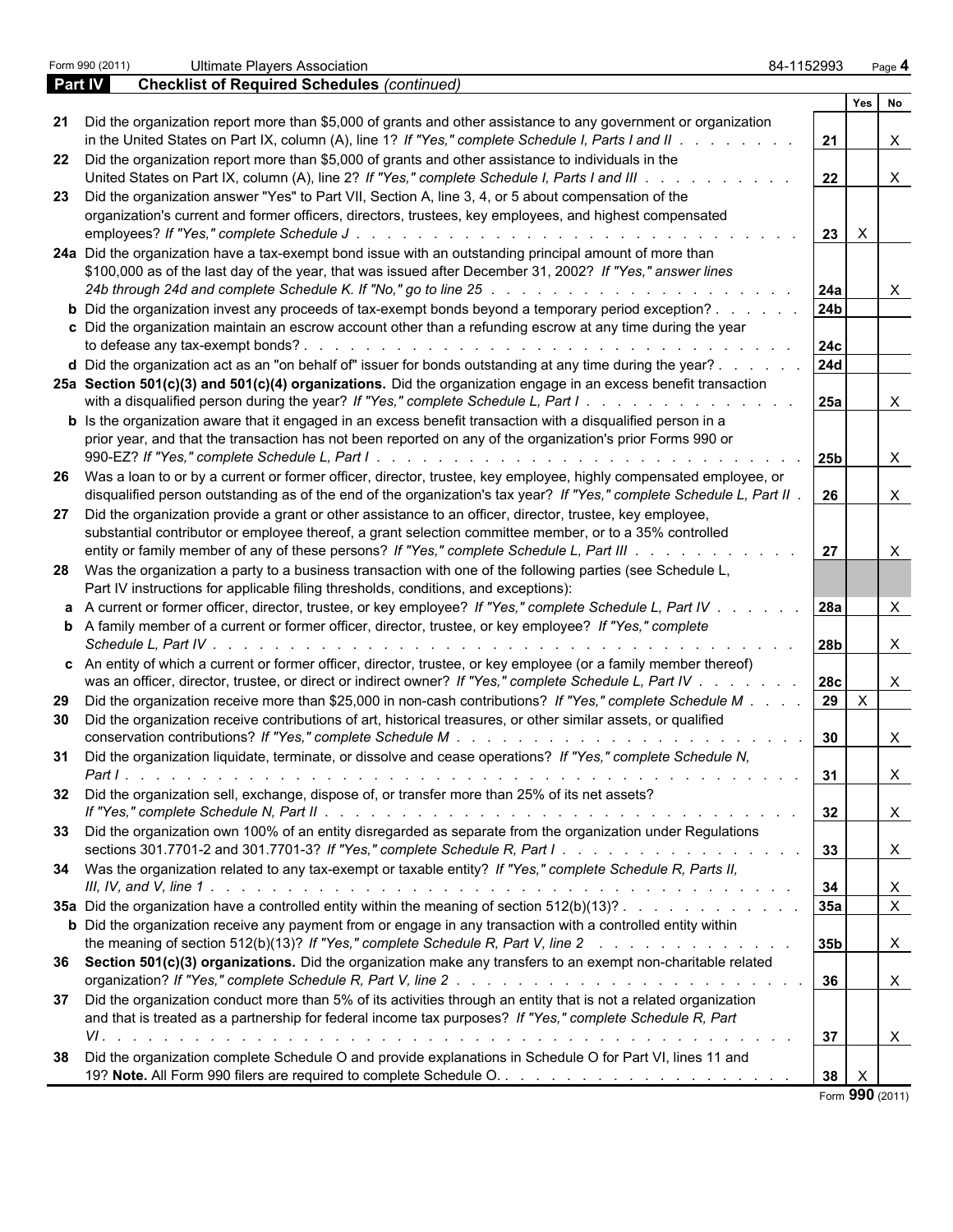|               | Form 990 (2011) | <b>Ultimate Players Association</b>                                                                                                                                                                                                    | 84-1152993     |              | Page 5 |  |
|---------------|-----------------|----------------------------------------------------------------------------------------------------------------------------------------------------------------------------------------------------------------------------------------|----------------|--------------|--------|--|
| <b>Part V</b> |                 | <b>Statements Regarding Other IRS Filings and Tax Compliance</b>                                                                                                                                                                       |                |              |        |  |
|               |                 | Check if Schedule O contains a response to any question in this Part V                                                                                                                                                                 |                |              |        |  |
|               |                 |                                                                                                                                                                                                                                        |                | Yes          |        |  |
|               |                 | 1a Enter the number reported in Box 3 of Form 1096. Enter -0- if not applicable<br>1a                                                                                                                                                  |                |              |        |  |
|               |                 | <b>b</b> Enter the number of Forms W-2G included in line 1a. Enter -0- if not applicable<br>1 <sub>b</sub>                                                                                                                             |                |              |        |  |
|               |                 | c Did the organization comply with backup withholding rules for reportable payments to vendors and reportable                                                                                                                          |                |              |        |  |
|               |                 |                                                                                                                                                                                                                                        | 1c             | $\mathsf{X}$ |        |  |
|               |                 | 2a Enter the number of employees reported on Form W-3, Transmittal of Wage and Tax                                                                                                                                                     |                |              |        |  |
|               |                 | Statements, filed for the calendar year ending with or within the year covered by this return   2a                                                                                                                                     | 16             |              |        |  |
|               |                 |                                                                                                                                                                                                                                        |                |              |        |  |
|               |                 | <b>b</b> If at least one is reported on line 2a, did the organization file all required federal employment tax returns?                                                                                                                | 2 <sub>b</sub> | $\mathsf{x}$ |        |  |
|               |                 | Note. If the sum of lines 1a and 2a is greater than 250, you may be required to e-file. (see instructions)                                                                                                                             |                |              |        |  |
|               |                 | 3a Did the organization have unrelated business gross income of \$1,000 or more during the year?                                                                                                                                       | 3a             |              |        |  |
|               |                 | b If "Yes," has it filed a Form 990-T for this year? If "No," provide an explanation in Schedule O.                                                                                                                                    | 3 <sub>b</sub> | $\mathsf{X}$ |        |  |
|               |                 | 4a At any time during the calendar year, did the organization have an interest in, or a signature or other authority                                                                                                                   |                |              |        |  |
|               |                 | over, a financial account in a foreign country (such as a bank account, securities account, or other financial                                                                                                                         |                |              |        |  |
|               | account)?.      |                                                                                                                                                                                                                                        | 4a             |              |        |  |
|               |                 | <b>b</b> If "Yes," enter the name of the foreign country: $\blacktriangleright$                                                                                                                                                        |                |              |        |  |
|               |                 | See instructions for filing requirements for Form TD F 90-22.1, Report of Foreign Bank and Financial Accounts.                                                                                                                         |                |              |        |  |
|               |                 | 5a Was the organization a party to a prohibited tax shelter transaction at any time during the tax year?.                                                                                                                              | 5a             |              |        |  |
|               |                 | b Did any taxable party notify the organization that it was or is a party to a prohibited tax shelter transaction?.                                                                                                                    | 5 <sub>b</sub> |              | X      |  |
|               |                 |                                                                                                                                                                                                                                        | 5 <sub>c</sub> |              |        |  |
|               |                 | 6a Does the organization have annual gross receipts that are normally greater than \$100,000, and did the                                                                                                                              |                |              |        |  |
|               |                 |                                                                                                                                                                                                                                        | 6а             |              | X      |  |
|               |                 | <b>b</b> If "Yes," did the organization include with every solicitation an express statement that such contributions or                                                                                                                |                |              |        |  |
|               |                 |                                                                                                                                                                                                                                        | 6b             |              |        |  |
| 7             |                 | Organizations that may receive deductible contributions under section 170(c).                                                                                                                                                          |                |              |        |  |
|               |                 |                                                                                                                                                                                                                                        |                |              |        |  |
|               |                 | a Did the organization receive a payment in excess of \$75 made partly as a contribution and partly for goods                                                                                                                          |                |              |        |  |
|               |                 |                                                                                                                                                                                                                                        | 7a             |              |        |  |
|               |                 | <b>b</b> If "Yes," did the organization notify the donor of the value of the goods or services provided?                                                                                                                               | 7 <sub>b</sub> |              |        |  |
|               |                 | c Did the organization sell, exchange, or otherwise dispose of tangible personal property for which it was                                                                                                                             |                |              |        |  |
|               |                 |                                                                                                                                                                                                                                        | 7с             |              |        |  |
|               |                 | d If "Yes," indicate the number of Forms 8282 filed during the year $\ldots$ $\ldots$ $\ldots$ $\ldots$ $\ldots$ $\ldots$ $\mid$ 7d $\mid$                                                                                             |                |              |        |  |
|               |                 | e Did the organization receive any funds, directly or indirectly, to pay premiums on a personal benefit contract?.                                                                                                                     | 7e             |              |        |  |
|               |                 | Did the organization, during the year, pay premiums, directly or indirectly, on a personal benefit contract?.                                                                                                                          | 7f             |              | X      |  |
|               |                 | If the organization received a contribution of qualified intellectual property, did the organization file Form 8899 as required?.                                                                                                      | 7g             |              |        |  |
|               |                 | h If the organization received a contribution of cars, boats, airplanes, or other vehicles, did the organization file a Form 1098-C?                                                                                                   | 7h             |              |        |  |
| 8             |                 | Sponsoring organizations maintaining donor advised funds and section 509(a)(3) supporting                                                                                                                                              |                |              |        |  |
|               |                 | organizations. Did the supporting organization, or a donor advised fund maintained by a sponsoring                                                                                                                                     |                |              |        |  |
|               |                 |                                                                                                                                                                                                                                        | 8              |              |        |  |
|               |                 |                                                                                                                                                                                                                                        |                |              |        |  |
| 9             |                 | Sponsoring organizations maintaining donor advised funds.                                                                                                                                                                              |                |              |        |  |
| а             |                 |                                                                                                                                                                                                                                        | 9а             |              |        |  |
| b             |                 | Did the organization make a distribution to a donor, donor advisor, or related person?                                                                                                                                                 | 9 <sub>b</sub> |              |        |  |
| 10            |                 | Section 501(c)(7) organizations. Enter:                                                                                                                                                                                                |                |              |        |  |
| а             |                 | Initiation fees and capital contributions included on Part VIII, line 12.<br>10a                                                                                                                                                       |                |              |        |  |
| b             |                 | 10 <sub>b</sub><br>Gross receipts, included on Form 990, Part VIII, line 12, for public use of club facilities                                                                                                                         |                |              |        |  |
| 11            |                 | Section 501(c)(12) organizations. Enter:                                                                                                                                                                                               |                |              |        |  |
| а             |                 | 11a                                                                                                                                                                                                                                    |                |              |        |  |
|               |                 | <b>b</b> Gross income from other sources (Do not net amounts due or paid to other sources                                                                                                                                              |                |              |        |  |
|               |                 | against amounts due or received from them.). The state of the state of the state of the state of the state of the state of the state of the state of the state of the state of the state of the state of the state of the stat<br> 11b |                |              |        |  |
|               |                 | 12a Section 4947(a)(1) non-exempt charitable trusts. Is the organization filing Form 990 in lieu of Form 1041?                                                                                                                         | 12a            |              |        |  |
| $\mathbf b$   |                 | If "Yes," enter the amount of tax-exempt interest received or accrued during the year<br>12 <sub>b</sub>                                                                                                                               |                |              |        |  |
| 13            |                 | Section 501(c)(29) qualified nonprofit health insurance issuers.                                                                                                                                                                       |                |              |        |  |
|               |                 | a Is the organization licensed to issue qualified health plans in more than one state?                                                                                                                                                 | 13a            |              |        |  |
|               |                 | Note. See the instructions for additional information the organization must report on Schedule O.                                                                                                                                      |                |              |        |  |
|               |                 | <b>b</b> Enter the amount of reserves the organization is required to maintain by the states in which                                                                                                                                  |                |              |        |  |
|               |                 |                                                                                                                                                                                                                                        |                |              |        |  |
|               |                 | 13b                                                                                                                                                                                                                                    |                |              |        |  |
|               |                 | 13c<br><b>c</b> Enter the amount of reserves on hand $\ldots$ $\ldots$ $\ldots$ $\ldots$ $\ldots$ $\ldots$ $\ldots$ $\ldots$                                                                                                           |                |              |        |  |
| 14a           |                 | Did the organization receive any payments for indoor tanning services during the tax year?                                                                                                                                             | 14a            |              |        |  |
|               |                 | <b>b</b> If "Yes," has it filed a Form 720 to report these payments? If "No," provide an explanation in Schedule O                                                                                                                     | 14b            |              |        |  |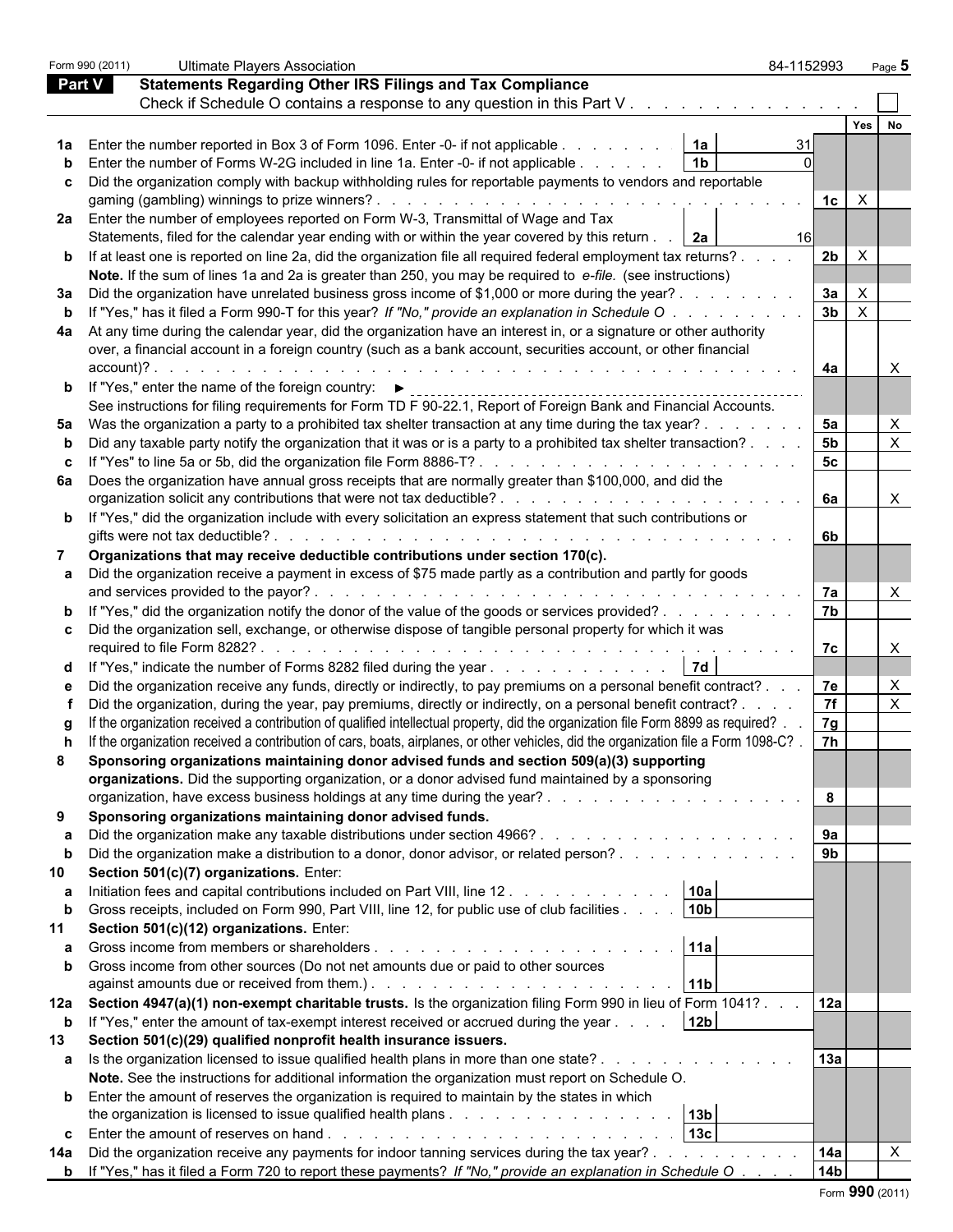|                | Form 990 (2011)                     | 84-1152993<br>Ultimate Plavers Association                                                                                                   |                         | Page 6       |  |  |
|----------------|-------------------------------------|----------------------------------------------------------------------------------------------------------------------------------------------|-------------------------|--------------|--|--|
| <b>Part VI</b> |                                     | Governance, Management, and Disclosure For each "Yes" response to lines 2 through 7b below, and for a "No"                                   |                         |              |  |  |
|                |                                     | response to line 8a, 8b, or 10b below, describe the circumstances, processes, or changes in Schedule O. See instructions.                    |                         |              |  |  |
|                |                                     | Check if Schedule O contains a response to any question in this Part VI.                                                                     |                         | X            |  |  |
|                |                                     | <b>Section A. Governing Body and Management</b>                                                                                              |                         |              |  |  |
|                |                                     |                                                                                                                                              |                         | Yes<br>No    |  |  |
|                |                                     | 1a Enter the number of voting members of the governing body at the end of the tax year.<br>1a                                                |                         |              |  |  |
|                |                                     | If there are material differences in voting rights among members of the governing body, or                                                   |                         |              |  |  |
|                |                                     | if the governing body delegated broad authority to an executive committee or similar                                                         |                         |              |  |  |
|                |                                     | committee, explain in Schedule O.                                                                                                            |                         |              |  |  |
|                |                                     | <b>b</b> Enter the number of voting members included in line 1a, above, who are independent.<br>1b.                                          |                         |              |  |  |
|                |                                     | Did any officer, director, trustee, or key employee have a family relationship or a business relationship with                               |                         |              |  |  |
|                |                                     | any other officer, director, trustee, or key employee?                                                                                       | $\overline{2}$          | X            |  |  |
| 3              |                                     | Did the organization delegate control over management duties customarily performed by or under the direct                                    |                         |              |  |  |
|                |                                     | supervision of officers, directors, or trustees, or key employees to a management company or other person?.                                  | 3                       |              |  |  |
|                |                                     | Did the organization make any significant changes to its governing documents since the prior Form 990 was filed?.                            | $\overline{\mathbf{4}}$ | $\times$     |  |  |
|                |                                     | Did the organization become aware during the year of a significant diversion of the organization's assets?.                                  | $5\phantom{.0}$         | $\times$     |  |  |
|                |                                     | Did the organization have members or stockholders?                                                                                           | 6                       | $\times$     |  |  |
|                |                                     | 7a Did the organization have members, stockholders, or other persons who had the power to elect or appoint                                   |                         |              |  |  |
|                |                                     |                                                                                                                                              | 7a l                    | $\times$     |  |  |
|                |                                     | <b>b</b> Are any governance decisions of the organization reserved to (or subject to approval by) members,                                   |                         |              |  |  |
|                |                                     |                                                                                                                                              | 7b                      |              |  |  |
|                |                                     | Did the organization contemporaneously document the meetings held or written actions undertaken during                                       |                         |              |  |  |
|                |                                     | the year by the following:                                                                                                                   |                         |              |  |  |
|                |                                     | a The governing body?.                                                                                                                       | 8a                      | $\times$     |  |  |
|                |                                     | Each committee with authority to act on behalf of the governing body?                                                                        | 8 <sub>b</sub>          | $\mathsf{X}$ |  |  |
| 9              |                                     | Is there any officer, director, trustee, or key employee listed in Part VII, Section A, who cannot be reached                                |                         |              |  |  |
|                |                                     | at the organization's mailing address? If "Yes," provide the names and addresses in Schedule O.                                              |                         |              |  |  |
|                |                                     | Section B. Policies (This Section B requests information about policies not required by the Internal Revenue Code.)                          |                         |              |  |  |
|                |                                     |                                                                                                                                              |                         | Yes No       |  |  |
|                |                                     | 10a Did the organization have local chapters, branches, or affiliates?.                                                                      | 10a                     | $\mathsf{X}$ |  |  |
|                |                                     | <b>b</b> If "Yes," did the organization have written policies and procedures governing the activities of such chapters,                      |                         |              |  |  |
|                |                                     | affiliates, and branches to ensure their operations are consistent with the organization's exempt purposes?.                                 | 10 <sub>b</sub>         |              |  |  |
|                |                                     | 11a Has the organization provided a complete copy of this Form 990 to all members of its governing body before filing the form?.             | 11a $\mid$ X            |              |  |  |
|                |                                     | <b>b</b> Describe in Schedule O the process, if any, used by the organization to review this Form 990.                                       |                         |              |  |  |
|                |                                     | 12a Did the organization have a written conflict of interest policy? If "No," go to line 13.                                                 | $12a$ $\times$          |              |  |  |
|                |                                     | <b>b</b> Were officers, directors, or trustees, and key employees required to disclose annually interests that could give rise to conflicts? | $12b \times$            |              |  |  |
|                |                                     | Did the organization regularly and consistently monitor and enforce compliance with the policy? If "Yes,"                                    |                         |              |  |  |
|                |                                     |                                                                                                                                              | $ 12c  \times$          |              |  |  |
| 13             |                                     |                                                                                                                                              | $13 \mid X$             |              |  |  |
| 14             |                                     | Did the organization have a written document retention and destruction policy?                                                               | 14 $\overline{X}$       |              |  |  |
|                |                                     | 15 Did the process for determining compensation of the following persons include a review and approval by                                    |                         |              |  |  |
|                |                                     | independent persons, comparability data, and contemporaneous substantiation of the deliberation and decision?                                |                         |              |  |  |
|                |                                     | a The organization's CEO, Executive Director, or top management official.                                                                    | $15a$ $X$               |              |  |  |
|                |                                     |                                                                                                                                              | $15b \times$            |              |  |  |
|                |                                     | If "Yes" to line 15a or 15b, describe the process in Schedule O (see instructions).                                                          |                         |              |  |  |
|                |                                     | 16a Did the organization invest in, contribute assets to, or participate in a joint venture or similar arrangement                           |                         |              |  |  |
|                |                                     |                                                                                                                                              | 16a                     |              |  |  |
|                |                                     | <b>b</b> If "Yes," did the organization follow a written policy or procedure requiring the organization to evaluate its                      |                         |              |  |  |
|                |                                     | participation in joint venture arrangements under applicable federal tax law, and take steps to safeguard                                    |                         |              |  |  |
|                |                                     |                                                                                                                                              | 16b                     |              |  |  |
|                |                                     | <b>Section C. Disclosure</b>                                                                                                                 |                         |              |  |  |
| 17             |                                     | List the states with which a copy of this Form 990 is required to be filed<br>$\triangleright$ CO                                            |                         |              |  |  |
| 18             |                                     | Section 6104 requires an organization to make its Forms 1023 (or 1024 if applicable), 990, and 990-T (Section 501(c)(3)s only)               |                         |              |  |  |
|                |                                     | available for public inspection. Indicate how you made these available. Check all that apply.                                                |                         |              |  |  |
|                |                                     | $ X $ Another's website<br>$ X $ Upon request<br>Own website                                                                                 |                         |              |  |  |
| 19             |                                     | Describe in Schedule O whether (and if so, how), the organization made its governing documents, conflict of interest                         |                         |              |  |  |
|                |                                     | policy, and financial statements available to the public.                                                                                    |                         |              |  |  |
| <b>20</b>      |                                     | State the name, physical address, and telephone number of the person who possesses the books and records of the                              |                         |              |  |  |
|                | organization: $\blacktriangleright$ | 303.447.3472<br>The Association                                                                                                              |                         |              |  |  |
|                |                                     | 4730 Table Mesa Drive #I-200C, Boulder, CO 80305                                                                                             |                         |              |  |  |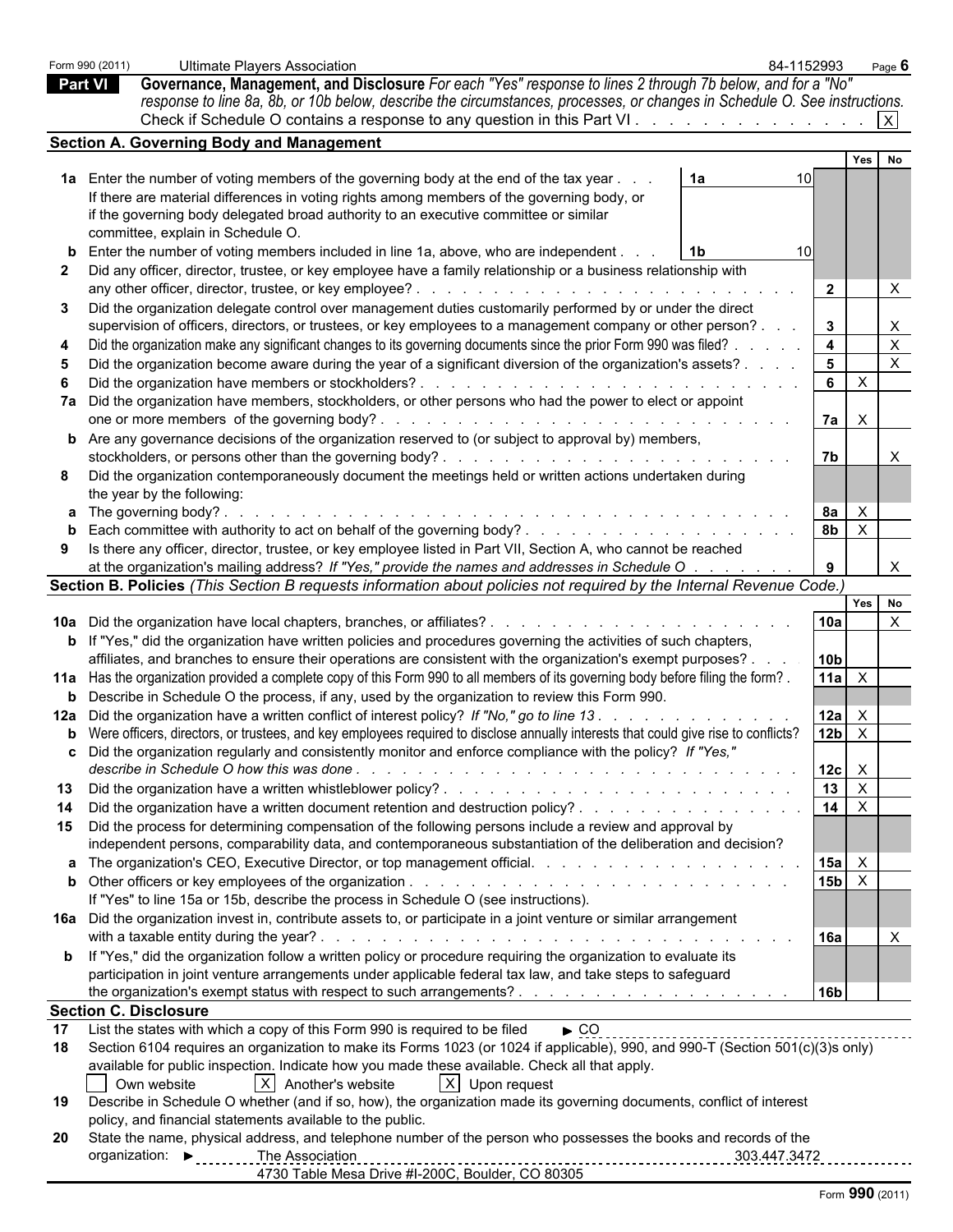| Form 990 (2011)   | Ultimate Plavers Association                                                             | 84-1152993 | Page. |
|-------------------|------------------------------------------------------------------------------------------|------------|-------|
| Part VII          | <b>Compensation of Officers, Directors, Trustees, Key Employees, Highest Compensated</b> |            |       |
|                   | <b>Employees, and Independent Contractors</b>                                            |            |       |
|                   | Check if Schedule O contains a response to any question in this Part VII.                |            |       |
| <b>Section A.</b> | Officers, Directors, Trustees, Key Employees, and Highest Compensated Employees          |            |       |

**1a** Complete this table for all persons required to be listed. Report compensation for the calendar year ending with or within the organization's tax year.

List all of the organization's **current** officers, directors, trustees (whether individuals or organizations), regardless of amount of compensation. Enter -0- in columns (D), (E), and (F) if no compensation was paid.

List all of the organization's **current** key employees, if any. See instructions for definition of "key employee."

List the organization's five **current** highest compensated employees (other than an officer, director, trustee, or key employee) who received reportable compensation (Box 5 of Form W-2 and/or Box 7 of Form 1099-MISC) of more than \$100,000 from the organization and any related organizations.

List all of the organization's **former** officers, key employees, and highest compensated employees who received more than \$100,000 of reportable compensation from the organization and any related organizations.

List all of the organization's **former directors or trustees** that received, in the capacity as a former director or trustee of the organization, more than \$10,000 of reportable compensation from the organization and any related organizations.

List persons in the following order: individual trustees or directors; institutional trustees; officers; key employees; highest compensated employees; and former such persons.

Check this box if neither the organization nor any related organization compensated any current officer, director, or trustee.

| (B)<br>Average<br>hours per<br>week<br>(describe<br>hours for<br>related<br>organizations<br>in Schedule<br>O) | Individual trustee<br>or director | Institutional trustee                                                                                                                                                                                                                                                 | Position<br>Officer |                                    | (do not check more than one<br>box, unless person is both an<br>officer and a director/trustee) |                           | (D)<br>Reportable<br>compensation              | (E)<br>Reportable<br>compensation                                                         | (F)<br>Estimated<br>amount of                                                     |
|----------------------------------------------------------------------------------------------------------------|-----------------------------------|-----------------------------------------------------------------------------------------------------------------------------------------------------------------------------------------------------------------------------------------------------------------------|---------------------|------------------------------------|-------------------------------------------------------------------------------------------------|---------------------------|------------------------------------------------|-------------------------------------------------------------------------------------------|-----------------------------------------------------------------------------------|
|                                                                                                                |                                   |                                                                                                                                                                                                                                                                       |                     |                                    |                                                                                                 |                           |                                                |                                                                                           |                                                                                   |
|                                                                                                                |                                   |                                                                                                                                                                                                                                                                       |                     | Key employee                       | Highest compensated<br>employee                                                                 | Former                    | from<br>the<br>organization<br>(W-2/1099-MISC) | from related<br>organizations<br>(W-2/1099-MISC)                                          | other<br>compensation<br>from the<br>organization<br>and related<br>organizations |
|                                                                                                                |                                   |                                                                                                                                                                                                                                                                       |                     |                                    |                                                                                                 |                           |                                                |                                                                                           |                                                                                   |
| 3.00                                                                                                           | $\mathsf{X}$                      |                                                                                                                                                                                                                                                                       | $\pmb{\times}$      |                                    |                                                                                                 |                           | $\Omega$                                       | 0                                                                                         | 0                                                                                 |
|                                                                                                                |                                   |                                                                                                                                                                                                                                                                       |                     |                                    |                                                                                                 |                           |                                                |                                                                                           |                                                                                   |
| 3.00                                                                                                           | $\boldsymbol{\mathsf{X}}$         |                                                                                                                                                                                                                                                                       | $\times$            |                                    |                                                                                                 |                           | $\Omega$                                       | 0                                                                                         | 0                                                                                 |
|                                                                                                                |                                   |                                                                                                                                                                                                                                                                       |                     |                                    |                                                                                                 |                           |                                                |                                                                                           |                                                                                   |
|                                                                                                                |                                   |                                                                                                                                                                                                                                                                       |                     |                                    |                                                                                                 |                           |                                                |                                                                                           | 0                                                                                 |
|                                                                                                                |                                   |                                                                                                                                                                                                                                                                       |                     |                                    |                                                                                                 |                           |                                                |                                                                                           |                                                                                   |
|                                                                                                                |                                   |                                                                                                                                                                                                                                                                       |                     |                                    |                                                                                                 |                           |                                                |                                                                                           | 0                                                                                 |
|                                                                                                                |                                   |                                                                                                                                                                                                                                                                       |                     |                                    |                                                                                                 |                           |                                                |                                                                                           |                                                                                   |
|                                                                                                                |                                   |                                                                                                                                                                                                                                                                       |                     |                                    |                                                                                                 |                           |                                                |                                                                                           | 0                                                                                 |
|                                                                                                                |                                   |                                                                                                                                                                                                                                                                       |                     |                                    |                                                                                                 |                           |                                                |                                                                                           |                                                                                   |
|                                                                                                                |                                   |                                                                                                                                                                                                                                                                       |                     |                                    |                                                                                                 |                           |                                                |                                                                                           | 0                                                                                 |
|                                                                                                                |                                   |                                                                                                                                                                                                                                                                       |                     |                                    |                                                                                                 |                           |                                                |                                                                                           |                                                                                   |
|                                                                                                                |                                   |                                                                                                                                                                                                                                                                       |                     |                                    |                                                                                                 |                           |                                                |                                                                                           | 0                                                                                 |
|                                                                                                                |                                   |                                                                                                                                                                                                                                                                       |                     |                                    |                                                                                                 |                           |                                                |                                                                                           |                                                                                   |
|                                                                                                                |                                   |                                                                                                                                                                                                                                                                       |                     |                                    |                                                                                                 |                           |                                                |                                                                                           | 0                                                                                 |
|                                                                                                                |                                   |                                                                                                                                                                                                                                                                       |                     |                                    |                                                                                                 |                           |                                                |                                                                                           |                                                                                   |
|                                                                                                                |                                   |                                                                                                                                                                                                                                                                       |                     |                                    |                                                                                                 |                           |                                                |                                                                                           | 0                                                                                 |
|                                                                                                                |                                   |                                                                                                                                                                                                                                                                       |                     |                                    |                                                                                                 |                           |                                                |                                                                                           |                                                                                   |
|                                                                                                                |                                   |                                                                                                                                                                                                                                                                       |                     |                                    |                                                                                                 |                           | $\Omega$                                       |                                                                                           | 0                                                                                 |
|                                                                                                                |                                   |                                                                                                                                                                                                                                                                       |                     |                                    |                                                                                                 |                           |                                                |                                                                                           |                                                                                   |
|                                                                                                                |                                   |                                                                                                                                                                                                                                                                       |                     |                                    |                                                                                                 |                           |                                                |                                                                                           | 0                                                                                 |
|                                                                                                                |                                   |                                                                                                                                                                                                                                                                       |                     |                                    |                                                                                                 |                           |                                                |                                                                                           |                                                                                   |
|                                                                                                                |                                   |                                                                                                                                                                                                                                                                       |                     |                                    |                                                                                                 |                           | 0                                              | 0                                                                                         | 0                                                                                 |
|                                                                                                                |                                   |                                                                                                                                                                                                                                                                       |                     |                                    |                                                                                                 |                           |                                                |                                                                                           |                                                                                   |
| 40.00                                                                                                          |                                   |                                                                                                                                                                                                                                                                       |                     |                                    |                                                                                                 |                           |                                                | $\Omega$                                                                                  | 0                                                                                 |
|                                                                                                                |                                   |                                                                                                                                                                                                                                                                       |                     |                                    |                                                                                                 |                           |                                                |                                                                                           |                                                                                   |
|                                                                                                                | 3.00<br>3.00<br>3.00<br>3.00      | $\boldsymbol{\mathsf{X}}$<br>3.00<br>$\mathsf{X}$<br>$\boldsymbol{\mathsf{X}}$<br>3.00<br>$\times$<br>3.00<br>$\mathsf{X}$<br>$\boldsymbol{\mathsf{X}}$<br>3.00<br>$\boldsymbol{\mathsf{X}}$<br>3.00<br>$\mathsf{X}$<br>3.00<br>$\boldsymbol{\mathsf{X}}$<br>$\times$ |                     | X<br>$\times$<br>X<br>$\mathsf{X}$ | $\boldsymbol{\mathsf{X}}$                                                                       | $\boldsymbol{\mathsf{X}}$ |                                                | $\Omega$<br>$\Omega$<br>$\Omega$<br>0<br>$\Omega$<br>$\Omega$<br>0<br>$\Omega$<br>179,920 | 0<br><sub>0</sub><br>0<br>0<br>$\Omega$<br>0<br>0<br><sub>0</sub><br>0            |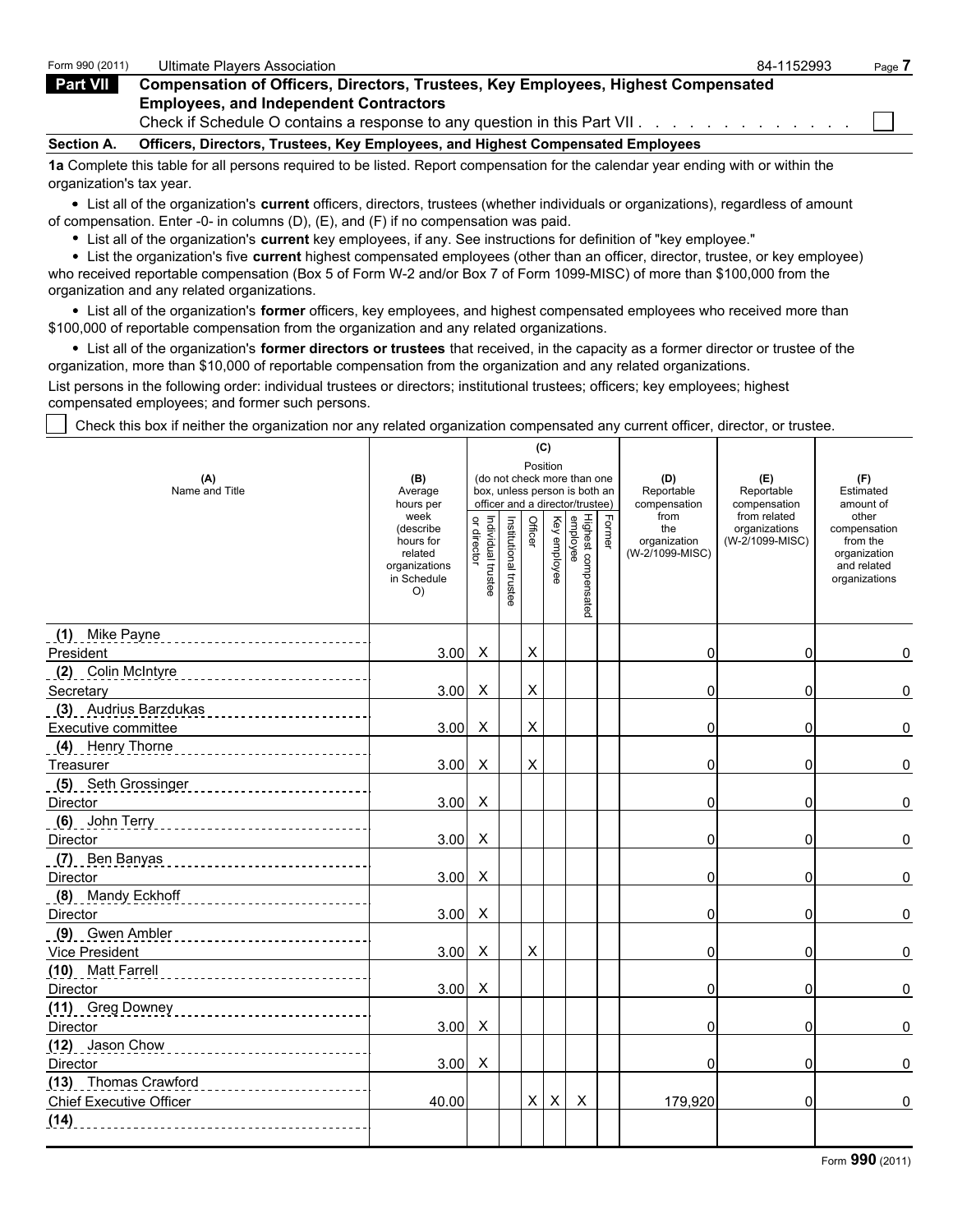|             | Form 990 (2011) | <b>Ultimate Players Association</b>                                                                                                                                                                                                              |                                                                                                                 |                                                                    |                       |                            |              |                                                                                                   |        |                                                                                     |                                                                                       | 84-1152993<br>Page 8                                                                                               |
|-------------|-----------------|--------------------------------------------------------------------------------------------------------------------------------------------------------------------------------------------------------------------------------------------------|-----------------------------------------------------------------------------------------------------------------|--------------------------------------------------------------------|-----------------------|----------------------------|--------------|---------------------------------------------------------------------------------------------------|--------|-------------------------------------------------------------------------------------|---------------------------------------------------------------------------------------|--------------------------------------------------------------------------------------------------------------------|
|             | Part VII        | Section A. Officers, Directors, Trustees, Key Employees, and Highest Compensated Employees (continued)                                                                                                                                           |                                                                                                                 |                                                                    |                       |                            |              |                                                                                                   |        |                                                                                     |                                                                                       |                                                                                                                    |
|             |                 | (A)<br>Name and title                                                                                                                                                                                                                            | (B)<br>Average<br>hours per<br>week<br>(describe<br>hours for<br>related<br>organizations<br>in Schedule<br>O() | box, unless person is both an<br>Individual trustee<br>or director | Institutional trustee | (C)<br>Position<br>Officer | Key employee | (do not check more than one<br>officer and a director/trustee)<br>Highest compensated<br>employee | Former | (D)<br>Reportable<br>compensation<br>from<br>the<br>organization<br>(W-2/1099-MISC) | (E)<br>Reportable<br>compensation<br>from related<br>organizations<br>(W-2/1099-MISC) | (F)<br>Estimated<br>amount of<br>other<br>compensation<br>from the<br>organization<br>and related<br>organizations |
|             |                 |                                                                                                                                                                                                                                                  |                                                                                                                 |                                                                    |                       |                            |              |                                                                                                   |        |                                                                                     |                                                                                       |                                                                                                                    |
|             |                 |                                                                                                                                                                                                                                                  |                                                                                                                 |                                                                    |                       |                            |              |                                                                                                   |        |                                                                                     |                                                                                       |                                                                                                                    |
|             |                 |                                                                                                                                                                                                                                                  |                                                                                                                 |                                                                    |                       |                            |              |                                                                                                   |        |                                                                                     |                                                                                       |                                                                                                                    |
|             |                 |                                                                                                                                                                                                                                                  |                                                                                                                 |                                                                    |                       |                            |              |                                                                                                   |        |                                                                                     |                                                                                       |                                                                                                                    |
|             |                 |                                                                                                                                                                                                                                                  |                                                                                                                 |                                                                    |                       |                            |              |                                                                                                   |        |                                                                                     |                                                                                       |                                                                                                                    |
|             |                 |                                                                                                                                                                                                                                                  |                                                                                                                 |                                                                    |                       |                            |              |                                                                                                   |        |                                                                                     |                                                                                       |                                                                                                                    |
|             |                 |                                                                                                                                                                                                                                                  |                                                                                                                 |                                                                    |                       |                            |              |                                                                                                   |        |                                                                                     |                                                                                       |                                                                                                                    |
|             |                 |                                                                                                                                                                                                                                                  |                                                                                                                 |                                                                    |                       |                            |              |                                                                                                   |        |                                                                                     |                                                                                       |                                                                                                                    |
|             |                 |                                                                                                                                                                                                                                                  |                                                                                                                 |                                                                    |                       |                            |              |                                                                                                   |        |                                                                                     |                                                                                       |                                                                                                                    |
|             |                 |                                                                                                                                                                                                                                                  |                                                                                                                 |                                                                    |                       |                            |              |                                                                                                   |        |                                                                                     |                                                                                       |                                                                                                                    |
|             |                 |                                                                                                                                                                                                                                                  |                                                                                                                 |                                                                    |                       |                            |              |                                                                                                   |        |                                                                                     |                                                                                       |                                                                                                                    |
| 1b.         |                 |                                                                                                                                                                                                                                                  |                                                                                                                 |                                                                    |                       |                            |              |                                                                                                   |        | 179,920                                                                             |                                                                                       | $\Omega$<br>$\Omega$                                                                                               |
| C           |                 | Total from continuation sheets to Part VII, Section A ▶                                                                                                                                                                                          |                                                                                                                 |                                                                    |                       |                            |              |                                                                                                   |        | $\Omega$<br>179,920                                                                 |                                                                                       | 0<br>0<br>$\mathbf 0$<br>$\Omega$                                                                                  |
|             |                 | 2 Total number of individuals (including but not limited to those listed above) who received more than \$100,000 of<br>reportable compensation from the organization                                                                             | ▶                                                                                                               |                                                                    |                       |                            |              |                                                                                                   |        |                                                                                     |                                                                                       |                                                                                                                    |
| 3           |                 | Did the organization list any former officer, director, or trustee, key employee, or highest compensated<br>employee on line 1a? If "Yes," complete Schedule J for such individual response to the content of the content of                     |                                                                                                                 |                                                                    |                       |                            |              |                                                                                                   |        |                                                                                     |                                                                                       | Yes No<br>$3^{\circ}$<br>Х                                                                                         |
| 4           |                 | For any individual listed on line 1a, is the sum of reportable compensation and other compensation from<br>the organization and related organizations greater than \$150,000? If "Yes," complete Schedule J for such                             |                                                                                                                 |                                                                    |                       |                            |              |                                                                                                   |        |                                                                                     |                                                                                       | X<br>4                                                                                                             |
| 5           |                 | Did any person listed on line 1a receive or accrue compensation from any unrelated organization or individual<br>for services rendered to the organization? If "Yes," complete Schedule J for such person                                        |                                                                                                                 |                                                                    |                       |                            |              |                                                                                                   |        |                                                                                     |                                                                                       | $5\overline{)}$<br>X                                                                                               |
|             |                 | <b>Section B. Independent Contractors</b>                                                                                                                                                                                                        |                                                                                                                 |                                                                    |                       |                            |              |                                                                                                   |        |                                                                                     |                                                                                       |                                                                                                                    |
| $\mathbf 1$ | year.           | Complete this table for your five highest compensated independent contractors that received more than \$100,000 of<br>compensation from the organization. Report compensation for the calendar year ending with or within the organization's tax |                                                                                                                 |                                                                    |                       |                            |              |                                                                                                   |        |                                                                                     |                                                                                       |                                                                                                                    |
|             |                 | (A)<br>Name and business address                                                                                                                                                                                                                 |                                                                                                                 |                                                                    |                       |                            |              |                                                                                                   |        | (B)<br>Description of services                                                      |                                                                                       | (C)<br>Compensation                                                                                                |
|             |                 |                                                                                                                                                                                                                                                  |                                                                                                                 |                                                                    |                       |                            |              |                                                                                                   |        |                                                                                     |                                                                                       |                                                                                                                    |
|             |                 |                                                                                                                                                                                                                                                  |                                                                                                                 |                                                                    |                       |                            |              |                                                                                                   |        |                                                                                     |                                                                                       |                                                                                                                    |
| 2           |                 | Total number of independent contractors (including but not limited to those listed above) who received                                                                                                                                           |                                                                                                                 |                                                                    |                       |                            |              |                                                                                                   |        |                                                                                     |                                                                                       |                                                                                                                    |
|             |                 | more than \$100,000 of compensation from the organization                                                                                                                                                                                        |                                                                                                                 |                                                                    |                       |                            |              | 0                                                                                                 |        |                                                                                     |                                                                                       | Form 990 (2011)                                                                                                    |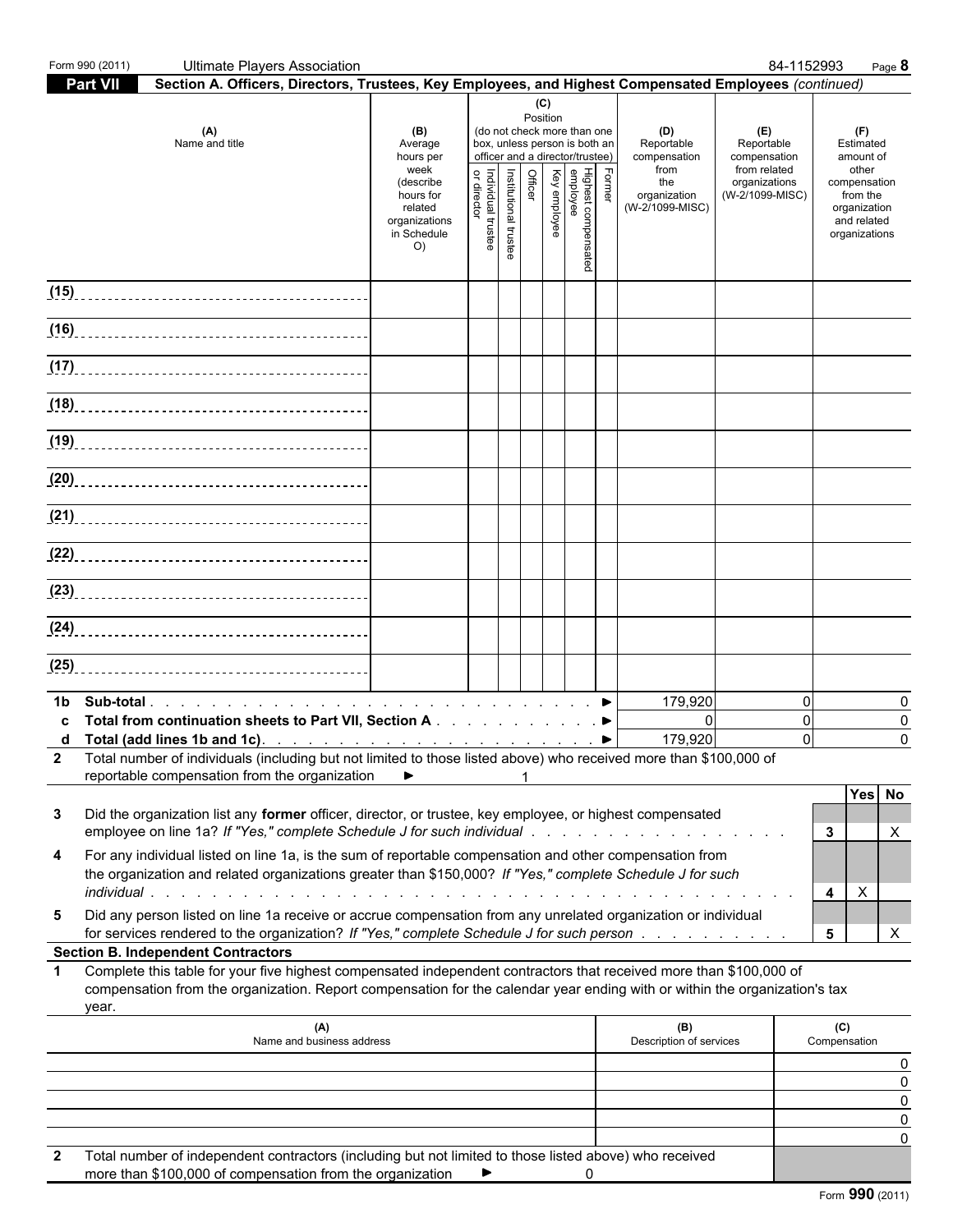| Form 990 (2011)                                                  |                                   | <b>Ultimate Players Association</b>                                                                                                                                                                                                                                                                                                                                                                                                                                                                                                                                                                                                                                                                                        |                                                                                                                                  |                                                                |                                                    | 84-1152993                              | Page 9                                                                    |
|------------------------------------------------------------------|-----------------------------------|----------------------------------------------------------------------------------------------------------------------------------------------------------------------------------------------------------------------------------------------------------------------------------------------------------------------------------------------------------------------------------------------------------------------------------------------------------------------------------------------------------------------------------------------------------------------------------------------------------------------------------------------------------------------------------------------------------------------------|----------------------------------------------------------------------------------------------------------------------------------|----------------------------------------------------------------|----------------------------------------------------|-----------------------------------------|---------------------------------------------------------------------------|
| <b>Part VIII</b>                                                 |                                   | <b>Statement of Revenue</b>                                                                                                                                                                                                                                                                                                                                                                                                                                                                                                                                                                                                                                                                                                |                                                                                                                                  |                                                                |                                                    |                                         |                                                                           |
|                                                                  |                                   |                                                                                                                                                                                                                                                                                                                                                                                                                                                                                                                                                                                                                                                                                                                            |                                                                                                                                  | (A)<br>Total revenue                                           | (B)<br>Related or<br>exempt<br>function<br>revenue | (C)<br>Unrelated<br>business<br>revenue | (D)<br>Revenue<br>excluded from<br>tax under sections<br>512, 513, or 514 |
| <b>Contributions, Gifts, Grants</b><br>and Other Similar Amounts | 1a<br>b<br>c<br>d<br>е<br>g       | 1a<br>Federated campaigns<br>1 <sub>b</sub><br>Membership dues<br>1c<br>Fundraising events<br>1 <sub>d</sub><br>Related organizations<br>Government grants (contributions)<br>1e<br>All other contributions, gifts, grants, and<br>1f<br>similar amounts not included above<br>Noncash contributions included in lines 1a-1f:<br>\$                                                                                                                                                                                                                                                                                                                                                                                        | $\Omega$<br>1,465,347<br>367,079<br>120,000                                                                                      | 1,832,426                                                      |                                                    |                                         |                                                                           |
|                                                                  |                                   |                                                                                                                                                                                                                                                                                                                                                                                                                                                                                                                                                                                                                                                                                                                            | <b>Business Code</b>                                                                                                             |                                                                |                                                    |                                         |                                                                           |
| Program Service Revenue                                          |                                   | 2a Event Fees<br>--------------------------<br>Newsletter advertising ____________________<br>Sanctioning fees<br>Sanctioning fees<br>Sport development ______________________                                                                                                                                                                                                                                                                                                                                                                                                                                                                                                                                             | 713990<br>541800<br>713990<br>713990                                                                                             | 347,650<br>10,775<br>11,600<br>121,545                         | 347,650<br>11,600<br>121,545                       | 10,775                                  |                                                                           |
|                                                                  | a                                 | All other program service revenue<br>Total. Add lines 2a-2f.                                                                                                                                                                                                                                                                                                                                                                                                                                                                                                                                                                                                                                                               | $\blacktriangleright$                                                                                                            | 491,570                                                        |                                                    |                                         |                                                                           |
|                                                                  | 3<br>4<br>5<br>6a<br>d<br>7а<br>b | Investment income (including dividends, interest, and<br>other similar amounts). $\ldots$ $\ldots$ $\ldots$ $\ldots$ $\ldots$<br>Income from investment of tax-exempt bond proceeds ▶<br>(i) Real<br>Gross rents  <br>Less: rental expenses<br>Rental income or (loss)<br>Net rental income or (loss)<br>(i) Securities<br>Gross amount from sales of<br>assets other than inventory.<br>Less: cost or other basis<br>and sales expenses<br><b>c</b> Gain or (loss) $\ldots$ $\ldots$ $\ldots$<br>d Net gain or (loss). <u>.</u><br>8a Gross income from fundraising                                                                                                                                                       | (ii) Personal<br>$\Omega$<br>$\Omega$<br>(ii) Other<br>$\Omega$<br>$\Omega$<br>$\overline{0}$<br>0<br>$\overline{0}$<br>$\Omega$ | 6,993<br>$\overline{0}$<br>$\Omega$<br>$\Omega$<br>υı          |                                                    |                                         | 6,993                                                                     |
| Other Revenue                                                    | d                                 | events (not including \$ 0<br>of contributions reported on line 1c).<br>See Part IV, line 18. $\ldots$ $\ldots$ $\ldots$ $\ldots$ a<br><b>b</b> Less: direct expenses <b>b</b><br>c Net income or (loss) from fundraising events $\dots$ $\dots$<br>9a Gross income from gaming activities.<br>See Part IV, line 19. $\ldots$ $\ldots$ $\ldots$ a<br>b Less: direct expenses b<br>c Net income or (loss) from gaming activities $\ldots$ $\ldots$ $\blacktriangleright$<br>10a Gross sales of inventory, less<br>returns and allowances $\mathbf{a}$<br><b>b</b> Less: cost of goods sold <b>b</b><br>c Net income or (loss) from sales of inventory $\dots$ $\dots$ $\dots$<br>Miscellaneous Revenue<br>All other revenue | $\Omega$<br>39,722<br>36,520<br><b>Business Code</b><br>900099                                                                   | $\Omega$<br>$\Omega$<br>3,202<br>4,036<br>$\Omega$<br>$\Omega$ | 4,036                                              |                                         |                                                                           |
|                                                                  | е<br>12                           | Total. Add lines $11a-11d$ . $\blacktriangleright$                                                                                                                                                                                                                                                                                                                                                                                                                                                                                                                                                                                                                                                                         |                                                                                                                                  | 4,036<br>2,338,227                                             | 484,831                                            | 10,775                                  | 6,993                                                                     |
|                                                                  |                                   | Total revenue. See instructions. ▶                                                                                                                                                                                                                                                                                                                                                                                                                                                                                                                                                                                                                                                                                         |                                                                                                                                  |                                                                |                                                    |                                         |                                                                           |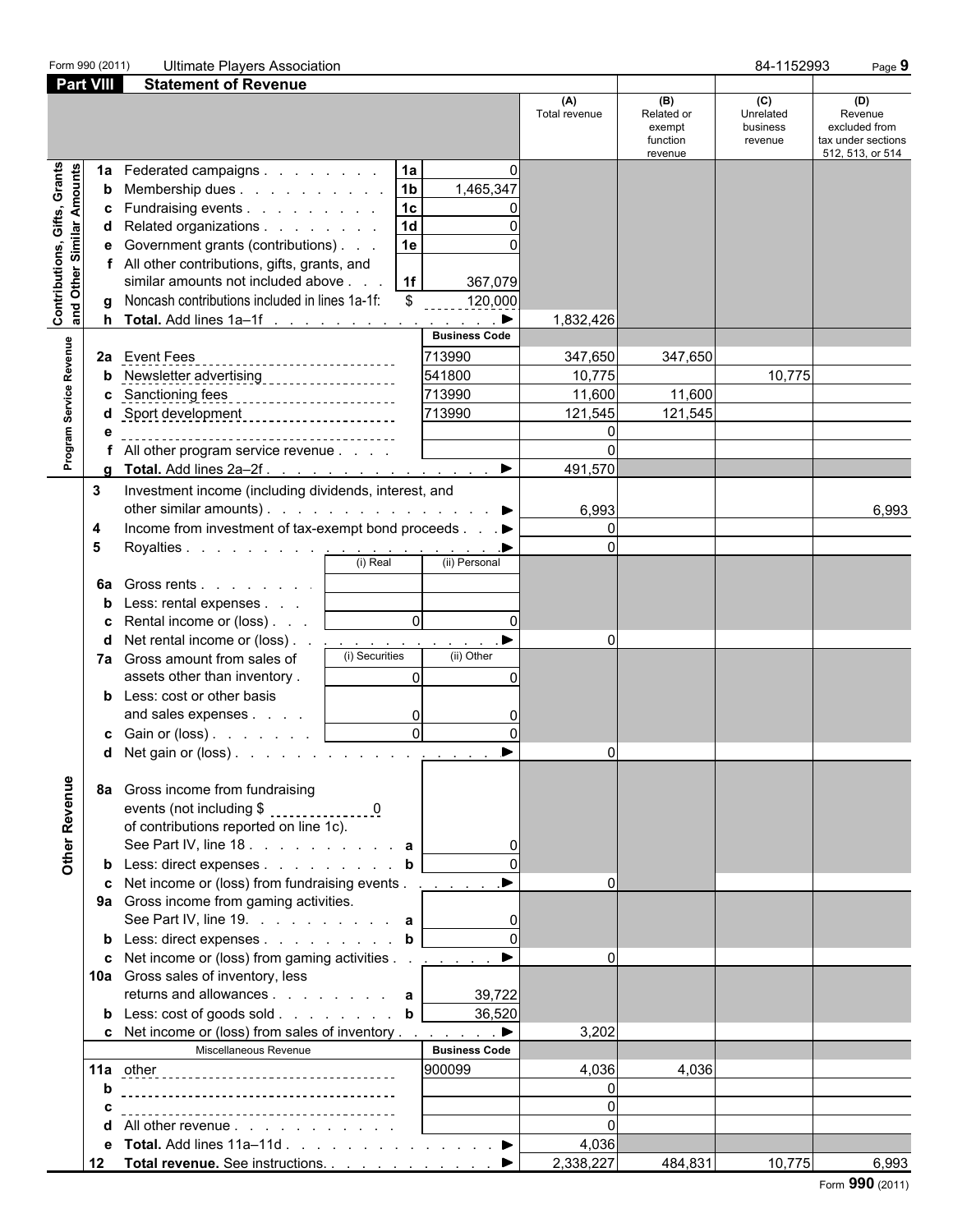### **Part IX Statement of Functional Expenses**

*Section 501(c)(3) and 501(c)(4) organizations must complete all columns. All other organizations must complete column (A) but are not required to complete columns (B), (C), and (D).*

|                  | Do not include amounts reported on lines 6b,<br>7b, 8b, 9b, and 10b of Part VIII. | (A)<br>Total expenses | (B)<br>Program service<br>expenses | (C)<br>Management and<br>general expenses | (D)<br>Fundraising<br>expenses |
|------------------|-----------------------------------------------------------------------------------|-----------------------|------------------------------------|-------------------------------------------|--------------------------------|
| $\mathbf 1$      | Grants and other assistance to governments and                                    |                       |                                    |                                           |                                |
|                  | organizations in the United States. See Part IV, line 21                          | 4,054                 | 4,054                              |                                           |                                |
| $\mathbf{2}$     | Grants and other assistance to individuals in the                                 |                       |                                    |                                           |                                |
|                  | United States. See Part IV, line 22.                                              | 0                     |                                    |                                           |                                |
| 3                | Grants and other assistance to governments,                                       |                       |                                    |                                           |                                |
|                  | organizations, and individuals outside the                                        |                       |                                    |                                           |                                |
|                  | United States. See Part IV, lines 15 and 16                                       | 0                     |                                    |                                           |                                |
|                  | Benefits paid to or for members                                                   | $\Omega$              |                                    |                                           |                                |
| 5                | Compensation of current officers, directors,                                      |                       |                                    |                                           |                                |
|                  | trustees, and key employees                                                       | 179,920               | 125,944                            | 53,976                                    |                                |
| 6                | Compensation not included above, to disqualified                                  |                       |                                    |                                           |                                |
|                  | persons (as defined under section 4958(f)(1)) and                                 |                       |                                    |                                           |                                |
|                  | persons described in section 4958(c)(3)(B)                                        |                       |                                    |                                           |                                |
|                  | Other salaries and wages                                                          | 454,117               | 436,458                            | 17,659                                    |                                |
| 8                | Pension plan accruals and contributions (include                                  |                       |                                    |                                           |                                |
|                  | section 401(k) and 403(b) employer contributions). .                              |                       |                                    |                                           |                                |
| 9                | Other employee benefits                                                           | 58,960                | 52,299                             | 6,661                                     |                                |
| 10               | Payroll taxes                                                                     | 46,354                | 41,117                             | 5,237                                     |                                |
| 11               | Fees for services (non-employees):                                                |                       |                                    |                                           |                                |
| a                | Management.                                                                       |                       |                                    |                                           |                                |
|                  |                                                                                   | 9,583                 | 8,500                              | 1,083                                     |                                |
|                  |                                                                                   | 11,734                | 10,408                             | 1,326                                     |                                |
| d                |                                                                                   | $\Omega$              |                                    |                                           |                                |
|                  | Professional fundraising services. See Part IV, line 17                           | $\Omega$              |                                    |                                           |                                |
|                  | Investment management fees                                                        |                       |                                    |                                           |                                |
| q                |                                                                                   | 109,642               | 96,105                             | 13,537                                    |                                |
| $12\phantom{.0}$ | Advertising and promotion                                                         | 58,273                | 58,273                             |                                           |                                |
| 13               | Office expenses                                                                   | 46,497                | 45,309                             | 1,188                                     |                                |
| 14               | Information technology                                                            | 81,761                | 80,979                             | 782                                       |                                |
| 15               |                                                                                   | $\Omega$              |                                    |                                           |                                |
| 16               | Occupancy                                                                         | 148,928               | 141,788                            | 7,140                                     |                                |
| 17               |                                                                                   | 86,102                | 84,177                             | 1,925                                     |                                |
| 18               | Payments of travel or entertainment expenses                                      |                       |                                    |                                           |                                |
|                  | for any federal, state, or local public officials                                 |                       |                                    |                                           |                                |
| 19               | Conferences, conventions, and meetings                                            | 36,977                | 18,953                             | 18,024                                    |                                |
|                  | 20 Interest.                                                                      | $\overline{0}$        |                                    |                                           |                                |
| 21               | Payments to affiliates                                                            | $\Omega$              |                                    |                                           |                                |
| 22               | Depreciation, depletion, and amortization                                         | 21,049                | 18,671                             | 2,378                                     | $\Omega$                       |
| 23               |                                                                                   | 59,307                | 58,238                             | 1,069                                     |                                |
| 24               | Other expenses. Itemize expenses not covered                                      |                       |                                    |                                           |                                |
|                  | above (List miscellaneous expenses in line 24e. If                                |                       |                                    |                                           |                                |
|                  | line 24e amount exceeds 10% of line 25, column                                    |                       |                                    |                                           |                                |
|                  | (A) amount, list line 24e expenses on Schedule O.)                                |                       |                                    |                                           |                                |
|                  | a Player fees                                                                     | 2,161                 | 2,161                              |                                           |                                |
|                  | b Newsletter, printing and postage                                                | 202,828               | 202,791                            | 37                                        |                                |
|                  |                                                                                   | 349,599               | 344,297                            | 5,302                                     |                                |
|                  |                                                                                   | 56,626                | 56,478                             | 148                                       |                                |
|                  | e All other expenses Other                                                        | 35,481                | 31,251                             | 4,230                                     |                                |
| 25               | Total functional expenses. Add lines 1 through 24e.                               | 2,059,953             | 1,918,251                          | 141,702                                   | $\Omega$                       |
| 26               | Joint costs. Complete this line only if the                                       |                       |                                    |                                           |                                |
|                  | organization reported in column (B) joint costs                                   |                       |                                    |                                           |                                |
|                  | from a combined educational campaign and                                          |                       |                                    |                                           |                                |
|                  | fundraising solicitation. Check here $\blacktriangleright$   if                   |                       |                                    |                                           |                                |
|                  | following SOP 98-2 (ASC 958-720)                                                  |                       |                                    |                                           |                                |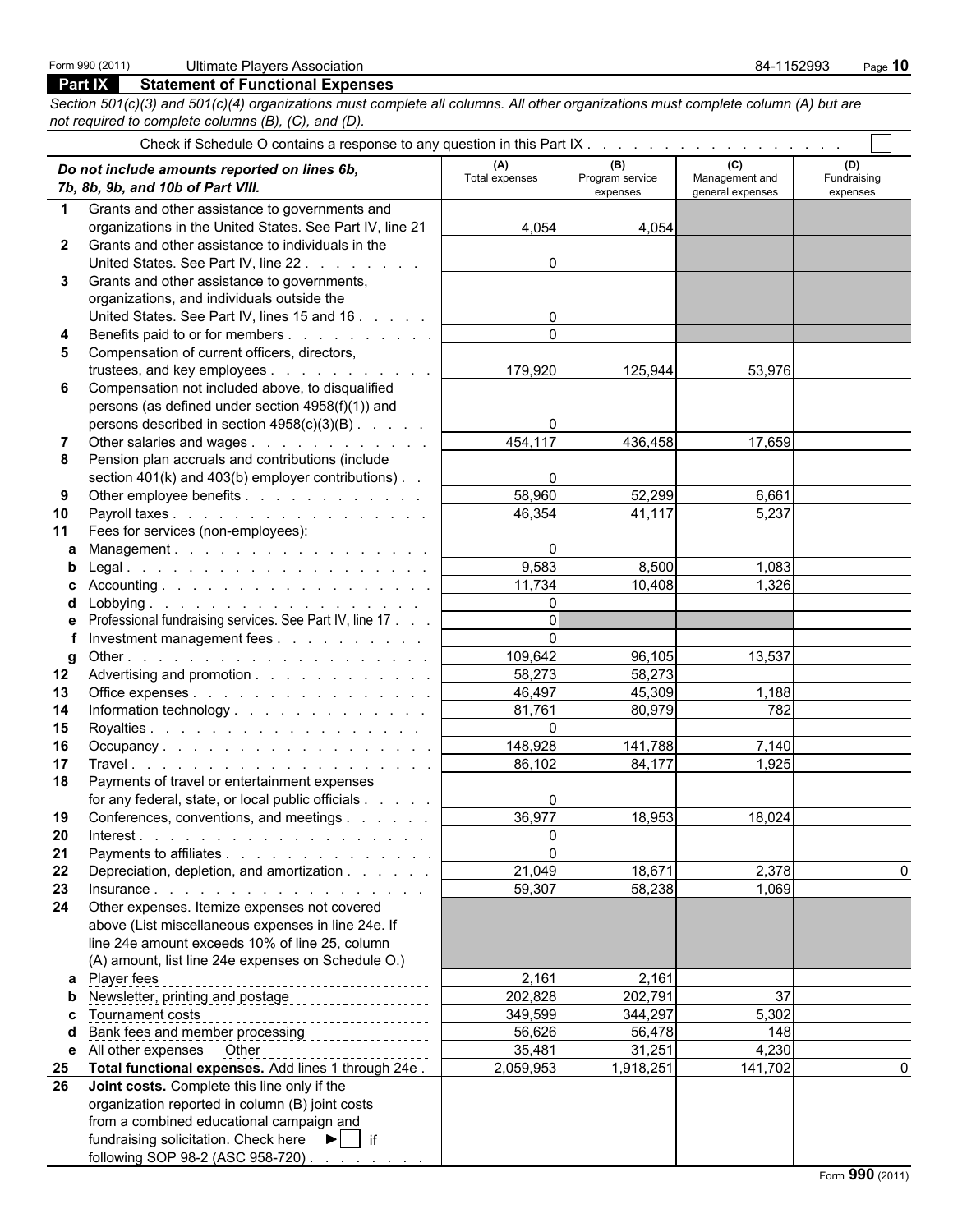**Part X Balance Sheet**

|                 |              |                                                                                                                    | (A)<br>Beginning of year |                         | (B)<br>End of year |
|-----------------|--------------|--------------------------------------------------------------------------------------------------------------------|--------------------------|-------------------------|--------------------|
|                 |              |                                                                                                                    | 1,124,175                | $\overline{\mathbf{1}}$ | 1,604,081          |
|                 | $\mathbf{2}$ | Savings and temporary cash investments                                                                             |                          | $\overline{2}$          |                    |
|                 | 3            |                                                                                                                    | $\Omega$                 | $\mathbf{3}$            |                    |
|                 | 4            |                                                                                                                    | 61,640                   | $\overline{\mathbf{4}}$ | 18,112             |
|                 | 5            | Receivables from current and former officers, directors, trustees, key                                             |                          |                         |                    |
|                 |              | employees, and highest compensated employees. Complete Part II of                                                  |                          |                         |                    |
|                 |              |                                                                                                                    |                          | 5                       |                    |
|                 | 6            | Receivables from other disqualified persons (as defined under section                                              |                          |                         |                    |
|                 |              | 4958(f)(1)), persons described in section 4958(c)(3)(B), and contributing                                          |                          |                         |                    |
|                 |              | employers and sponsoring organizations of section 501(c)(9) voluntary                                              |                          |                         |                    |
|                 |              | employees' beneficiary organizations (see instructions)                                                            |                          | 6                       |                    |
| Assets          | -7           |                                                                                                                    | $\Omega$                 | $\overline{7}$          |                    |
|                 | 8            |                                                                                                                    | 11,647                   | 8                       | 11,647             |
|                 | 9            | Prepaid expenses and deferred charges                                                                              | 10,665                   | 9                       | 10,983             |
|                 |              | 10a Land, buildings, and equipment: cost or                                                                        |                          |                         |                    |
|                 |              | other basis. Complete Part VI of Schedule D $\vert$ 10a<br>142,213                                                 |                          |                         |                    |
|                 |              | <b>b</b> Less: accumulated depreciation $\ldots$ $\ldots$   10b  <br>95,012                                        | 62,793 10c               |                         | 47,201             |
|                 | 11           | Investments—publicly traded securities                                                                             | $\overline{0}$           | 11                      |                    |
|                 | 12           | Investments—other securities. See Part IV, line 11                                                                 | $\overline{0}$           | 12                      |                    |
|                 | 13           | Investments—program-related. See Part IV, line 11                                                                  | 0l                       | 13                      |                    |
|                 | 14           |                                                                                                                    | $\overline{0}$           | 14                      | $\Omega$           |
|                 | 15           |                                                                                                                    | 3,500 15                 |                         | 3,500              |
|                 | 16           | <b>Total assets.</b> Add lines 1 through 15 (must equal line 34)                                                   | 1,274,420 16             |                         | 1,695,524          |
|                 | 17           | Accounts payable and accrued expenses                                                                              | 41,636 17                |                         | 97,729             |
|                 | 18           |                                                                                                                    |                          | 18                      |                    |
|                 | 19           |                                                                                                                    | 340,210                  | 19                      | 426,947            |
|                 | 20           |                                                                                                                    |                          | 20                      |                    |
|                 | 21           | Escrow or custodial account liability. Complete Part IV of Schedule D                                              |                          | 21                      |                    |
|                 | 22           | Payables to current and former officers, directors, trustees, key                                                  |                          |                         |                    |
| Liabilities     |              | employees, highest compensated employees, and disqualified                                                         |                          |                         |                    |
|                 |              | persons. Complete Part II of Schedule L.                                                                           |                          | 22                      |                    |
|                 | 23           | Secured mortgages and notes payable to unrelated third parties                                                     | $\Omega$                 | 23                      |                    |
|                 | 24           | Unsecured notes and loans payable to unrelated third parties                                                       | <sub>0</sub>             | 24                      |                    |
|                 | 25           | Other liabilities (including federal income tax, payables to related third                                         |                          |                         |                    |
|                 |              | parties, and other liabilities not included on lines 17-24). Complete                                              |                          |                         |                    |
|                 |              |                                                                                                                    |                          | 0 <sub>25</sub>         |                    |
|                 | 26           | Total liabilities. Add lines 17 through 25.                                                                        | 381,846 26               |                         | 524,676            |
|                 |              | Organizations that follow SFAS 117, check here $\blacktriangleright$ $\boxed{\times}$ and                          |                          |                         |                    |
|                 |              | complete lines 27 through 29, and lines 33 and 34.                                                                 |                          |                         |                    |
|                 | 27           |                                                                                                                    | 892,574 27               |                         | 1,170,848          |
| <b>Balances</b> | 28           |                                                                                                                    |                          | 28                      |                    |
|                 | 29           |                                                                                                                    |                          | 29                      |                    |
|                 |              |                                                                                                                    |                          |                         |                    |
| or Fund         |              | Organizations that do not follow SFAS 117, check here $\blacktriangleright$  <br>and complete lines 30 through 34. |                          |                         |                    |
| <b>Assets</b>   | 30           | Capital stock or trust principal, or current funds                                                                 |                          | 30                      |                    |
|                 | 31           | Paid-in or capital surplus, or land, building, or equipment fund                                                   |                          | 31                      |                    |
|                 | 32           | Retained earnings, endowment, accumulated income, or other funds                                                   |                          | 32                      |                    |
| $\frac{1}{2}$   | 33           |                                                                                                                    | 892,574                  | 33                      | 1,170,848          |
|                 | 34           | Total liabilities and net assets/fund balances                                                                     | 1,274,420 34             |                         | 1,695,524          |
|                 |              |                                                                                                                    |                          |                         | Form 990 (2011)    |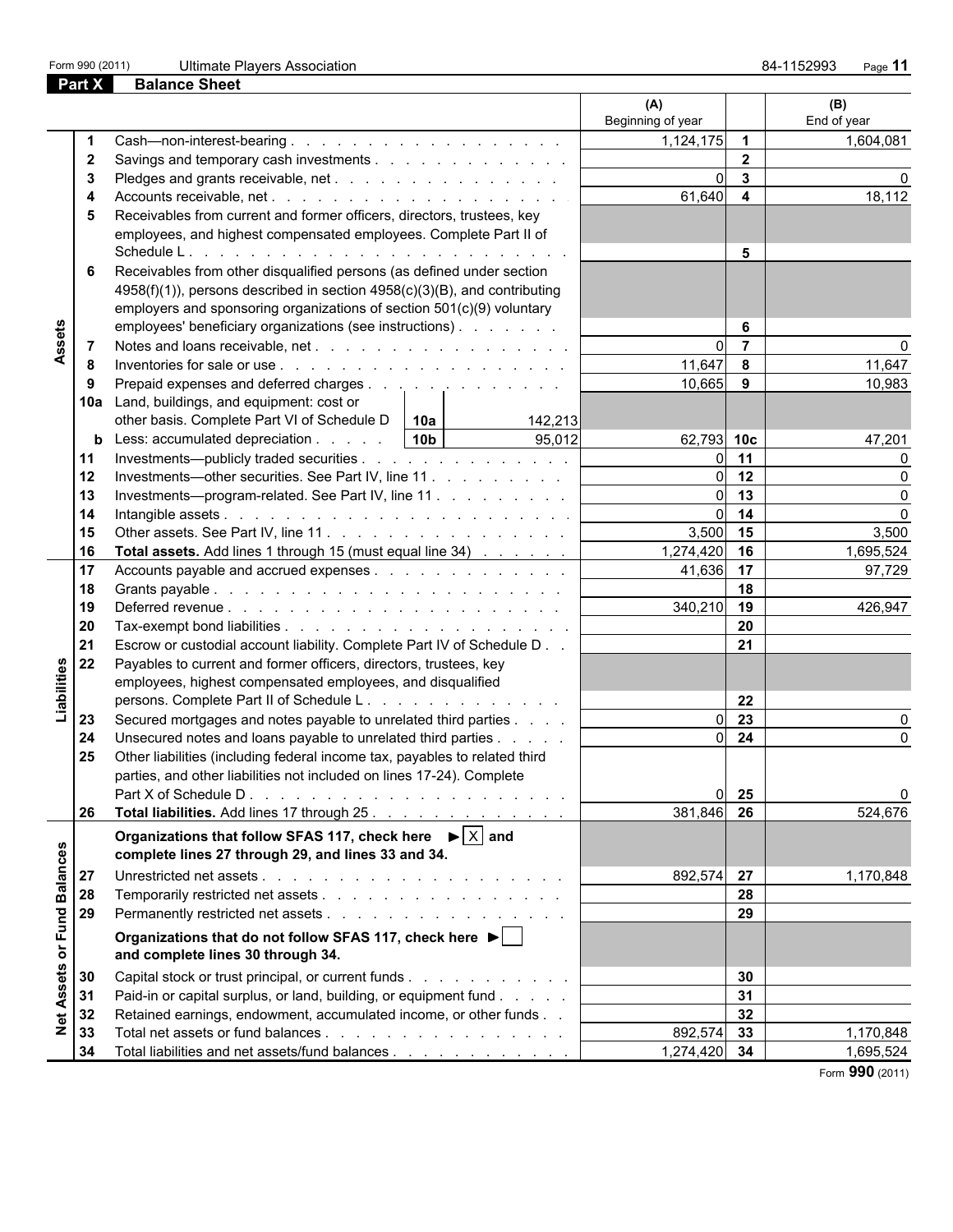|   | Form 990 (2011)<br><b>Ultimate Players Association</b>                                                                                                                         | 84-1152993              |                                             | Page $12$       |
|---|--------------------------------------------------------------------------------------------------------------------------------------------------------------------------------|-------------------------|---------------------------------------------|-----------------|
|   | <b>Reconciliation of Net Assets</b><br>Part XI                                                                                                                                 |                         |                                             |                 |
|   | Check if Schedule O contains a response to any question in this Part XI.                                                                                                       |                         |                                             |                 |
|   |                                                                                                                                                                                |                         |                                             |                 |
|   |                                                                                                                                                                                |                         |                                             | 2,338,227       |
|   |                                                                                                                                                                                |                         |                                             | 2,059,953       |
| З |                                                                                                                                                                                |                         |                                             | 278,274         |
| 4 | Net assets or fund balances at beginning of year (must equal Part X, line 33, column (A))                                                                                      | $\overline{\mathbf{4}}$ |                                             | 892,574         |
|   |                                                                                                                                                                                |                         |                                             |                 |
|   | Net assets or fund balances at end of year. Combine lines 3, 4, and 5 (must equal Part X, line 33,                                                                             |                         |                                             |                 |
|   |                                                                                                                                                                                | 6                       |                                             | 1,170,848       |
|   | <b>Part XII</b> Financial Statements and Reporting                                                                                                                             |                         |                                             |                 |
|   | Check if Schedule O contains a response to any question in this Part XII. A contained a contained by Check if Schedule O contains a response to any question in this Part XII. |                         |                                             |                 |
|   |                                                                                                                                                                                |                         | Yes                                         | No              |
|   | Accounting method used to prepare the Form 990:<br>X Accrual<br><b>Other</b><br>Cash                                                                                           |                         |                                             |                 |
|   | If the organization changed its method of accounting from a prior year or checked "Other," explain in                                                                          |                         |                                             |                 |
|   | Schedule O.                                                                                                                                                                    |                         |                                             |                 |
|   | Were the organization's financial statements compiled or reviewed by an independent accountant?                                                                                |                         | 2a                                          | X               |
| b | Were the organization's financial statements audited by an independent accountant?                                                                                             |                         | 2 <sub>b</sub><br>$\boldsymbol{\mathsf{X}}$ |                 |
|   | "Yes" to line 2a or 2b, does the organization have a committee that assumes responsibility for oversight of                                                                    |                         |                                             |                 |
|   | the audit, review, or compilation of its financial statements and selection of an independent accountant? .                                                                    |                         | $\mathsf{X}$<br>2c                          |                 |
|   | If the organization changed either its oversight process or selection process during the tax year, explain in                                                                  |                         |                                             |                 |
|   | Schedule O.                                                                                                                                                                    |                         |                                             |                 |
|   | If "Yes" to line 2a or 2b, check a box below to indicate whether the financial statements for the year were                                                                    |                         |                                             |                 |
|   | issued on a separate basis, consolidated basis, or both:                                                                                                                       |                         |                                             |                 |
|   | $ X $ Separate basis<br>Consolidated basis<br>Both consolidated and separate basis                                                                                             |                         |                                             |                 |
|   | 3a As a result of a federal award, was the organization required to undergo an audit or audits as set forth in                                                                 |                         |                                             |                 |
|   |                                                                                                                                                                                |                         | 3a                                          | X               |
|   | <b>b</b> If "Yes," did the organization undergo the required audit or audits? If the organization did not undergo the                                                          |                         |                                             |                 |
|   | required audit or audits, explain why in Schedule O and describe any steps taken to undergo such audits.                                                                       |                         | 3 <sub>b</sub>                              |                 |
|   |                                                                                                                                                                                |                         |                                             | Form 990 (2011) |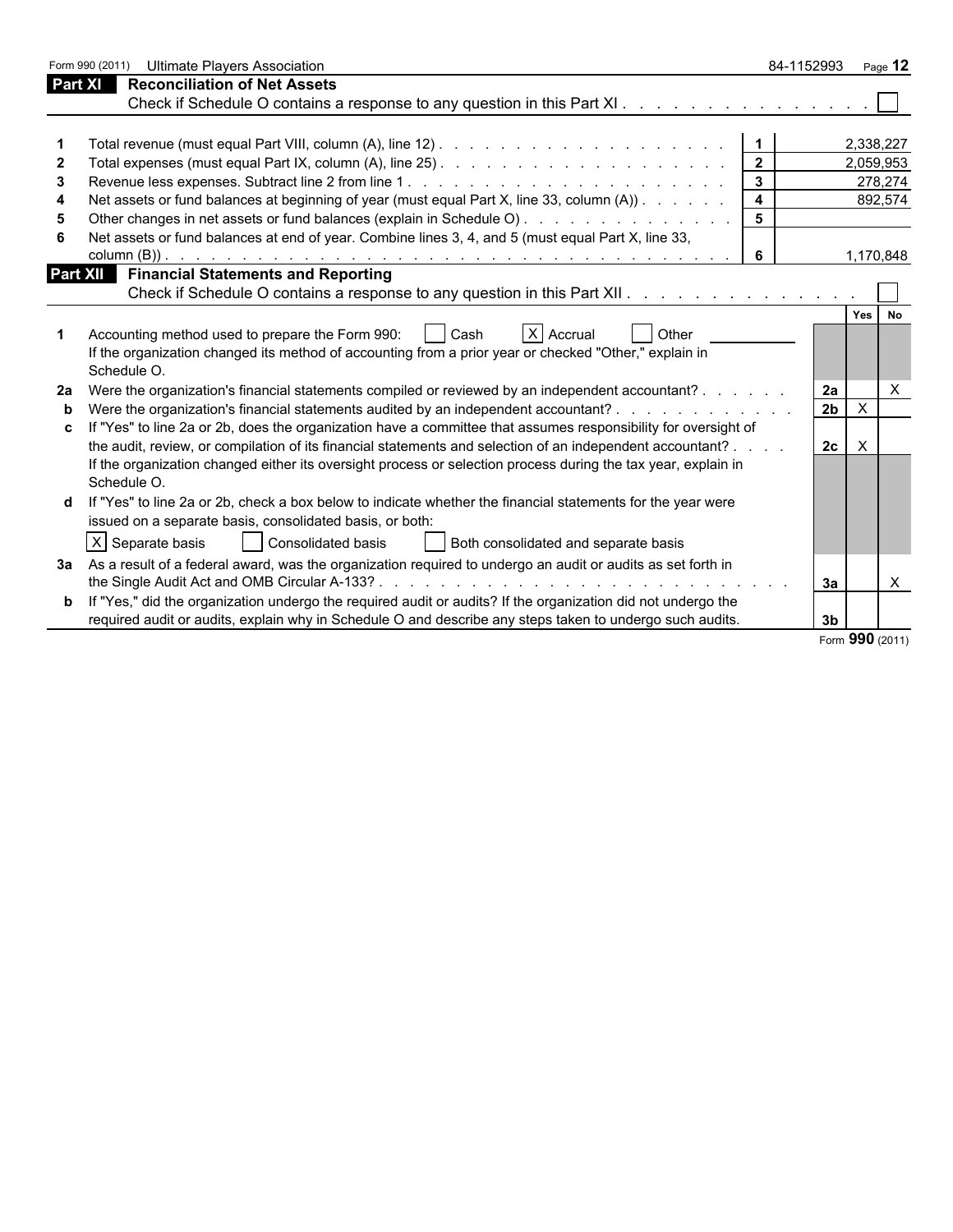|          | Form 990-T                                                          |              | <b>Exempt Organization Business Income Tax Return</b>                                                                                                                                                                                                                                                                                                                  |                                   |                            |                                 |                |                     | OMB No. 1545-0687                                                        |
|----------|---------------------------------------------------------------------|--------------|------------------------------------------------------------------------------------------------------------------------------------------------------------------------------------------------------------------------------------------------------------------------------------------------------------------------------------------------------------------------|-----------------------------------|----------------------------|---------------------------------|----------------|---------------------|--------------------------------------------------------------------------|
|          |                                                                     |              | (and proxy tax under section 6033(e))                                                                                                                                                                                                                                                                                                                                  |                                   |                            |                                 |                |                     |                                                                          |
|          | Department of the Treasury<br>Internal Revenue Service              |              | For calendar year 2011 or other tax year beginning [11][11][12], and<br>ending                                                                                                                                                                                                                                                                                         |                                   | See separate instructions. |                                 |                |                     | Open to Public Inspection<br>for 501(c)(3) Organizations Only            |
| A        | Check box if<br>address changed                                     |              | Name of organization (     Check box if name changed and see instructions.)                                                                                                                                                                                                                                                                                            |                                   |                            |                                 |                |                     | D Employer identification number<br>(Employees' trust, see instructions) |
|          | <b>B</b> Exempt under section<br>$X$ 501 ( C ) ( 3 )                | <b>Print</b> | Jltimate Players Association                                                                                                                                                                                                                                                                                                                                           |                                   |                            |                                 |                |                     |                                                                          |
|          | 220(e)<br>408(e)                                                    | or           | Number, street, and room or suite no. If a P.O. box, see instructions.                                                                                                                                                                                                                                                                                                 |                                   |                            |                                 |                |                     | 84-1152993<br>E Unrelated business activity codes                        |
|          | 530(a)<br>408A                                                      | <b>Type</b>  | 4730 Table Mesa Drive #I-200C<br>City or town, state, and ZIP code                                                                                                                                                                                                                                                                                                     |                                   |                            |                                 |                | (See instructions.) |                                                                          |
|          | 529(a)                                                              |              | Boulder                                                                                                                                                                                                                                                                                                                                                                | <b>CO</b>                         |                            | 80305                           |                | 541800              |                                                                          |
| C        | Book value of all assets at                                         |              | <b>F</b> Group exemption number (See instructions.)                                                                                                                                                                                                                                                                                                                    |                                   |                            |                                 |                |                     |                                                                          |
|          | end of year                                                         |              | 1,695,524 <b>G</b> Check organization type $\triangleright \boxed{X}$ 501(c) corporation                                                                                                                                                                                                                                                                               |                                   |                            | $501(c)$ trust                  | $401(a)$ trust |                     | Other trust                                                              |
| н        |                                                                     |              | Describe the organization's primary unrelated business activity. ▶ Advertising in quarterly newsletter sent to membership                                                                                                                                                                                                                                              |                                   |                            |                                 |                |                     |                                                                          |
|          |                                                                     |              | During the tax year, was the corporation a subsidiary in an affiliated group or a parent-subsidiary controlled group? $\blacktriangleright \Box$ Yes $\overline{\times}$ No                                                                                                                                                                                            |                                   |                            |                                 |                |                     |                                                                          |
|          |                                                                     |              | If "Yes," enter the name and identifying number of the parent corporation. $\blacktriangleright$                                                                                                                                                                                                                                                                       |                                   |                            |                                 |                |                     |                                                                          |
| J        | The books are in care of $\blacktriangleright$ The Association      |              |                                                                                                                                                                                                                                                                                                                                                                        |                                   |                            | Telephone number > 303.447.3472 |                |                     |                                                                          |
| Part I   |                                                                     |              | <b>Unrelated Trade or Business Income</b>                                                                                                                                                                                                                                                                                                                              |                                   | (A) Income                 |                                 | (B) Expenses   |                     | (C) Net                                                                  |
|          | 1 a Gross receipts or sales<br><b>b</b> Less returns and allowances |              | $\overline{\phantom{a}}$ c Balance $\blacktriangleright$                                                                                                                                                                                                                                                                                                               | 1c                                | 0                          |                                 |                |                     |                                                                          |
|          |                                                                     |              | Cost of goods sold (Schedule A, line 7)                                                                                                                                                                                                                                                                                                                                | $\mathbf{2}$                      |                            |                                 |                |                     |                                                                          |
| 3        |                                                                     |              | Gross profit. Subtract line 2 from line 1c                                                                                                                                                                                                                                                                                                                             | $\mathbf{3}$                      | $\Omega$                   |                                 |                |                     | $\Omega$                                                                 |
| 4а       |                                                                     |              | Capital gain net income (attach Schedule D)                                                                                                                                                                                                                                                                                                                            | 4a                                |                            |                                 |                |                     |                                                                          |
|          |                                                                     |              | Net gain (loss) (Form 4797, Part II, line 17) (attach Form 4797)                                                                                                                                                                                                                                                                                                       | 4b                                |                            |                                 |                |                     |                                                                          |
|          |                                                                     |              | Capital loss deduction for trusts<br>Income (loss) from partnerships and S corporations (attach statement). .                                                                                                                                                                                                                                                          | 4 <sub>c</sub><br>$5\phantom{.0}$ |                            |                                 |                |                     |                                                                          |
| 6        |                                                                     |              | Rent income (Schedule C)                                                                                                                                                                                                                                                                                                                                               | 6                                 |                            |                                 |                |                     |                                                                          |
|          |                                                                     |              | Unrelated debt-financed income (Schedule E)                                                                                                                                                                                                                                                                                                                            | $\overline{7}$                    |                            |                                 |                |                     |                                                                          |
| 8        |                                                                     |              | Interest, annuities, royalties, and rents from controlled                                                                                                                                                                                                                                                                                                              |                                   |                            |                                 |                |                     |                                                                          |
|          |                                                                     |              | organizations (Schedule F)                                                                                                                                                                                                                                                                                                                                             | 8                                 |                            |                                 |                |                     |                                                                          |
| 9        |                                                                     |              | Investment income of a section $501(c)(7)$ , (9), or (17)<br>organization (Schedule G)                                                                                                                                                                                                                                                                                 | 9                                 |                            |                                 |                |                     |                                                                          |
| 10       |                                                                     |              | Exploited exempt activity income (Schedule I)                                                                                                                                                                                                                                                                                                                          | 10                                |                            |                                 |                |                     |                                                                          |
| 11       |                                                                     |              | Advertising income (Schedule J)                                                                                                                                                                                                                                                                                                                                        | 11                                | 10,775                     |                                 | 23,093         |                     | $-12,318$                                                                |
| 12       |                                                                     |              | Other income (See instructions; attach schedule.)                                                                                                                                                                                                                                                                                                                      | 12                                |                            |                                 |                |                     |                                                                          |
| 13       |                                                                     |              | Total. Combine lines 3 through 12                                                                                                                                                                                                                                                                                                                                      | 13                                | 10,775                     |                                 | 23,093         |                     | $-12,318$                                                                |
|          | Part II                                                             |              | Deductions Not Taken Elsewhere (See instructions for limitations on deductions.) (Except for contributions.                                                                                                                                                                                                                                                            |                                   |                            |                                 |                |                     |                                                                          |
| 14       |                                                                     |              | deductions must be directly connected with the unrelated business income.)                                                                                                                                                                                                                                                                                             |                                   |                            |                                 |                | 14                  |                                                                          |
| 15       |                                                                     |              | Salaries and wages entertainment in the contract of the contract of the contract of the contract of the contract of the contract of the contract of the contract of the contract of the contract of the contract of the contra                                                                                                                                         |                                   |                            |                                 |                | 15                  |                                                                          |
| 16       |                                                                     |              | Repairs and maintenance enterprise and contact the contract of the contract of the contract of the contract of                                                                                                                                                                                                                                                         |                                   |                            |                                 |                | 16                  |                                                                          |
| 17       |                                                                     |              |                                                                                                                                                                                                                                                                                                                                                                        |                                   |                            |                                 |                | 17                  |                                                                          |
| 18       |                                                                     |              | Interest (attach schedule) by a contract of the contract of the contract of the contract of the contract of the contract of the contract of the contract of the contract of the contract of the contract of the contract of th                                                                                                                                         |                                   |                            |                                 |                | 18                  |                                                                          |
| 19<br>20 |                                                                     |              | Taxes and licenses entering the contract of the contract of the contract of the contract of the contract of the contract of the contract of the contract of the contract of the contract of the contract of the contract of th<br>Charitable contributions (See instructions for limitation rules.) (Charitable contributions (See instructions for limitation rules.) |                                   |                            |                                 |                | 19<br>20            |                                                                          |
| 21       |                                                                     |              | Depreciation (attach Form 4562) 21                                                                                                                                                                                                                                                                                                                                     |                                   |                            |                                 |                |                     |                                                                          |
| 22       |                                                                     |              | Less depreciation claimed on Schedule A and elsewhere on return 22a                                                                                                                                                                                                                                                                                                    |                                   |                            |                                 |                | 22 <sub>b</sub>     |                                                                          |
| 23       |                                                                     |              |                                                                                                                                                                                                                                                                                                                                                                        |                                   |                            |                                 |                | 23                  |                                                                          |
| 24       |                                                                     |              | Contributions to deferred compensation plans (enterprise and enterprise and enterprise of the contributions to deferred compensation plans (e.g., e.g., e.g., e.g., e.g., e.g., e.g., e.g., e.g., e.g., e.g., e.g., e.g., e.g.                                                                                                                                         |                                   |                            |                                 |                | 24                  |                                                                          |
| 25       |                                                                     |              | Employee benefit programs response to a contract of the contract of the contract of the contract of the contract of the contract of the contract of the contract of the contract of the contract of the contract of the contra                                                                                                                                         |                                   |                            |                                 |                | 25                  |                                                                          |
| 26<br>27 |                                                                     |              |                                                                                                                                                                                                                                                                                                                                                                        |                                   |                            |                                 |                | 26<br>27            |                                                                          |
| 28       |                                                                     |              | Other deductions (attach schedule) enterprise and and all the set of the set of the set of the set of the set of the set of the set of the set of the set of the set of the set of the set of the set of the set of the set of                                                                                                                                         |                                   |                            |                                 |                | 28                  |                                                                          |
| 29       |                                                                     |              |                                                                                                                                                                                                                                                                                                                                                                        |                                   |                            |                                 |                | 29                  | $\Omega$                                                                 |
| 30       |                                                                     |              | Unrelated business taxable income before net operating loss deduction. Subtract line 29 from line 13                                                                                                                                                                                                                                                                   |                                   |                            |                                 |                | 30 <sub>o</sub>     | $-12,318$                                                                |
| 31       |                                                                     |              |                                                                                                                                                                                                                                                                                                                                                                        |                                   |                            |                                 |                | 31                  |                                                                          |
| 32       |                                                                     |              | Unrelated business taxable income before specific deduction. Subtract line 31 from line 30                                                                                                                                                                                                                                                                             |                                   |                            |                                 |                | 32<br>33            | $-12,318$                                                                |
| 33<br>34 |                                                                     |              | Specific deduction (Generally \$1,000, but see line 33 instructions for exceptions.)<br>Unrelated business taxable income. Subtract line 33 from line 32. If line 33 is greater than line                                                                                                                                                                              |                                   |                            |                                 |                |                     |                                                                          |
|          |                                                                     |              |                                                                                                                                                                                                                                                                                                                                                                        |                                   |                            |                                 |                | 34                  | $-12,318$                                                                |
|          |                                                                     |              |                                                                                                                                                                                                                                                                                                                                                                        |                                   |                            |                                 |                |                     |                                                                          |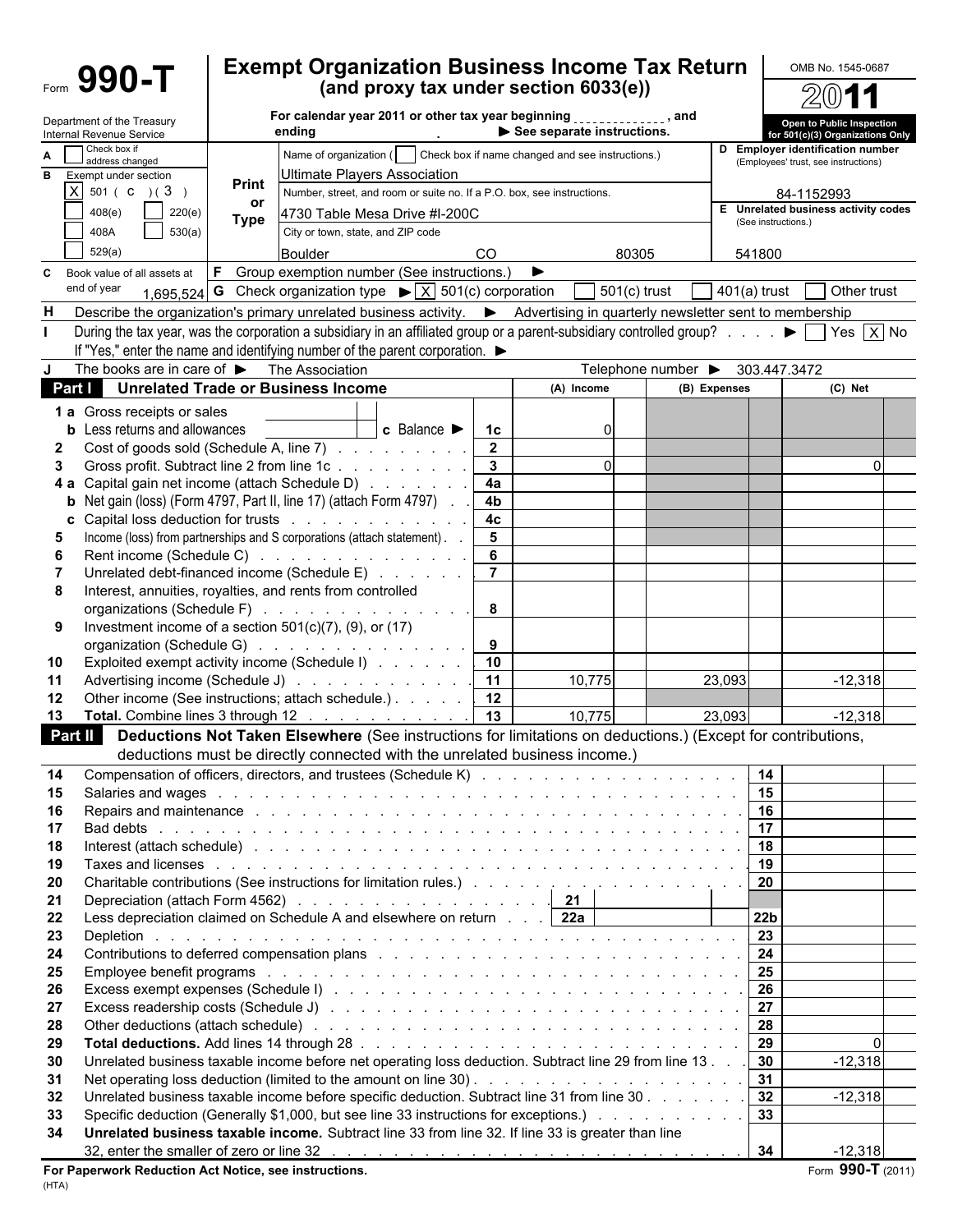| Form 990-T (2011) |          |                                                                                                                                                                                                                                                                                                                           | <b>Ultimate Players Association</b> |                      |                                                       | 84-1152993           |                                      |
|-------------------|----------|---------------------------------------------------------------------------------------------------------------------------------------------------------------------------------------------------------------------------------------------------------------------------------------------------------------------------|-------------------------------------|----------------------|-------------------------------------------------------|----------------------|--------------------------------------|
| Part III          |          | <b>Tax Computation</b>                                                                                                                                                                                                                                                                                                    |                                     |                      |                                                       |                      |                                      |
|                   |          |                                                                                                                                                                                                                                                                                                                           |                                     |                      |                                                       |                      |                                      |
| 35                |          | Organizations Taxable as Corporations. See instructions for tax computation. Controlled group                                                                                                                                                                                                                             |                                     |                      |                                                       |                      |                                      |
|                   |          | members (sections 1561 and 1563) check here $\blacktriangleright$   See instructions and:                                                                                                                                                                                                                                 |                                     |                      |                                                       |                      |                                      |
|                   |          | a Enter your share of the \$50,000, \$25,000, and \$9,925,000 taxable income brackets (in that order):                                                                                                                                                                                                                    |                                     |                      |                                                       |                      |                                      |
|                   | $(1)$ \$ | $(2)$ \$                                                                                                                                                                                                                                                                                                                  |                                     | $(3)$ \$             |                                                       |                      |                                      |
|                   |          | <b>b</b> Enter organization's share of: (1) Additional 5% tax (not more than \$11,750). $\sqrt{\$}$                                                                                                                                                                                                                       |                                     |                      |                                                       |                      |                                      |
|                   |          | (2) Additional 3% tax (not more than \$100,000) $\ldots$ $\ldots$ $\ldots$ $\ldots$ $\ldots$ $\qquad$                                                                                                                                                                                                                     |                                     |                      |                                                       |                      |                                      |
|                   |          | c Income tax on the amount on line $34$ by $34$ by $34$ by $34$ by $34$ by $34$ by $34$ by $34$ by $34$ by $34$ by $34$ by $34$ by $34$                                                                                                                                                                                   |                                     |                      |                                                       | 35c                  |                                      |
| 36                |          | Trusts Taxable at Trust Rates. See instructions for tax computation. Income tax on the                                                                                                                                                                                                                                    |                                     |                      |                                                       |                      |                                      |
|                   |          |                                                                                                                                                                                                                                                                                                                           |                                     |                      |                                                       | 36                   |                                      |
| -37               |          |                                                                                                                                                                                                                                                                                                                           |                                     |                      |                                                       | 37                   |                                      |
| 38                |          | Alternative minimum tax response to a series and contact the contact of the contact of the contact of the contact of the contact of the contact of the contact of the contact of the contact of the contact of the contact of                                                                                             |                                     |                      |                                                       | $\vert$ 38           |                                      |
| 39                |          |                                                                                                                                                                                                                                                                                                                           |                                     |                      |                                                       | 39                   |                                      |
| <b>Part IV</b>    |          | <b>Tax and Payments</b>                                                                                                                                                                                                                                                                                                   |                                     |                      |                                                       |                      |                                      |
|                   |          | 40 a Foreign tax credit (corporations attach Form 1118; trusts attach Form 1116)   40a                                                                                                                                                                                                                                    |                                     |                      |                                                       |                      |                                      |
|                   |          |                                                                                                                                                                                                                                                                                                                           |                                     |                      | 40 <b>b</b>                                           |                      |                                      |
|                   |          | General business credit. Attach Form 3800 (see instructions)                                                                                                                                                                                                                                                              |                                     |                      | 40c                                                   |                      |                                      |
|                   |          | Credit for prior year minimum tax (attach Form 8801 or 8827)                                                                                                                                                                                                                                                              |                                     |                      | 40d                                                   |                      |                                      |
| е                 |          |                                                                                                                                                                                                                                                                                                                           |                                     |                      |                                                       | 40e                  |                                      |
| 41                |          |                                                                                                                                                                                                                                                                                                                           |                                     |                      |                                                       |                      |                                      |
|                   |          |                                                                                                                                                                                                                                                                                                                           |                                     |                      |                                                       |                      |                                      |
| 42<br>43          |          |                                                                                                                                                                                                                                                                                                                           |                                     |                      |                                                       | 43                   |                                      |
|                   |          |                                                                                                                                                                                                                                                                                                                           |                                     |                      |                                                       |                      |                                      |
|                   |          | 44 a Payments: A 2010 overpayment credited to 2011                                                                                                                                                                                                                                                                        |                                     |                      | 44a<br>44b                                            |                      |                                      |
|                   |          | <b>b</b> 2011 estimated tax payments $\ldots$ $\ldots$ $\ldots$ $\ldots$ $\ldots$ $\ldots$ $\ldots$                                                                                                                                                                                                                       |                                     |                      |                                                       |                      |                                      |
|                   |          | <b>c</b> Tax deposited with Form 8868 $\ldots$ $\ldots$ $\ldots$ $\ldots$ $\ldots$ $\ldots$ $\ldots$                                                                                                                                                                                                                      |                                     |                      | 44c                                                   |                      |                                      |
|                   |          | d Foreign organizations: Tax paid or withheld at source (see instructions).                                                                                                                                                                                                                                               |                                     |                      | 44d                                                   |                      |                                      |
|                   |          | Backup withholding (see instructions)                                                                                                                                                                                                                                                                                     |                                     |                      | 44e                                                   |                      |                                      |
|                   |          | f Credit for small employer health insurance premiums (Attach Form 8941)                                                                                                                                                                                                                                                  |                                     |                      | 44f                                                   |                      |                                      |
|                   |          | g Other credits and payments: $\vert \ \vert$ Form 2439                                                                                                                                                                                                                                                                   |                                     |                      |                                                       |                      |                                      |
|                   |          | Form 4136                                                                                                                                                                                                                                                                                                                 |                                     |                      |                                                       |                      |                                      |
| 45                |          |                                                                                                                                                                                                                                                                                                                           |                                     |                      |                                                       | 45                   |                                      |
| 46                |          | Estimated tax penalty (see instructions). Check if Form 2220 is attached $\blacktriangleright$                                                                                                                                                                                                                            |                                     |                      |                                                       | 46                   |                                      |
| 47                |          | Tax due. If line 45 is less than the total of lines 43 and 46, enter amount owed $\ldots$                                                                                                                                                                                                                                 |                                     |                      |                                                       | 47                   |                                      |
| 48                |          | <b>Overpayment.</b> If line 45 is larger than the total of lines 43 and 46, enter amount overpaid                                                                                                                                                                                                                         |                                     |                      |                                                       | 48<br>▁▶∣            |                                      |
| 49                |          | Enter the amount of line 48 you want: Credited to 2012 estimated tax                                                                                                                                                                                                                                                      |                                     |                      | Refunded $\blacktriangleright$                        | 49                   |                                      |
| Part V            |          | <b>Statements Regarding Certain Activities and Other Information (see instructions)</b>                                                                                                                                                                                                                                   |                                     |                      |                                                       |                      |                                      |
|                   |          |                                                                                                                                                                                                                                                                                                                           |                                     |                      |                                                       |                      |                                      |
|                   |          | At any time during the 2011 calendar year, did the organization have an interest in or a signature                                                                                                                                                                                                                        |                                     |                      |                                                       |                      | Yes No                               |
|                   |          | or other authority over a financial account (bank, securities, or other) in a foreign country?                                                                                                                                                                                                                            |                                     |                      |                                                       |                      |                                      |
|                   |          | If YES, the organization may have to file Form TD F 90-22.1, Report of Foreign Bank and                                                                                                                                                                                                                                   |                                     |                      |                                                       |                      |                                      |
|                   |          | Financial Accounts. If YES, enter the name of the foreign country here ▶                                                                                                                                                                                                                                                  |                                     |                      |                                                       |                      | X                                    |
| $\mathbf{2}$      |          | During the tax year, did the organization receive a distribution from, or was it the grantor of, or transferor to, a foreign trust?                                                                                                                                                                                       |                                     |                      |                                                       |                      | $\sf X$                              |
|                   |          | If YES, see instructions for other forms the organization may have to file.                                                                                                                                                                                                                                               |                                     |                      |                                                       |                      |                                      |
|                   |          | Enter the amount of tax-exempt interest received or accrued during the tax year $\triangleright$ \$                                                                                                                                                                                                                       |                                     |                      |                                                       |                      |                                      |
|                   |          | Schedule A-Cost of Goods Sold. Enter method of inventory valuation ▶                                                                                                                                                                                                                                                      |                                     |                      |                                                       |                      |                                      |
|                   |          | Inventory at beginning of year                                                                                                                                                                                                                                                                                            | $\mathbf{1}$                        |                      | 6 Inventory at end of year                            | 6                    |                                      |
|                   |          | Purchases                                                                                                                                                                                                                                                                                                                 | $\overline{2}$                      |                      | Cost of goods sold. Subtract                          |                      |                                      |
|                   |          | Cost of labor                                                                                                                                                                                                                                                                                                             | $\mathbf{3}$                        |                      | line 6 from line 5. Enter here                        |                      |                                      |
|                   |          | 4 a Additional section 263A costs                                                                                                                                                                                                                                                                                         |                                     |                      | and in Part I, line 2.                                | $\overline{7}$       |                                      |
|                   |          |                                                                                                                                                                                                                                                                                                                           |                                     |                      |                                                       |                      |                                      |
|                   |          | (attach schedule)                                                                                                                                                                                                                                                                                                         | 4a                                  |                      | 8 Do the rules of section 263A (with respect to       |                      | Yes No                               |
|                   |          | <b>b</b> Other costs (attach schedule).                                                                                                                                                                                                                                                                                   | 4 <sub>b</sub>                      |                      | property produced or acquired for resale)             |                      |                                      |
|                   |          | 5 Total. Add lines 1 through 4b                                                                                                                                                                                                                                                                                           | 5                                   |                      | apply to the organization? $\ldots$ $\ldots$ $\ldots$ |                      |                                      |
|                   |          | Under penalties of perjury, I declare that I have examined this return, including accompanying schedules and statements, and to the best of my knowledge and belief, it is true, correct,<br>and complete. Declaration of preparer (other than taxpayer) is based on all information of which preparer has any knowledge. |                                     |                      |                                                       |                      |                                      |
| Sign              |          |                                                                                                                                                                                                                                                                                                                           |                                     |                      |                                                       |                      | May the IRS discuss this return with |
| <b>Here</b>       |          |                                                                                                                                                                                                                                                                                                                           |                                     |                      |                                                       |                      | the preparer shown below (see        |
|                   |          | Signature of officer                                                                                                                                                                                                                                                                                                      | Date                                | Title                |                                                       |                      | instructions)? $Yes$ $X$ No          |
|                   |          | Print/Type preparer's name                                                                                                                                                                                                                                                                                                |                                     | Preparer's signature | Date                                                  | Check $\overline{X}$ | PTIN                                 |
| Paid              |          |                                                                                                                                                                                                                                                                                                                           |                                     |                      |                                                       | self-employed        |                                      |
| <b>Preparer</b>   |          | Jon Blomberg CPA                                                                                                                                                                                                                                                                                                          |                                     | Jon Blomberg CPA     | 7/11/2012                                             |                      | P00188093                            |
| <b>Use Only</b>   |          | Firm's name $\blacktriangleright$                                                                                                                                                                                                                                                                                         |                                     |                      |                                                       | Firm's EIN           |                                      |
|                   |          | Firm's address > 1630 30th Street #308, Boulder, CO 80302                                                                                                                                                                                                                                                                 |                                     |                      |                                                       | Phone no.            | 303 443 8490                         |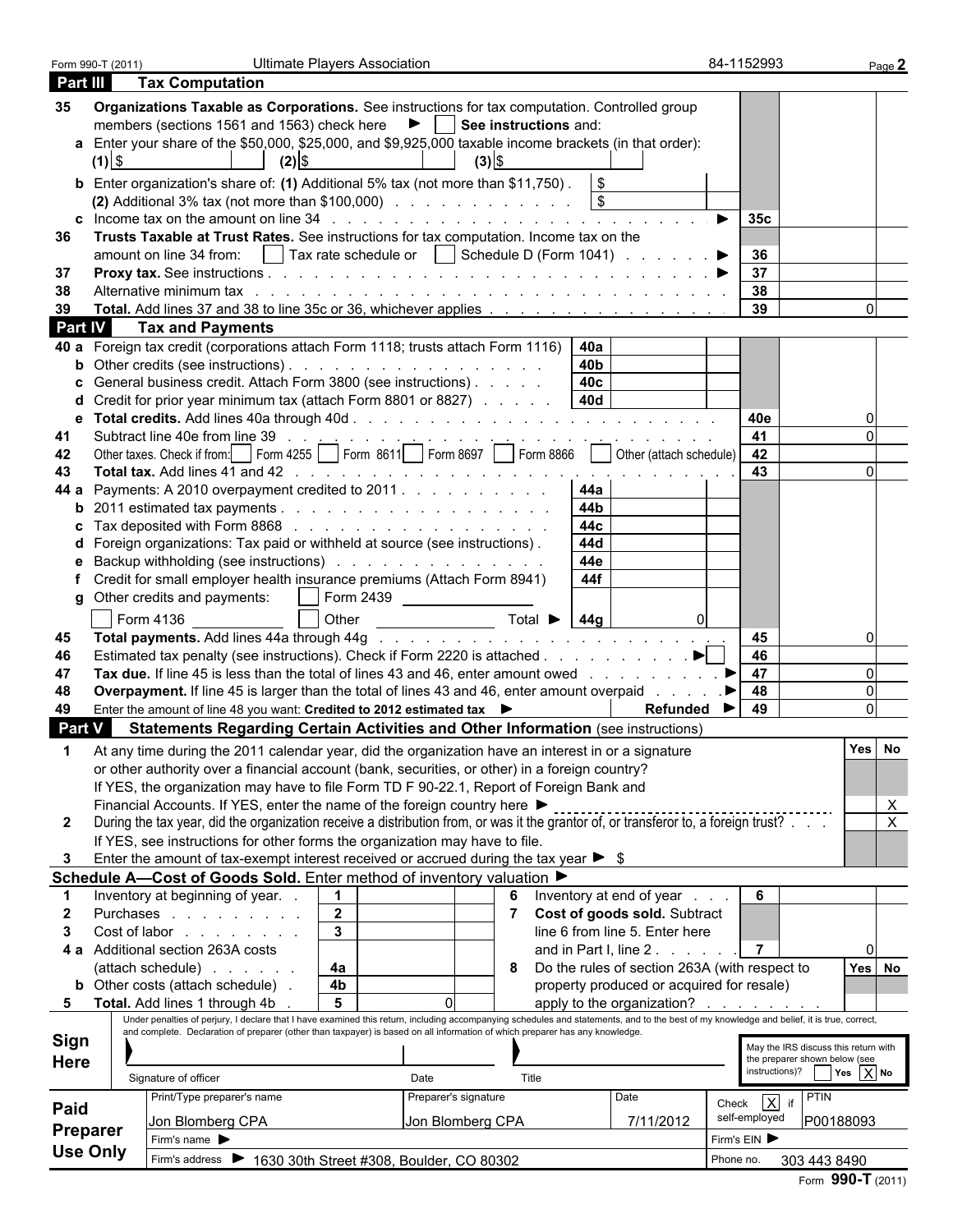|  | Form 990-T (2011) |  |  |
|--|-------------------|--|--|
|--|-------------------|--|--|

Form 990-T (2011) Ultimate Players Association 84-1152993 Page 3

| Schedule C—Rent Income (From Real Property and Personal Property Leased With Real Property)<br>(see instructions)                                                                                                             |                                                                                                |                                                                                                                                                     |                                        |                                        |                                                                                                        |              |                                                                                                  |          |
|-------------------------------------------------------------------------------------------------------------------------------------------------------------------------------------------------------------------------------|------------------------------------------------------------------------------------------------|-----------------------------------------------------------------------------------------------------------------------------------------------------|----------------------------------------|----------------------------------------|--------------------------------------------------------------------------------------------------------|--------------|--------------------------------------------------------------------------------------------------|----------|
| 1. Description of property                                                                                                                                                                                                    |                                                                                                |                                                                                                                                                     |                                        |                                        |                                                                                                        |              |                                                                                                  |          |
| (1)                                                                                                                                                                                                                           |                                                                                                |                                                                                                                                                     |                                        |                                        |                                                                                                        |              |                                                                                                  |          |
| (2)                                                                                                                                                                                                                           |                                                                                                |                                                                                                                                                     |                                        |                                        |                                                                                                        |              |                                                                                                  |          |
| (3)                                                                                                                                                                                                                           |                                                                                                |                                                                                                                                                     |                                        |                                        |                                                                                                        |              |                                                                                                  |          |
| (4)                                                                                                                                                                                                                           |                                                                                                |                                                                                                                                                     |                                        |                                        |                                                                                                        |              |                                                                                                  |          |
|                                                                                                                                                                                                                               | 2. Rent received or accrued                                                                    |                                                                                                                                                     |                                        |                                        |                                                                                                        |              |                                                                                                  |          |
| (a) From personal property (if the percentage of rent<br>for personal property is more than 10% but not<br>more than 50%)                                                                                                     |                                                                                                | (b) From real and personal property (if the<br>percentage of rent for personal property exceeds<br>50% or if the rent is based on profit or income) |                                        |                                        |                                                                                                        |              | 3(a) Deductions directly connected with the income<br>in columns 2(a) and 2(b) (attach schedule) |          |
| (1)                                                                                                                                                                                                                           |                                                                                                |                                                                                                                                                     |                                        |                                        |                                                                                                        |              |                                                                                                  |          |
| (2)                                                                                                                                                                                                                           |                                                                                                |                                                                                                                                                     |                                        |                                        |                                                                                                        |              |                                                                                                  |          |
| (3)                                                                                                                                                                                                                           |                                                                                                |                                                                                                                                                     |                                        |                                        |                                                                                                        |              |                                                                                                  |          |
| (4)                                                                                                                                                                                                                           |                                                                                                |                                                                                                                                                     |                                        |                                        |                                                                                                        |              |                                                                                                  |          |
| Total                                                                                                                                                                                                                         | 0 Total                                                                                        |                                                                                                                                                     |                                        | 0                                      |                                                                                                        |              |                                                                                                  |          |
| (c) Total income. Add totals of columns 2(a) and 2(b). Enter<br>here and on page 1, Part I, line 6, column (A) ▶<br><b>Schedule E-Unrelated Debt-Financed Income (see instructions)</b>                                       |                                                                                                |                                                                                                                                                     |                                        | 0                                      | (b) Total deductions.<br>Enter here and on page 1,<br>Part I, line 6, column (B) $\blacktriangleright$ |              |                                                                                                  | 0        |
|                                                                                                                                                                                                                               |                                                                                                | 2. Gross income from or<br>allocable to debt-financed                                                                                               |                                        |                                        | 3. Deductions directly connected with or allocable<br>to debt-financed property                        |              |                                                                                                  |          |
| 1. Description of debt-financed property                                                                                                                                                                                      |                                                                                                | property                                                                                                                                            |                                        |                                        | (a) Straight line depreciation<br>(attach schedule)                                                    |              | (b) Other deductions<br>(attach schedule)                                                        |          |
| (1)                                                                                                                                                                                                                           |                                                                                                |                                                                                                                                                     |                                        |                                        |                                                                                                        |              |                                                                                                  |          |
| (2)                                                                                                                                                                                                                           |                                                                                                |                                                                                                                                                     |                                        |                                        |                                                                                                        |              |                                                                                                  |          |
| (3)                                                                                                                                                                                                                           |                                                                                                |                                                                                                                                                     |                                        |                                        |                                                                                                        |              |                                                                                                  |          |
| (4)                                                                                                                                                                                                                           |                                                                                                |                                                                                                                                                     |                                        |                                        |                                                                                                        |              |                                                                                                  |          |
| 4. Amount of average<br>acquisition debt on or<br>allocable to debt-financed<br>property (attach schedule)                                                                                                                    | 5. Average adjusted basis<br>of or allocable to<br>debt-financed property<br>(attach schedule) | 6. Column<br>4 divided<br>by column 5                                                                                                               |                                        |                                        | 7. Gross income reportable<br>(column 2 x column 6)                                                    |              | 8. Allocable deductions<br>(column 6 x total of columns)<br>$3(a)$ and $3(b)$ )                  |          |
| (1)                                                                                                                                                                                                                           |                                                                                                |                                                                                                                                                     | $\%$                                   |                                        | 0                                                                                                      |              |                                                                                                  | 0        |
| (2)                                                                                                                                                                                                                           |                                                                                                |                                                                                                                                                     | $\%$                                   |                                        | $\Omega$                                                                                               |              |                                                                                                  | 0        |
| (3)                                                                                                                                                                                                                           |                                                                                                |                                                                                                                                                     | $\%$                                   |                                        | 0                                                                                                      |              |                                                                                                  | 0        |
| (4)                                                                                                                                                                                                                           |                                                                                                |                                                                                                                                                     | $\frac{0}{0}$                          |                                        | $\mathbf 0$                                                                                            |              |                                                                                                  | $\Omega$ |
| Totals                                                                                                                                                                                                                        |                                                                                                |                                                                                                                                                     |                                        |                                        | Enter here and on page 1,<br>Part I, line 7, column (A).<br>0                                          |              | Enter here and on page 1,<br>Part I, line 7, column (B).                                         | 0        |
| Total dividends-received deductions included in column 8 and a substitution of the state of the state of the state of the state of the state of the state of the state of the state of the state of the state of the state of |                                                                                                |                                                                                                                                                     |                                        |                                        |                                                                                                        |              |                                                                                                  |          |
| Schedule F-Interest, Annuities, Royalties, and Rents From Controlled Organizations (see instructions)                                                                                                                         |                                                                                                |                                                                                                                                                     |                                        |                                        |                                                                                                        |              |                                                                                                  |          |
|                                                                                                                                                                                                                               |                                                                                                | <b>Exempt Controlled Organizations</b>                                                                                                              |                                        |                                        |                                                                                                        |              |                                                                                                  |          |
| 1. Name of controlled<br>organization                                                                                                                                                                                         | 2. Employer<br>identification number                                                           | 3. Net unrelated income<br>(loss) (see instructions)                                                                                                |                                        | 4. Total of specified<br>payments made | 5. Part of column 4 that is<br>included in the controlling<br>organization's gross income              |              | 6. Deductions directly<br>connected with income<br>in column 5                                   |          |
| (1)                                                                                                                                                                                                                           |                                                                                                |                                                                                                                                                     |                                        |                                        |                                                                                                        |              |                                                                                                  |          |
| (2)                                                                                                                                                                                                                           |                                                                                                |                                                                                                                                                     |                                        |                                        |                                                                                                        |              |                                                                                                  |          |
| (3)                                                                                                                                                                                                                           |                                                                                                |                                                                                                                                                     |                                        |                                        |                                                                                                        |              |                                                                                                  |          |
| (4)                                                                                                                                                                                                                           |                                                                                                |                                                                                                                                                     |                                        |                                        |                                                                                                        |              |                                                                                                  |          |
| Nonexempt Controlled Organizations                                                                                                                                                                                            |                                                                                                |                                                                                                                                                     |                                        |                                        |                                                                                                        |              |                                                                                                  |          |
| 7. Taxable Income                                                                                                                                                                                                             | 8. Net unrelated income<br>(loss) (see instructions)                                           |                                                                                                                                                     | 9. Total of specified<br>payments made |                                        | 10. Part of column 9 that is<br>included in the controlling<br>organization's gross income             |              | 11. Deductions directly<br>connected with income in<br>column 10                                 |          |
| (1)                                                                                                                                                                                                                           |                                                                                                |                                                                                                                                                     |                                        |                                        |                                                                                                        |              |                                                                                                  |          |
| (2)                                                                                                                                                                                                                           |                                                                                                |                                                                                                                                                     |                                        |                                        |                                                                                                        |              |                                                                                                  |          |
| (3)                                                                                                                                                                                                                           |                                                                                                |                                                                                                                                                     |                                        |                                        |                                                                                                        |              |                                                                                                  |          |
| (4)                                                                                                                                                                                                                           |                                                                                                |                                                                                                                                                     |                                        |                                        |                                                                                                        |              |                                                                                                  |          |
|                                                                                                                                                                                                                               |                                                                                                |                                                                                                                                                     |                                        |                                        | Add columns 5 and 10.<br>Enter here and on page 1,<br>Part I, line 8, column (A).                      |              | Add columns 6 and 11.<br>Enter here and on page 1,<br>Part I, line 8, column (B).                |          |
| <b>Totals</b>                                                                                                                                                                                                                 |                                                                                                |                                                                                                                                                     |                                        |                                        |                                                                                                        | <sub>0</sub> |                                                                                                  | 0        |
|                                                                                                                                                                                                                               |                                                                                                |                                                                                                                                                     |                                        |                                        |                                                                                                        |              |                                                                                                  |          |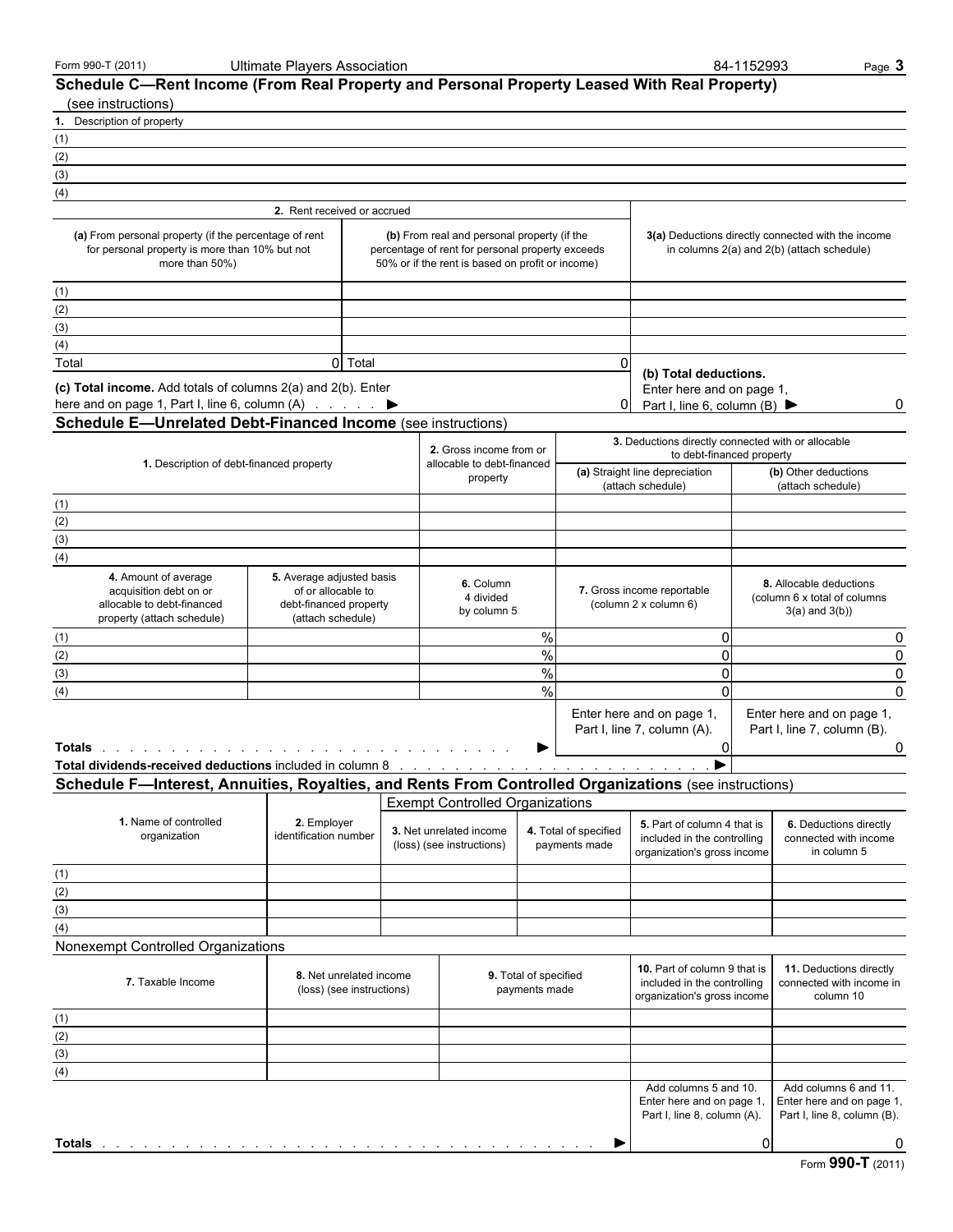| Form 990-T (2011)                                                                                                                                                                                                             | <b>Ultimate Players Association</b>                                       |                                                                                            |                                                                                                                                             |                                                                              | 84-1152993                                 | Page 4                                                                                          |
|-------------------------------------------------------------------------------------------------------------------------------------------------------------------------------------------------------------------------------|---------------------------------------------------------------------------|--------------------------------------------------------------------------------------------|---------------------------------------------------------------------------------------------------------------------------------------------|------------------------------------------------------------------------------|--------------------------------------------|-------------------------------------------------------------------------------------------------|
| Schedule G-Investment Income of a Section 501(c)(7), (9), or (17) Organization (see instructions)                                                                                                                             |                                                                           |                                                                                            |                                                                                                                                             |                                                                              |                                            |                                                                                                 |
| 1. Description of income                                                                                                                                                                                                      | 2. Amount of income                                                       |                                                                                            | 3. Deductions<br>directly connected<br>(attach schedule)                                                                                    | 4. Set-asides<br>(attach schedule)                                           |                                            | 5. Total deductions<br>and set-asides (col. 3<br>plus col. 4)                                   |
| (1)                                                                                                                                                                                                                           |                                                                           |                                                                                            |                                                                                                                                             |                                                                              |                                            | 0                                                                                               |
| (2)                                                                                                                                                                                                                           |                                                                           |                                                                                            |                                                                                                                                             |                                                                              |                                            | $\mathbf{0}$                                                                                    |
| (3)                                                                                                                                                                                                                           |                                                                           |                                                                                            |                                                                                                                                             |                                                                              |                                            | $\mathbf{0}$                                                                                    |
| (4)                                                                                                                                                                                                                           |                                                                           |                                                                                            |                                                                                                                                             |                                                                              |                                            | $\mathbf{0}$                                                                                    |
|                                                                                                                                                                                                                               | Enter here and on page 1,                                                 |                                                                                            |                                                                                                                                             |                                                                              |                                            | Enter here and on page 1,                                                                       |
|                                                                                                                                                                                                                               | Part I, line 9, column (A).                                               |                                                                                            |                                                                                                                                             |                                                                              |                                            | Part I, line 9, column (B).                                                                     |
| ▶<br><b>Totals</b>                                                                                                                                                                                                            |                                                                           | 0                                                                                          |                                                                                                                                             |                                                                              |                                            | 0                                                                                               |
| Schedule I-Exploited Exempt Activity Income, Other Than Advertising Income (see instructions)                                                                                                                                 |                                                                           |                                                                                            |                                                                                                                                             |                                                                              |                                            |                                                                                                 |
| 1. Description of exploited activity                                                                                                                                                                                          | 2. Gross<br>unrelated<br>business income<br>from trade or<br>business     | 3. Expenses<br>directly<br>connected with<br>production of<br>unrelated<br>business income | 4. Net income<br>(loss) from<br>unrelated trade<br>or business<br>(column 2 minus<br>column 3). If a<br>gain, compute<br>cols. 5 through 7. | 5. Gross income<br>from activity that<br>is not unrelated<br>business income | 6. Expenses<br>attributable to<br>column 5 | 7. Excess exempt<br>expenses<br>(column 6 minus<br>column 5, but not<br>more than<br>column 4). |
| (1)                                                                                                                                                                                                                           |                                                                           |                                                                                            | 0                                                                                                                                           |                                                                              |                                            | 0                                                                                               |
| (2)                                                                                                                                                                                                                           |                                                                           |                                                                                            | 0                                                                                                                                           |                                                                              |                                            | $\mathbf{0}$                                                                                    |
| (3)                                                                                                                                                                                                                           |                                                                           |                                                                                            | $\overline{0}$                                                                                                                              |                                                                              |                                            | $\mathbf{0}$                                                                                    |
| (4)                                                                                                                                                                                                                           |                                                                           |                                                                                            | $\overline{0}$                                                                                                                              |                                                                              |                                            | $\Omega$                                                                                        |
| Totals and the second service of the service of the service of the service of the series of the series of the series of the series of the series of the series of the series of the series of the series of the series of the | Enter here and on<br>page 1, Part I,<br>line 10, col. (A).<br>$\Omega$    | Enter here and on<br>page 1, Part I,<br>line 10, col. (B).<br>0                            |                                                                                                                                             |                                                                              |                                            | Enter here and<br>on page 1,<br>Part II, line 26.<br>0                                          |
| <b>Schedule J-Advertising Income (see instructions)</b>                                                                                                                                                                       |                                                                           |                                                                                            |                                                                                                                                             |                                                                              |                                            |                                                                                                 |
| Income From Periodicals Reported on a Consolidated Basis<br>Part I                                                                                                                                                            |                                                                           |                                                                                            |                                                                                                                                             |                                                                              |                                            |                                                                                                 |
| 1. Name of periodical                                                                                                                                                                                                         | 2. Gross<br>advertising<br>income                                         | 3. Direct<br>advertising costs                                                             | 4. Advertising<br>gain or (loss) (col.<br>2 minus col. 3). If<br>a gain, compute<br>cols. 5 through 7.                                      | 5. Circulation<br>income                                                     | 6. Readership<br>costs                     | 7. Excess readership<br>costs (column 6<br>minus column 5,<br>but not more than<br>column 4).   |
| (1) Newsletter                                                                                                                                                                                                                | 10,775                                                                    | 23,093                                                                                     |                                                                                                                                             | 90,000                                                                       | 144,893                                    |                                                                                                 |
| (2)                                                                                                                                                                                                                           |                                                                           |                                                                                            |                                                                                                                                             |                                                                              |                                            |                                                                                                 |
| (3)                                                                                                                                                                                                                           |                                                                           |                                                                                            |                                                                                                                                             |                                                                              |                                            |                                                                                                 |
| (4)                                                                                                                                                                                                                           |                                                                           |                                                                                            |                                                                                                                                             |                                                                              |                                            |                                                                                                 |
| <b>Totals</b> (carry to Part II, line (5)) $\ldots$<br>Income From Periodicals Reported on a Separate Basis (For each periodical listed in Part II, fill in<br><b>Part II</b>                                                 | 10,775                                                                    | 23,093                                                                                     | $-12,318$                                                                                                                                   | 90,000                                                                       | 144,893                                    | 0                                                                                               |
| columns 2 through 7 on a line-by-line basis.)                                                                                                                                                                                 |                                                                           |                                                                                            |                                                                                                                                             |                                                                              |                                            |                                                                                                 |
| 1. Name of periodical                                                                                                                                                                                                         | 2. Gross<br>advertising<br>income                                         | 3. Direct<br>advertising costs                                                             | 4. Advertising<br>gain or (loss) (col.<br>2 minus col. 3). If<br>a gain, compute<br>cols. 5 through 7.                                      | 5. Circulation<br>income                                                     | 6. Readership<br>costs                     | 7. Excess readership<br>costs (column 6<br>minus column 5,<br>but not more than<br>column 4).   |
| (1)                                                                                                                                                                                                                           |                                                                           |                                                                                            | $\overline{0}$                                                                                                                              |                                                                              |                                            | 0                                                                                               |
| (2)                                                                                                                                                                                                                           |                                                                           |                                                                                            | 0                                                                                                                                           |                                                                              |                                            |                                                                                                 |
| (3)                                                                                                                                                                                                                           |                                                                           |                                                                                            | $\overline{0}$                                                                                                                              |                                                                              |                                            | 0                                                                                               |
| (4)                                                                                                                                                                                                                           |                                                                           |                                                                                            | $\overline{0}$                                                                                                                              |                                                                              |                                            | 0                                                                                               |
| (5) Totals from Part I                                                                                                                                                                                                        | 10,775                                                                    | 23,093                                                                                     |                                                                                                                                             |                                                                              |                                            | $\Omega$                                                                                        |
| <b>Totals, Part II (lines 1-5)</b>                                                                                                                                                                                            | Enter here and on<br>page 1, Part I,<br>line 11, col. (A).<br>10,775<br>▶ | Enter here and on<br>page 1, Part I,<br>line 11, col. (B).<br>23,093                       |                                                                                                                                             |                                                                              |                                            | Enter here and<br>on page 1,<br>Part II, line 27.<br>0                                          |
| Schedule K-Compensation of Officers, Directors, and Trustees (see instructions)                                                                                                                                               |                                                                           |                                                                                            |                                                                                                                                             |                                                                              |                                            |                                                                                                 |
| 1. Name                                                                                                                                                                                                                       |                                                                           |                                                                                            | 2. Title                                                                                                                                    | 3. Percent of<br>time devoted to<br>business                                 |                                            | 4. Compensation attributable to<br>unrelated business                                           |
| (1)                                                                                                                                                                                                                           |                                                                           |                                                                                            |                                                                                                                                             |                                                                              | $\%$                                       |                                                                                                 |
| (2)                                                                                                                                                                                                                           |                                                                           |                                                                                            |                                                                                                                                             |                                                                              | $\%$                                       |                                                                                                 |
| (3)                                                                                                                                                                                                                           |                                                                           |                                                                                            |                                                                                                                                             |                                                                              | $\%$                                       |                                                                                                 |
| (4)                                                                                                                                                                                                                           |                                                                           |                                                                                            |                                                                                                                                             |                                                                              | $\%$                                       |                                                                                                 |
| Total. Enter here and on page 1, Part II, line 14                                                                                                                                                                             |                                                                           |                                                                                            |                                                                                                                                             |                                                                              | ▸                                          | 0                                                                                               |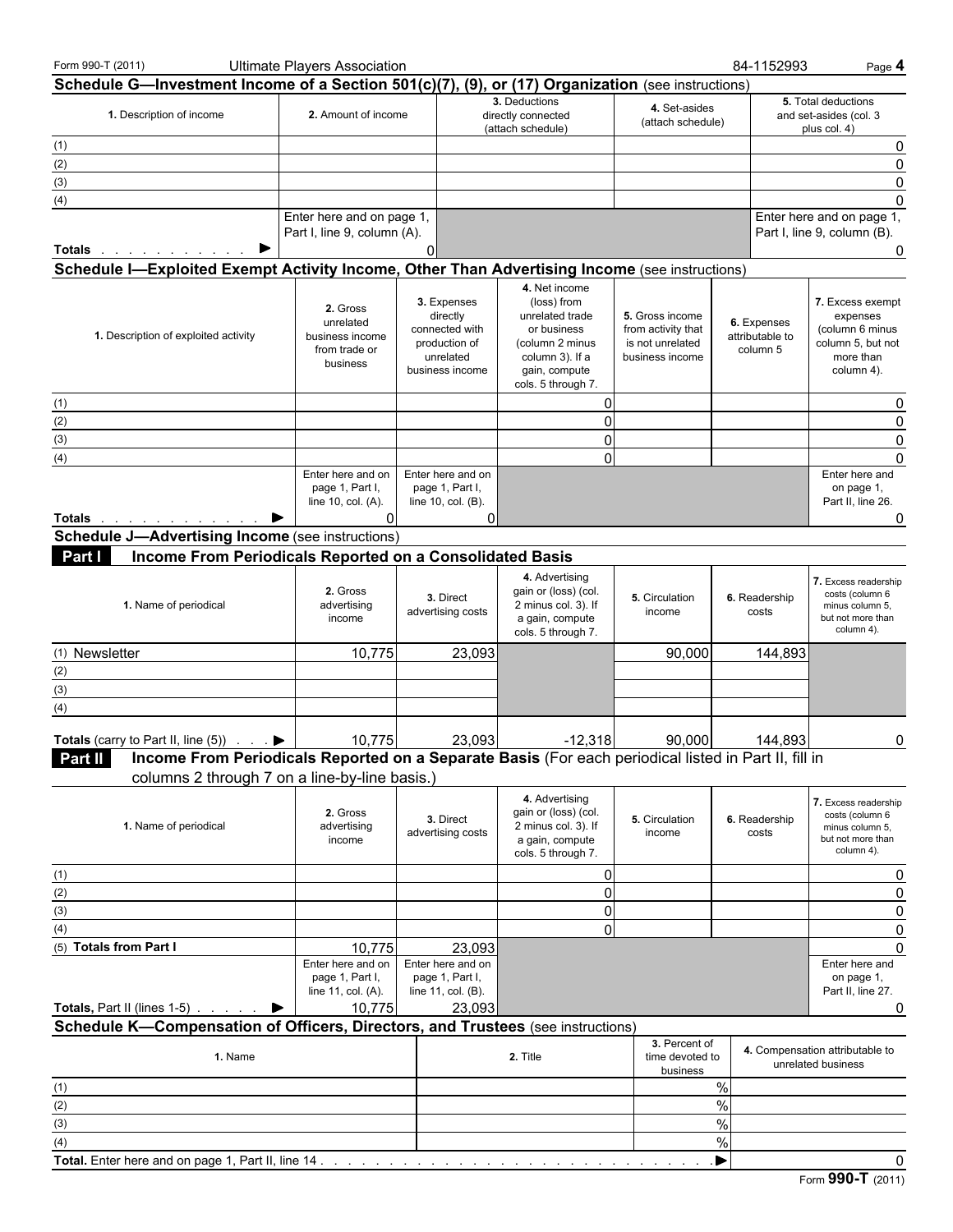# **SCHEDULE A** OMB No. 1545-0047 **(Form 990 or 990-EZ) Public Charity Status and Public Support**

**Complete if the organization is a section 501(c)(3) organization or a section**

|                   | Department of the Treasury          |                                   | 4947(a)(1) nonexempt charitable trust.                                                                                                                                                                                                                                                                                                                                             |     |                                  |                                                                                                                                                                                                                                |                              |                                       |                                      | <b>Open to Public</b>                 |
|-------------------|-------------------------------------|-----------------------------------|------------------------------------------------------------------------------------------------------------------------------------------------------------------------------------------------------------------------------------------------------------------------------------------------------------------------------------------------------------------------------------|-----|----------------------------------|--------------------------------------------------------------------------------------------------------------------------------------------------------------------------------------------------------------------------------|------------------------------|---------------------------------------|--------------------------------------|---------------------------------------|
|                   | Internal Revenue Service            |                                   | Attach to Form 990 or Form 990-EZ.                                                                                                                                                                                                                                                                                                                                                 |     |                                  | See separate instructions.                                                                                                                                                                                                     |                              |                                       |                                      | <b>Inspection</b>                     |
|                   | Name of the organization            |                                   |                                                                                                                                                                                                                                                                                                                                                                                    |     |                                  |                                                                                                                                                                                                                                |                              |                                       |                                      | <b>Employer identification number</b> |
|                   | <b>Ultimate Players Association</b> |                                   |                                                                                                                                                                                                                                                                                                                                                                                    |     |                                  |                                                                                                                                                                                                                                |                              |                                       |                                      | 84-1152993                            |
| Part I            |                                     |                                   | Reason for Public Charity Status (All organizations must complete this part.) See instructions.<br>The organization is not a private foundation because it is: (For lines 1 through 11, check only one box.)                                                                                                                                                                       |     |                                  |                                                                                                                                                                                                                                |                              |                                       |                                      |                                       |
| 1                 |                                     |                                   | A church, convention of churches, or association of churches described in section 170(b)(1)(A)(i).                                                                                                                                                                                                                                                                                 |     |                                  |                                                                                                                                                                                                                                |                              |                                       |                                      |                                       |
| $\mathbf{2}$      |                                     |                                   | A school described in section 170(b)(1)(A)(ii). (Attach Schedule E.)                                                                                                                                                                                                                                                                                                               |     |                                  |                                                                                                                                                                                                                                |                              |                                       |                                      |                                       |
| 3                 |                                     |                                   | A hospital or a cooperative hospital service organization described in section 170(b)(1)(A)(iii).                                                                                                                                                                                                                                                                                  |     |                                  |                                                                                                                                                                                                                                |                              |                                       |                                      |                                       |
|                   |                                     |                                   |                                                                                                                                                                                                                                                                                                                                                                                    |     |                                  |                                                                                                                                                                                                                                |                              |                                       |                                      |                                       |
|                   |                                     | hospital's name, city, and state: | A medical research organization operated in conjunction with a hospital described in section 170(b)(1)(A)(iii). Enter the                                                                                                                                                                                                                                                          |     |                                  |                                                                                                                                                                                                                                |                              |                                       |                                      |                                       |
| 5                 |                                     |                                   | An organization operated for the benefit of a college or university owned or operated by a governmental unit described<br>in section 170(b)(1)(A)(iv). (Complete Part II.)                                                                                                                                                                                                         |     |                                  |                                                                                                                                                                                                                                |                              |                                       |                                      |                                       |
| 6                 |                                     |                                   | A federal, state, or local government or governmental unit described in section 170(b)(1)(A)(v).                                                                                                                                                                                                                                                                                   |     |                                  |                                                                                                                                                                                                                                |                              |                                       |                                      |                                       |
|                   |                                     |                                   | An organization that normally receives a substantial part of its support from a governmental unit or from the general public<br>described in section 170(b)(1)(A)(vi). (Complete Part II.)                                                                                                                                                                                         |     |                                  |                                                                                                                                                                                                                                |                              |                                       |                                      |                                       |
| 8                 |                                     |                                   | A community trust described in section 170(b)(1)(A)(vi). (Complete Part II.)                                                                                                                                                                                                                                                                                                       |     |                                  |                                                                                                                                                                                                                                |                              |                                       |                                      |                                       |
| $\mathsf{X}$<br>9 |                                     |                                   | An organization that normally receives: (1) more than 33 1/3% of its support from contributions, membership fees, and gross                                                                                                                                                                                                                                                        |     |                                  |                                                                                                                                                                                                                                |                              |                                       |                                      |                                       |
|                   |                                     |                                   | receipts from activities related to its exempt functions—subject to certain exceptions, and (2) no more than 33 1/3% of its<br>support from gross investment income and unrelated business taxable income (less section 511 tax) from businesses<br>acquired by the organization after June 30, 1975. See section 509(a)(2). (Complete Part III.)                                  |     |                                  |                                                                                                                                                                                                                                |                              |                                       |                                      |                                       |
| 10                |                                     |                                   | An organization organized and operated exclusively to test for public safety. See section 509(a)(4).                                                                                                                                                                                                                                                                               |     |                                  |                                                                                                                                                                                                                                |                              |                                       |                                      |                                       |
| 11                | Type I<br>$a \mid$                  | b <sub>1</sub>                    | An organization organized and operated exclusively for the benefit of, to perform the functions of, or to carry out the<br>purposes of one or more publicly supported organizations described in section 509(a)(1) or section 509(a)(2). See section<br>509(a)(3). Check the box that describes the type of supporting organization and complete lines 11e through 11h.<br>Type II |     | Type III-Functionally integrated |                                                                                                                                                                                                                                |                              |                                       |                                      | Type III-Other                        |
| e                 |                                     | 509(a)(1) or section 509(a)(2).   | By checking this box, I certify that the organization is not controlled directly or indirectly by one or more disqualified<br>persons other than foundation managers and other than one or more publicly supported organizations described in section                                                                                                                              |     |                                  |                                                                                                                                                                                                                                |                              |                                       |                                      |                                       |
| f                 |                                     |                                   | If the organization received a written determination from the IRS that it is a Type I, Type II, or Type III supporting                                                                                                                                                                                                                                                             |     |                                  |                                                                                                                                                                                                                                |                              |                                       |                                      |                                       |
|                   |                                     | organization, check this box      | and the state of the state of the state of the state of the state of the state of the state of the state of the                                                                                                                                                                                                                                                                    |     |                                  |                                                                                                                                                                                                                                |                              |                                       |                                      |                                       |
| g                 |                                     |                                   | Since August 17, 2006, has the organization accepted any gift or contribution from any of the                                                                                                                                                                                                                                                                                      |     |                                  |                                                                                                                                                                                                                                |                              |                                       |                                      |                                       |
|                   | following persons?                  |                                   |                                                                                                                                                                                                                                                                                                                                                                                    |     |                                  |                                                                                                                                                                                                                                |                              |                                       |                                      |                                       |
|                   | $\mathbf{u}$                        |                                   | A person who directly or indirectly controls, either alone or together with persons described in (ii)                                                                                                                                                                                                                                                                              |     |                                  |                                                                                                                                                                                                                                |                              |                                       |                                      | No<br><b>Yes</b>                      |
|                   |                                     |                                   | and (iii) below, the governing body of the supported organization?                                                                                                                                                                                                                                                                                                                 |     |                                  |                                                                                                                                                                                                                                |                              |                                       |                                      | X<br>11g(i)<br>$\mathbf{x}$           |
|                   | (ii)                                |                                   | A family member of a person described in (i) above? .<br>(iii) A 35% controlled entity of a person described in (i) or (ii) above?.                                                                                                                                                                                                                                                |     |                                  | in the second contract of the second contract of the second contract of the second contract of the second contract of the second contract of the second contract of the second contract of the second contract of the second c |                              | and the company of the company of the |                                      | 11g(ii)<br>$\overline{X}$<br>11g(iii) |
| h.                |                                     |                                   | Provide the following information about the supported organization(s).                                                                                                                                                                                                                                                                                                             |     |                                  |                                                                                                                                                                                                                                |                              |                                       |                                      |                                       |
|                   | (i) Name of supported               | $(ii)$ EIN                        | (iii) Type of organization                                                                                                                                                                                                                                                                                                                                                         |     | (iv) Is the organization         |                                                                                                                                                                                                                                | (v) Did you notify           |                                       | (vi) is the                          | (vii) Amount of                       |
|                   | organization                        |                                   | (described on lines 1-9                                                                                                                                                                                                                                                                                                                                                            |     | in col. (i) listed in your       |                                                                                                                                                                                                                                | the organization in          |                                       | organization in col.                 | support                               |
|                   |                                     |                                   | above or IRC section<br>(see instructions))                                                                                                                                                                                                                                                                                                                                        |     | governing document?              |                                                                                                                                                                                                                                | col. (i) of your<br>support? |                                       | (i) organized in the<br><b>U.S.?</b> |                                       |
|                   |                                     |                                   |                                                                                                                                                                                                                                                                                                                                                                                    | Yes | No                               | Yes                                                                                                                                                                                                                            | No                           | Yes                                   | No                                   |                                       |
| (A)               |                                     |                                   |                                                                                                                                                                                                                                                                                                                                                                                    |     |                                  |                                                                                                                                                                                                                                |                              |                                       |                                      |                                       |
|                   |                                     |                                   |                                                                                                                                                                                                                                                                                                                                                                                    |     |                                  |                                                                                                                                                                                                                                |                              |                                       |                                      | 0                                     |
| (B)               |                                     |                                   |                                                                                                                                                                                                                                                                                                                                                                                    |     |                                  |                                                                                                                                                                                                                                |                              |                                       |                                      |                                       |
|                   |                                     |                                   |                                                                                                                                                                                                                                                                                                                                                                                    |     |                                  |                                                                                                                                                                                                                                |                              |                                       |                                      | 0                                     |
| (C)               |                                     |                                   |                                                                                                                                                                                                                                                                                                                                                                                    |     |                                  |                                                                                                                                                                                                                                |                              |                                       |                                      | 0                                     |
| (D)               |                                     |                                   |                                                                                                                                                                                                                                                                                                                                                                                    |     |                                  |                                                                                                                                                                                                                                |                              |                                       |                                      | 0                                     |
| (E)               |                                     |                                   |                                                                                                                                                                                                                                                                                                                                                                                    |     |                                  |                                                                                                                                                                                                                                |                              |                                       |                                      | $\mathbf 0$                           |

**Total** 0

2011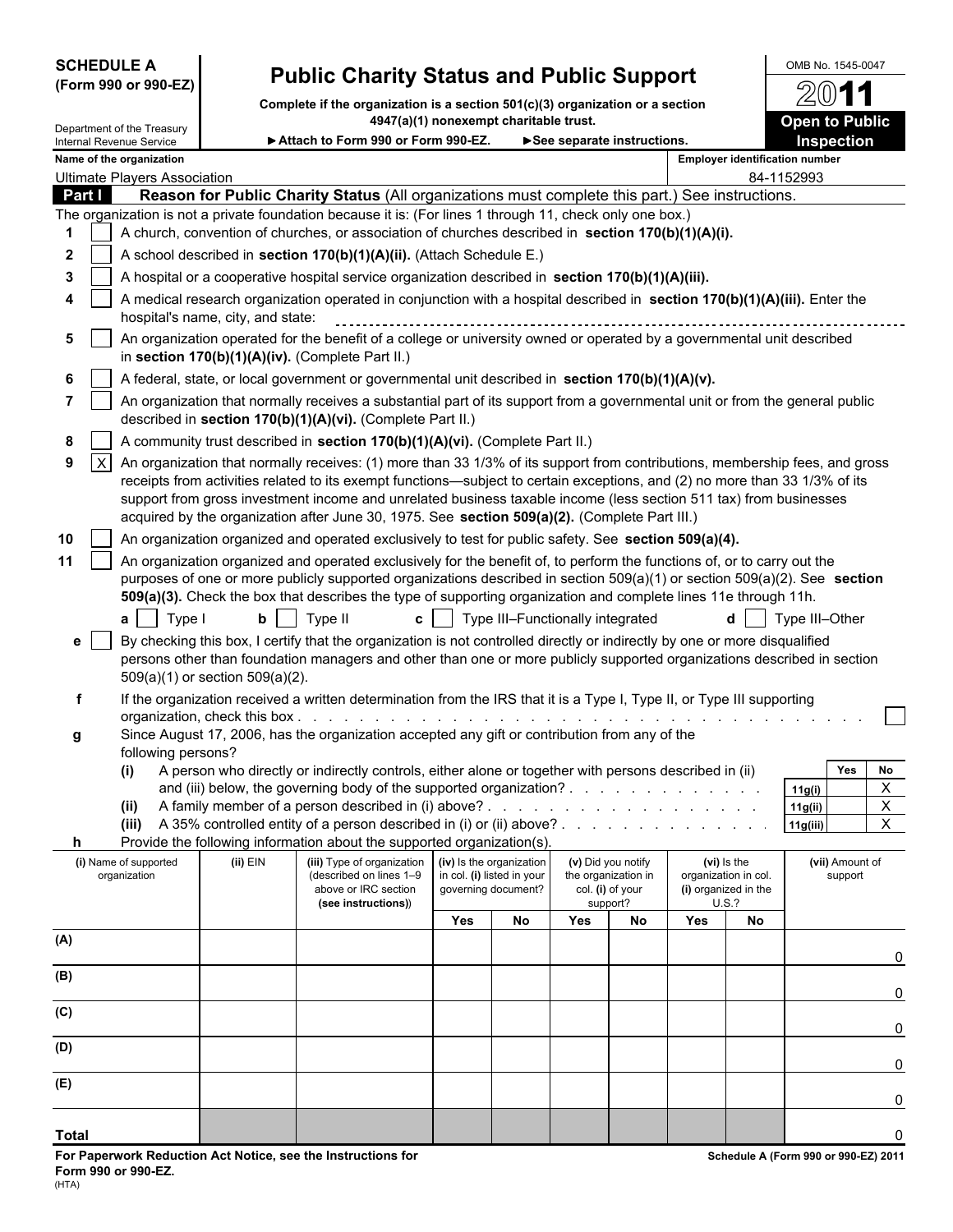| Page 2<br>Support Schedule for Organizations Described in Sections 170(b)(1)(A)(iv) and 170(b)(1)(A)(vi)<br>Part II<br>(Complete only if you checked the box on line 5, 7, or 8 of Part I or if the organization failed to qualify under<br>Part III. If the organization fails to qualify under the tests listed below, please complete Part III.)<br><b>Section A. Public Support</b><br>Calendar year (or fiscal year beginning in) ▶<br>(a) 2007<br>(b) 2008<br>$(c)$ 2009<br>(e) 2011<br>(f) Total<br>$(d)$ 2010<br>Gifts, grants, contributions, and<br>membership fees received. (Do not<br>include any "unusual grants.") $\ldots$<br>0<br>Tax revenues levied for the organization's<br>$\mathbf{2}$ |
|---------------------------------------------------------------------------------------------------------------------------------------------------------------------------------------------------------------------------------------------------------------------------------------------------------------------------------------------------------------------------------------------------------------------------------------------------------------------------------------------------------------------------------------------------------------------------------------------------------------------------------------------------------------------------------------------------------------|
|                                                                                                                                                                                                                                                                                                                                                                                                                                                                                                                                                                                                                                                                                                               |
|                                                                                                                                                                                                                                                                                                                                                                                                                                                                                                                                                                                                                                                                                                               |
|                                                                                                                                                                                                                                                                                                                                                                                                                                                                                                                                                                                                                                                                                                               |
|                                                                                                                                                                                                                                                                                                                                                                                                                                                                                                                                                                                                                                                                                                               |
|                                                                                                                                                                                                                                                                                                                                                                                                                                                                                                                                                                                                                                                                                                               |
|                                                                                                                                                                                                                                                                                                                                                                                                                                                                                                                                                                                                                                                                                                               |
|                                                                                                                                                                                                                                                                                                                                                                                                                                                                                                                                                                                                                                                                                                               |
|                                                                                                                                                                                                                                                                                                                                                                                                                                                                                                                                                                                                                                                                                                               |
|                                                                                                                                                                                                                                                                                                                                                                                                                                                                                                                                                                                                                                                                                                               |
| benefit and either paid to or expended on<br>$its$ behalf $\ldots$ $\ldots$ $\ldots$ $\ldots$ $\ldots$<br>0                                                                                                                                                                                                                                                                                                                                                                                                                                                                                                                                                                                                   |
| The value of services or facilities<br>3                                                                                                                                                                                                                                                                                                                                                                                                                                                                                                                                                                                                                                                                      |
| furnished by a governmental unit to the                                                                                                                                                                                                                                                                                                                                                                                                                                                                                                                                                                                                                                                                       |
| organization without charge<br>0                                                                                                                                                                                                                                                                                                                                                                                                                                                                                                                                                                                                                                                                              |
| $\Omega$<br>$\Omega$<br>Total. Add lines 1 through 3<br>$\Omega$<br>$\Omega$<br>$\Omega$<br><sup>n</sup>                                                                                                                                                                                                                                                                                                                                                                                                                                                                                                                                                                                                      |
| The portion of total contributions by each<br>5                                                                                                                                                                                                                                                                                                                                                                                                                                                                                                                                                                                                                                                               |
| person (other than a governmental unit                                                                                                                                                                                                                                                                                                                                                                                                                                                                                                                                                                                                                                                                        |
| or publicly supported organization)                                                                                                                                                                                                                                                                                                                                                                                                                                                                                                                                                                                                                                                                           |
| included on line 1 that exceeds 2%                                                                                                                                                                                                                                                                                                                                                                                                                                                                                                                                                                                                                                                                            |
| of the amount shown on line 11,                                                                                                                                                                                                                                                                                                                                                                                                                                                                                                                                                                                                                                                                               |
| column (f) $\ldots$ $\ldots$ $\ldots$ $\ldots$ $\ldots$                                                                                                                                                                                                                                                                                                                                                                                                                                                                                                                                                                                                                                                       |
| Public support. Subtract line 5 from line 4.                                                                                                                                                                                                                                                                                                                                                                                                                                                                                                                                                                                                                                                                  |
| <b>Section B. Total Support</b>                                                                                                                                                                                                                                                                                                                                                                                                                                                                                                                                                                                                                                                                               |
| Calendar year (or fiscal year beginning in) ▶<br>(a) 2007<br>(b) 2008<br>$(c)$ 2009<br>$(d)$ 2010<br>(e) 2011<br>(f) Total                                                                                                                                                                                                                                                                                                                                                                                                                                                                                                                                                                                    |
| $\Omega$<br>Amounts from line 4.<br>$\Omega$<br>U<br>0                                                                                                                                                                                                                                                                                                                                                                                                                                                                                                                                                                                                                                                        |
| Gross income from interest, dividends,<br>8                                                                                                                                                                                                                                                                                                                                                                                                                                                                                                                                                                                                                                                                   |
| payments received on securities loans,                                                                                                                                                                                                                                                                                                                                                                                                                                                                                                                                                                                                                                                                        |
| rents, royalties and income from similar                                                                                                                                                                                                                                                                                                                                                                                                                                                                                                                                                                                                                                                                      |
| SOURCES                                                                                                                                                                                                                                                                                                                                                                                                                                                                                                                                                                                                                                                                                                       |
| Net income from unrelated business<br>9<br>activities, whether or not the business is                                                                                                                                                                                                                                                                                                                                                                                                                                                                                                                                                                                                                         |
| regularly carried on<br>$\Omega$                                                                                                                                                                                                                                                                                                                                                                                                                                                                                                                                                                                                                                                                              |
| Other income. Do not include gain or<br>10                                                                                                                                                                                                                                                                                                                                                                                                                                                                                                                                                                                                                                                                    |
| loss from the sale of capital assets                                                                                                                                                                                                                                                                                                                                                                                                                                                                                                                                                                                                                                                                          |
| (Explain in Part IV.).                                                                                                                                                                                                                                                                                                                                                                                                                                                                                                                                                                                                                                                                                        |
| Total support. Add lines 7 through 10.<br>$\Omega$<br>11                                                                                                                                                                                                                                                                                                                                                                                                                                                                                                                                                                                                                                                      |
| Gross receipts from related activities, etc. (see instructions)<br>12<br>$12 \,$                                                                                                                                                                                                                                                                                                                                                                                                                                                                                                                                                                                                                              |
| First five years. If the Form 990 is for the organization's first, second, third, fourth, or fifth tax year as a section 501(c)(3)<br>13                                                                                                                                                                                                                                                                                                                                                                                                                                                                                                                                                                      |
|                                                                                                                                                                                                                                                                                                                                                                                                                                                                                                                                                                                                                                                                                                               |
| <b>Section C. Computation of Public Support Percentage</b>                                                                                                                                                                                                                                                                                                                                                                                                                                                                                                                                                                                                                                                    |
| 14<br>Public support percentage for 2011 (line 6, column (f) divided by line 11, column (f)).<br>0.00%<br>14                                                                                                                                                                                                                                                                                                                                                                                                                                                                                                                                                                                                  |
| $\overline{15}$<br>Public support percentage from 2010 Schedule A, Part II, line 14<br>15                                                                                                                                                                                                                                                                                                                                                                                                                                                                                                                                                                                                                     |
| 33 1/3% support test-2011. If the organization did not check the box on line 13, and line 14 is 33 1/3% or more, check this box<br>16a                                                                                                                                                                                                                                                                                                                                                                                                                                                                                                                                                                        |
| and stop here. The organization qualifies as a publicly supported organization $\ldots$ , $\ldots$ , $\ldots$ , $\ldots$ , $\ldots$ , $\blacktriangleright$                                                                                                                                                                                                                                                                                                                                                                                                                                                                                                                                                   |
| 33 1/3% support test-2010. If the organization did not check a box on line 13 or 16a, and line 15 is 33 1/3% or more, check this<br>b                                                                                                                                                                                                                                                                                                                                                                                                                                                                                                                                                                         |
| box and stop here. The organization qualifies as a publicly supported organization $\ldots$ , $\ldots$ , $\ldots$ , $\ldots$ , $\ldots$                                                                                                                                                                                                                                                                                                                                                                                                                                                                                                                                                                       |
|                                                                                                                                                                                                                                                                                                                                                                                                                                                                                                                                                                                                                                                                                                               |
| 17a                                                                                                                                                                                                                                                                                                                                                                                                                                                                                                                                                                                                                                                                                                           |
| 10%-facts-and-circumstances test-2011. If the organization did not check a box on line 13, 16a, or 16b, and line 14<br>is 10% or more, and if the organization meets the "facts-and-circumstances" test, check this box and stop here. Explain in                                                                                                                                                                                                                                                                                                                                                                                                                                                             |
| Part IV how the organization meets the "facts-and-circumstances" test. The organization qualifies as a publicly supported                                                                                                                                                                                                                                                                                                                                                                                                                                                                                                                                                                                     |
| $\blacktriangleright$                                                                                                                                                                                                                                                                                                                                                                                                                                                                                                                                                                                                                                                                                         |
| 10%-facts-and-circumstances test-2010. If the organization did not check a box on line 13, 16a, 16b, or 17a, and line<br>b                                                                                                                                                                                                                                                                                                                                                                                                                                                                                                                                                                                    |
| 15 is 10% or more, and if the organization meets the "facts-and-circumstances" test, check this box and stop here. Explain in                                                                                                                                                                                                                                                                                                                                                                                                                                                                                                                                                                                 |
| Part IV how the organization meets the "facts-and-circumstances" test. The organization qualifies as a publicly                                                                                                                                                                                                                                                                                                                                                                                                                                                                                                                                                                                               |
|                                                                                                                                                                                                                                                                                                                                                                                                                                                                                                                                                                                                                                                                                                               |
| Private foundation. If the organization did not check a box on line 13, 16a, 16b, 17a, or 17b, check this box and see<br>18                                                                                                                                                                                                                                                                                                                                                                                                                                                                                                                                                                                   |
|                                                                                                                                                                                                                                                                                                                                                                                                                                                                                                                                                                                                                                                                                                               |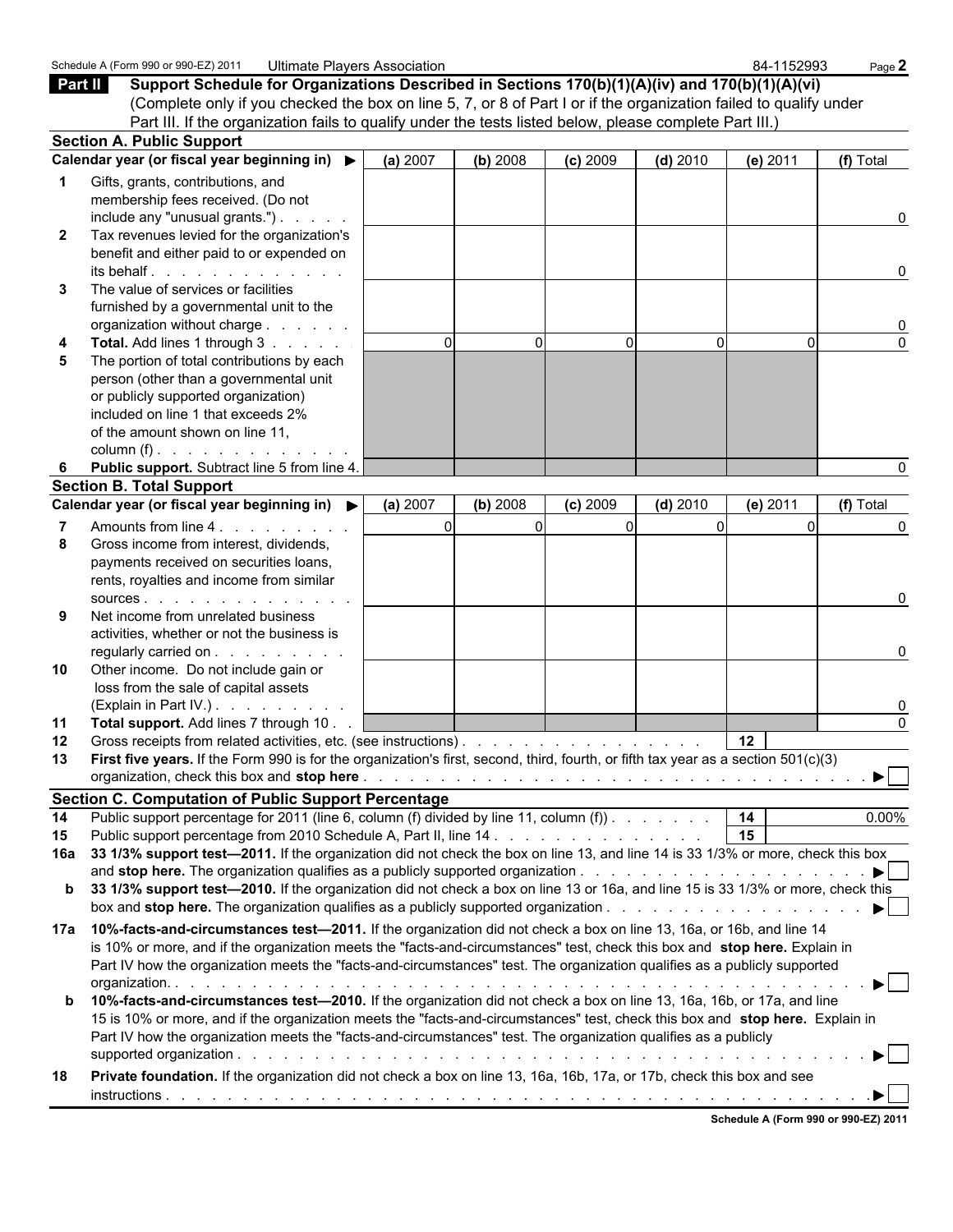|              | Part III<br>Support Schedule for Organizations Described in Section 509(a)(2)                                                                                                                                                                             |           |             |                |            |                       |                                |
|--------------|-----------------------------------------------------------------------------------------------------------------------------------------------------------------------------------------------------------------------------------------------------------|-----------|-------------|----------------|------------|-----------------------|--------------------------------|
|              | (Complete only if you checked the box on line 9 of Part I or if the organization failed to qualify under Part II.                                                                                                                                         |           |             |                |            |                       |                                |
|              | If the organization fails to qualify under the tests listed below, please complete Part II.)                                                                                                                                                              |           |             |                |            |                       |                                |
|              | <b>Section A. Public Support</b>                                                                                                                                                                                                                          |           |             |                |            |                       |                                |
|              | Calendar year (or fiscal year beginning in)                                                                                                                                                                                                               | (a) 2007  | (b) 2008    | $(c)$ 2009     | $(d)$ 2010 | (e) 2011              | (f) Total                      |
| 1            | Gifts, grants, contributions, and membership fees<br>received. (Do not include any "unusual grants.")                                                                                                                                                     | 913,701   | 1,023,525   | 1,066,852      | 1,157,513  | 1,478,582             | 5,640,173                      |
| $\mathbf{2}$ | Gross receipts from admissions, merchandise<br>sold or services performed, or facilities furnished<br>in any activity that is related to the<br>organization's tax-exempt purpose                                                                         | 269,148   | 358,300     | 400,363        | 540,629    | 841,877               | 2,410,317                      |
| 3            | Gross receipts from activities that are not an<br>unrelated trade or business under section 513.                                                                                                                                                          |           |             |                |            |                       | 0                              |
| 4            | Tax revenues levied for the organization's<br>benefit and either paid to or expended on<br>its behalf.                                                                                                                                                    | 0         | $\Omega$    | $\Omega$       |            |                       | 0                              |
| 5            | The value of services or facilities<br>furnished by a governmental unit to the<br>organization without charge                                                                                                                                             | O         | n           | $\overline{0}$ |            |                       | 0                              |
| 6            | Total. Add lines 1 through 5.<br>7a Amounts included on lines 1, 2, and 3<br>received from disqualified persons                                                                                                                                           | 1,182,849 | 1,381,825   | 1,467,215      | 1,698,142  | 2,320,459             | 8,050,490                      |
|              | <b>b</b> Amounts included on lines 2 and 3 received<br>from other than disqualified persons that<br>exceed the greater of \$5,000 or 1% of the<br>amount on line 13 for the year                                                                          |           |             |                |            |                       | 0<br>0                         |
| C.           | Add lines 7a and 7b.                                                                                                                                                                                                                                      | $\Omega$  | $\mathbf 0$ | $\Omega$       | $\Omega$   | $\Omega$              | $\pmb{0}$                      |
| 8            | Public support (Subtract line 7c from<br>$line 6.)$ .                                                                                                                                                                                                     |           |             |                |            |                       | 8,050,490                      |
|              | <b>Section B. Total Support</b>                                                                                                                                                                                                                           |           |             |                |            |                       |                                |
|              | Calendar year (or fiscal year beginning in) ▶                                                                                                                                                                                                             | (a) 2007  | (b) 2008    | $(c)$ 2009     | $(d)$ 2010 | (e) 2011              | (f) Total                      |
| 9<br>10a     | Amounts from line 6.<br>Gross income from interest, dividends,<br>payments received on securities loans,                                                                                                                                                  | 1,182,849 | 1,381,825   | 1,467,215      | 1,698,142  | 2,320,459             | 8,050,490                      |
|              | rents, royalties and income from similar sources<br><b>b</b> Unrelated business taxable income (less<br>section 511 taxes) from businesses<br>acquired after June 30, 1975                                                                                | 31,845    | 30,201      | 16,755         | 9,470      | 6,993                 | 95,264<br>0                    |
| C            | Add lines 10a and 10b                                                                                                                                                                                                                                     | 31,845    | 30,201      | 16,755         | 9,470      | 6,993                 | 95,264                         |
| 11           | Net income from unrelated business<br>activities not included in line 10b, whether<br>or not the business is regularly carried on                                                                                                                         |           |             |                |            |                       | 0                              |
| 12           | Other income. Do not include gain or<br>loss from the sale of capital assets<br>(Explain in Part IV.)                                                                                                                                                     |           |             |                | 243        |                       | 243                            |
| 13           | Total support. (Add lines 9, 10c, 11,                                                                                                                                                                                                                     | 1,214,694 | 1,412,026   | 1,483,970      | 1,707,855  | 2,327,452             | 8,145,997                      |
| 14           | First five years. If the Form 990 is for the organization's first, second, third, fourth, or fifth tax year as a section 501(c)(3)                                                                                                                        |           |             |                |            |                       | $\blacktriangleright$          |
|              | <b>Section C. Computation of Public Support Percentage</b>                                                                                                                                                                                                |           |             |                |            |                       |                                |
| 15           | Public support percentage for 2011 (line 8, column (f) divided by line 13, column (f)                                                                                                                                                                     |           |             |                |            | 15                    | 98.83%                         |
| 16           |                                                                                                                                                                                                                                                           |           |             |                |            | 16                    | 98.59%                         |
|              | Section D. Computation of Investment Income Percentage                                                                                                                                                                                                    |           |             |                |            |                       |                                |
| 17<br>18     | Investment income percentage for 2011 (line 10c, column (f) divided by line 13, column (f)).                                                                                                                                                              |           |             |                |            | $\overline{17}$<br>18 | 1.17%<br>1.40%                 |
| 19a          | 33 1/3% support tests—2011. If the organization did not check the box on line 14, and line 15 is more than 33 1/3%, and line 17 is                                                                                                                        |           |             |                |            |                       |                                |
| b            | not more than 33 1/3%, check this box and stop here. The organization qualifies as a publicly supported organization<br>33 1/3% support tests-2010. If the organization did not check a box on line 14 or line 19a, and line 16 is more than 33 1/3%, and |           |             |                |            |                       | $\blacktriangleright$ $\mid$ X |
|              | line 18 is not more than 33 1/3%, check this box and stop here. The organization qualifies as a publicly supported organization                                                                                                                           |           |             |                |            |                       |                                |
| 20           | <b>Private foundation.</b> If the organization did not check a box on line 14, 19a, or 19b, check this box and see instructions                                                                                                                           |           |             |                |            |                       |                                |

Schedule A (Form 990 or 990-EZ) 2011 Ultimate Players Association 84-1152993 Page 3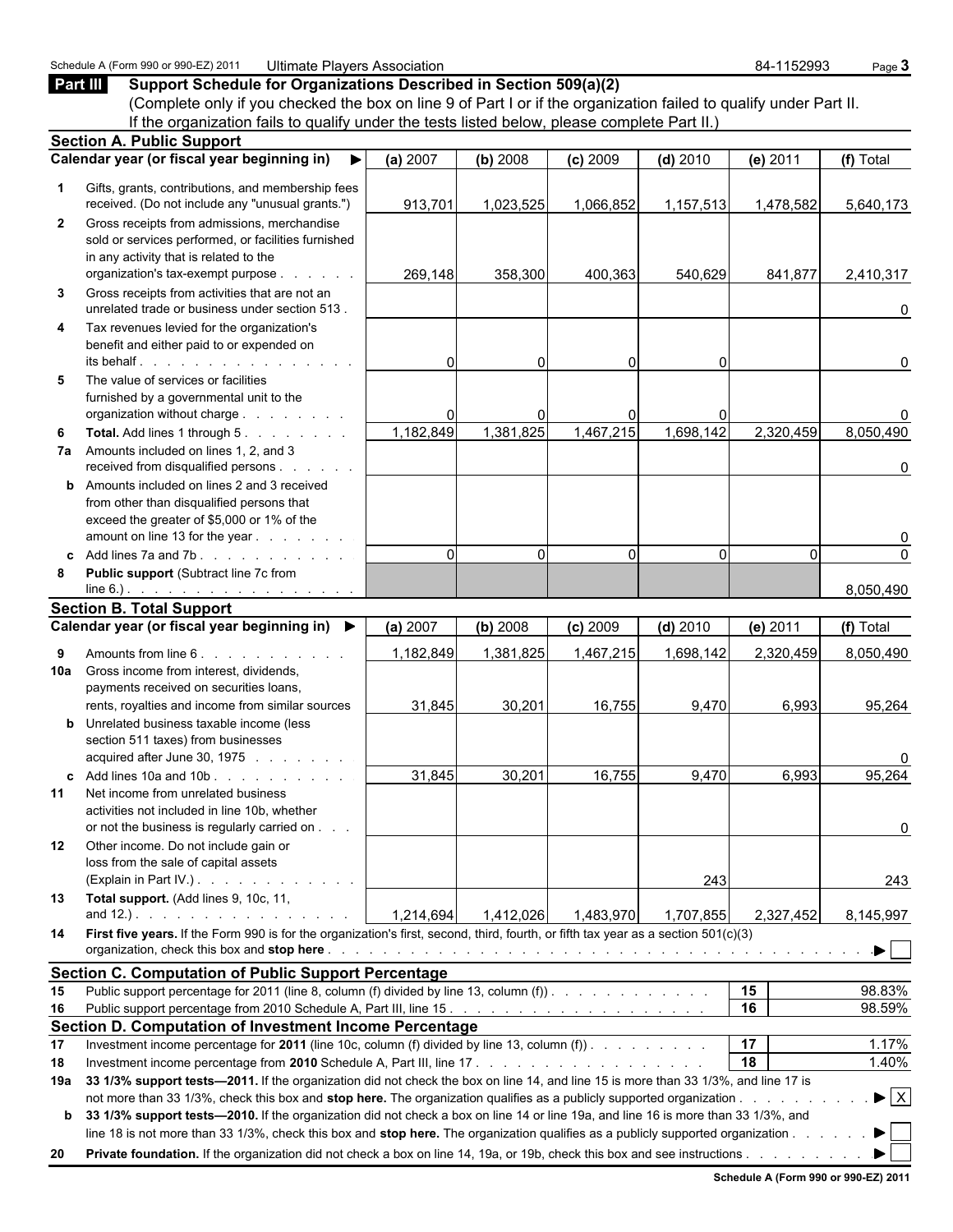|                | Schedule A (Form 990 or 990-EZ) 2011 | <b>Ultimate Players Association</b>                                                                           | 84-1152993 | Page 4 |
|----------------|--------------------------------------|---------------------------------------------------------------------------------------------------------------|------------|--------|
| <b>Part IV</b> |                                      | Supplemental Information. Complete this part to provide the explanations required by Part II, line 10;        |            |        |
|                |                                      | Part II, line 17a or 17b; and Part III, line 12. Also complete this part for any additional information. (See |            |        |
|                | instructions).                       |                                                                                                               |            |        |
|                |                                      |                                                                                                               |            |        |
|                |                                      |                                                                                                               |            |        |
|                |                                      |                                                                                                               |            |        |
|                |                                      |                                                                                                               |            |        |
|                |                                      |                                                                                                               |            |        |
|                |                                      |                                                                                                               |            |        |
|                |                                      |                                                                                                               |            |        |
|                |                                      |                                                                                                               |            |        |
|                |                                      |                                                                                                               |            |        |
|                |                                      |                                                                                                               |            |        |
|                |                                      |                                                                                                               |            |        |
|                |                                      |                                                                                                               |            |        |
|                |                                      |                                                                                                               |            |        |
|                |                                      |                                                                                                               |            |        |
|                |                                      |                                                                                                               |            |        |
|                |                                      |                                                                                                               |            |        |
|                |                                      |                                                                                                               |            |        |
|                |                                      |                                                                                                               |            |        |
|                |                                      |                                                                                                               |            |        |
|                |                                      |                                                                                                               |            |        |
|                |                                      |                                                                                                               |            |        |
|                |                                      |                                                                                                               |            |        |
|                |                                      |                                                                                                               |            |        |
|                |                                      |                                                                                                               |            |        |
|                |                                      |                                                                                                               |            |        |
|                |                                      |                                                                                                               |            |        |
|                |                                      |                                                                                                               |            |        |
|                |                                      |                                                                                                               |            |        |
|                |                                      |                                                                                                               |            |        |
|                |                                      |                                                                                                               |            |        |
|                |                                      |                                                                                                               |            |        |
|                |                                      |                                                                                                               |            |        |
|                |                                      |                                                                                                               |            |        |
|                |                                      |                                                                                                               |            |        |
|                |                                      |                                                                                                               |            |        |
|                |                                      |                                                                                                               |            |        |
|                |                                      |                                                                                                               |            |        |
|                |                                      |                                                                                                               |            |        |
|                |                                      |                                                                                                               |            |        |
|                |                                      |                                                                                                               |            |        |
|                |                                      |                                                                                                               |            |        |
|                |                                      |                                                                                                               |            |        |
|                |                                      |                                                                                                               |            |        |
|                |                                      |                                                                                                               |            |        |
|                |                                      |                                                                                                               |            |        |
|                |                                      |                                                                                                               |            |        |
|                |                                      |                                                                                                               |            |        |
|                |                                      |                                                                                                               |            |        |
|                |                                      |                                                                                                               |            |        |
|                |                                      |                                                                                                               |            |        |
|                |                                      |                                                                                                               |            |        |
|                |                                      |                                                                                                               |            |        |
|                |                                      |                                                                                                               |            |        |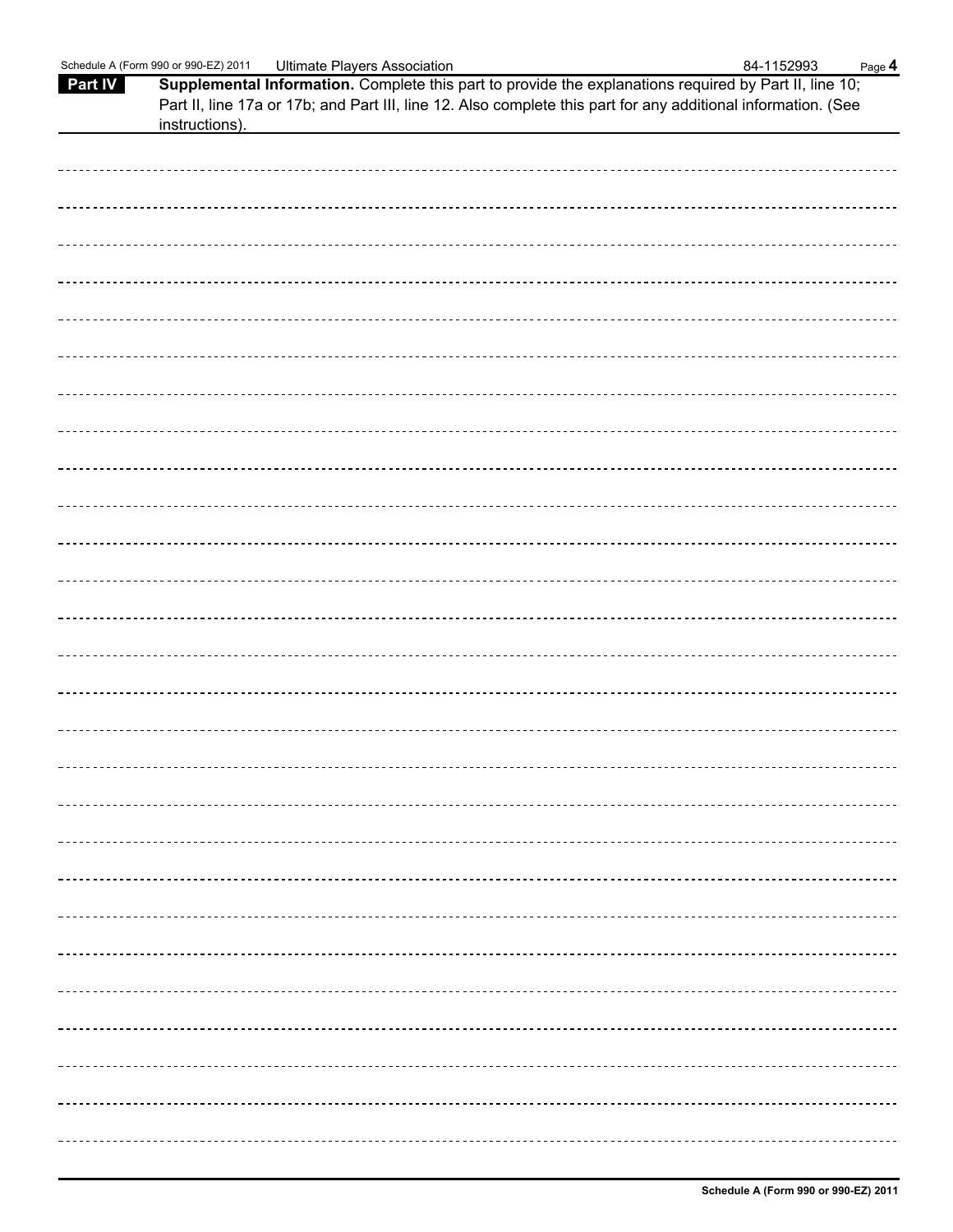**or 990-PF)** Department of the Treasury<br>Internal Revenue Service

# **Schedule B** OMB No. 1545-0047 **(Form 990, 990-EZ, Schedule of Contributors**

Attach to Form 990, Form 990-EZ, or Form 990-PF.

**Name of the organization Employer identification number Employer identification number** 

| Ultimate Players Association          |                                                                             | 84-1152993 |
|---------------------------------------|-----------------------------------------------------------------------------|------------|
| <b>Organization type (check one):</b> |                                                                             |            |
| Filers of:                            | Section:                                                                    |            |
| Form 990 or 990-EZ                    | $ X $ 501(c)( 3 ) (enter number) organization                               |            |
|                                       | $4947(a)(1)$ nonexempt charitable trust not treated as a private foundation |            |

|             | 527 political organization                                            |
|-------------|-----------------------------------------------------------------------|
| Form 990-PF | 501(c)(3) exempt private foundation                                   |
|             | 4947(a)(1) nonexempt charitable trust treated as a private foundation |
|             | 501(c)(3) taxable private foundation                                  |
|             |                                                                       |

Check if your organization is covered by the **General Rule** or a **Special Rule.**

**Note.** Only a section 501(c)(7), (8), or (10) organization can check boxes for both the General Rule and a Special Rule. See instructions.

### **General Rule**

| X | For an organization filing Form 990, 990-EZ, or 990-PF that received, during the year, \$5,000 or more (in money or property) from any one contributor. Complete Parts I and II.

### **Special Rules**

 For a section 501(c)(3) organization filing Form 990 or 990-EZ that met the 33 1/3% support test of the regulations under sections  $509(a)(1)$  and  $170(b)(1)(A)(vi)$  and received from any one contributor, during the year, a contribution of the greater of **(1)** \$5,000 or **(2)** 2% of the amount on (i) Form 990, Part VIII, line 1h, or (ii) Form 990-EZ, line 1. Complete Parts I and II.

 For a section 501(c)(7), (8), or (10) organization filing Form 990 or 990-EZ that received from any one contributor, during the year, total contributions of more than \$1,000 for use *exclusively* for religious, charitable, scientific, literary, or educational purposes, or the prevention of cruelty to children or animals. Complete Parts I, II, and III.

 For a section 501(c)(7), (8), or (10) organization filing Form 990 or 990-EZ that received from any one contributor, during the year, contributions for use *exclusively* for religious, charitable, etc., purposes, but these contributions did not total to more than \$1,000. If this box is checked, enter here the total contributions that were received during the year for an *exclusively* religious, charitable, etc., purpose. Do not complete any of the parts unless the **General Rule** applies to this organization because it received nonexclusively religious, charitable, etc., contributions of \$5,000 or more during the year . . . . . . . . . . . . . . . . . . . . . . . . . . . . . . . . . . . . . . . . . . . . . . . . . . . . . . . . . \$

**Caution.** An organization that is not covered by the General Rule and/or the Special Rules does not file Schedule B (Form 990, 990-EZ, or 990-PF), but it **must** answer "No" on Part IV, line 2, of its Form 990; or check the box on line H of its Form 990-EZ or on Part I, line 2, of its Form 990-PF, to certify that it does not meet the filing requirements of Schedule B (Form 990, 990-EZ, or 990-PF).

**For Paperwork Reduction Act Notice, see the Instructions for Form 990, 990-EZ, or 990-PF. Schedule B (Form 990, 990-EZ, or 990-PF) (2011)** (HTA)

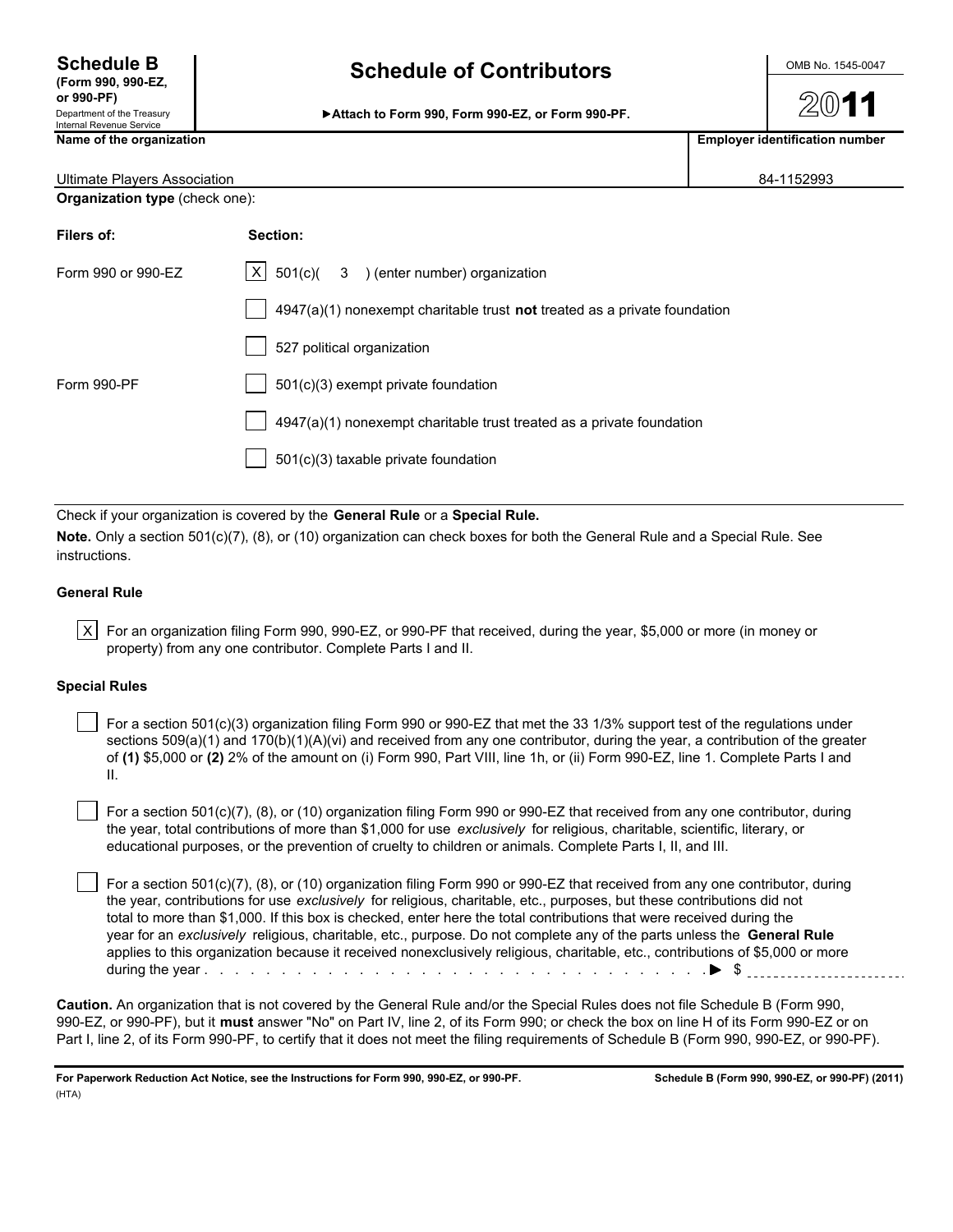Ultimate Players Association 84-1152993

Name of organization **Name of organization Employer identification number** 

| Part I         | Contributors (see instructions). Use duplicate copies of Part I if additional space is needed. |                                                   |                                                                                                  |
|----------------|------------------------------------------------------------------------------------------------|---------------------------------------------------|--------------------------------------------------------------------------------------------------|
| (a)<br>No.     | (b)<br>Name, address, and ZIP + 4                                                              | (c)<br><b>Total contributions</b>                 | (d)<br><b>Type of contribution</b>                                                               |
| 1              | Likewise Skincare<br>Foreign State or Province: _______________________________                |                                                   | Person<br>Payroll<br>Noncash<br>(Complete Part II if there is<br>a noncash contribution.)        |
| (a)<br>No.     | (b)<br>Name, address, and ZIP + 4                                                              | (c)<br><b>Total contributions</b>                 | (d)<br><b>Type of contribution</b>                                                               |
| $^{2}$ .       | Foreign State or Province: _____________________________                                       |                                                   | Person<br>Payroll<br><b>Noncash</b><br>(Complete Part II if there is<br>a noncash contribution.) |
| (a)<br>No.     | (b)<br>Name, address, and ZIP + 4                                                              | (c)<br><b>Total contributions</b>                 | (d)<br>Type of contribution                                                                      |
| $\frac{3}{2}$  | Foreign State or Province: ______________________________                                      | $\frac{1}{2}$                                     | Person<br><b>Payroll</b><br>Noncash<br>(Complete Part II if there is<br>a noncash contribution.) |
| (a)<br>No.     | (b)<br>Name, address, and ZIP + 4                                                              | (c)<br><b>Total contributions</b>                 | (d)<br><b>Type of contribution</b>                                                               |
| $\overline{4}$ | Foreign State or Province:                                                                     | \$ ____________________________<br>$\overline{0}$ | Person<br><b>Payroll</b><br>Noncash<br>(Complete Part II if there is<br>a noncash contribution.) |
| (a)<br>No.     | (b)<br>Name, address, and ZIP + 4                                                              | (c)<br><b>Total contributions</b>                 | (d)<br><b>Type of contribution</b>                                                               |
| $5 -$          | Foreign State or Province: _______________________________                                     | \$<br>$\mathbf 0$                                 | Person<br><b>Payroll</b><br>Noncash<br>(Complete Part II if there is<br>a noncash contribution.) |
| (a)<br>No.     | (b)<br>Name, address, and ZIP + 4                                                              | (c)<br><b>Total contributions</b>                 | (d)<br><b>Type of contribution</b>                                                               |
| $6 - 6$        | --------------------------------<br>Foreign State or Province: _______________________________ | \$<br>0                                           | Person<br>Payroll<br>Noncash<br>(Complete Part II if there is<br>a noncash contribution.)        |

**Schedule B (Form 990, 990-EZ, or 990-PF) (2011)**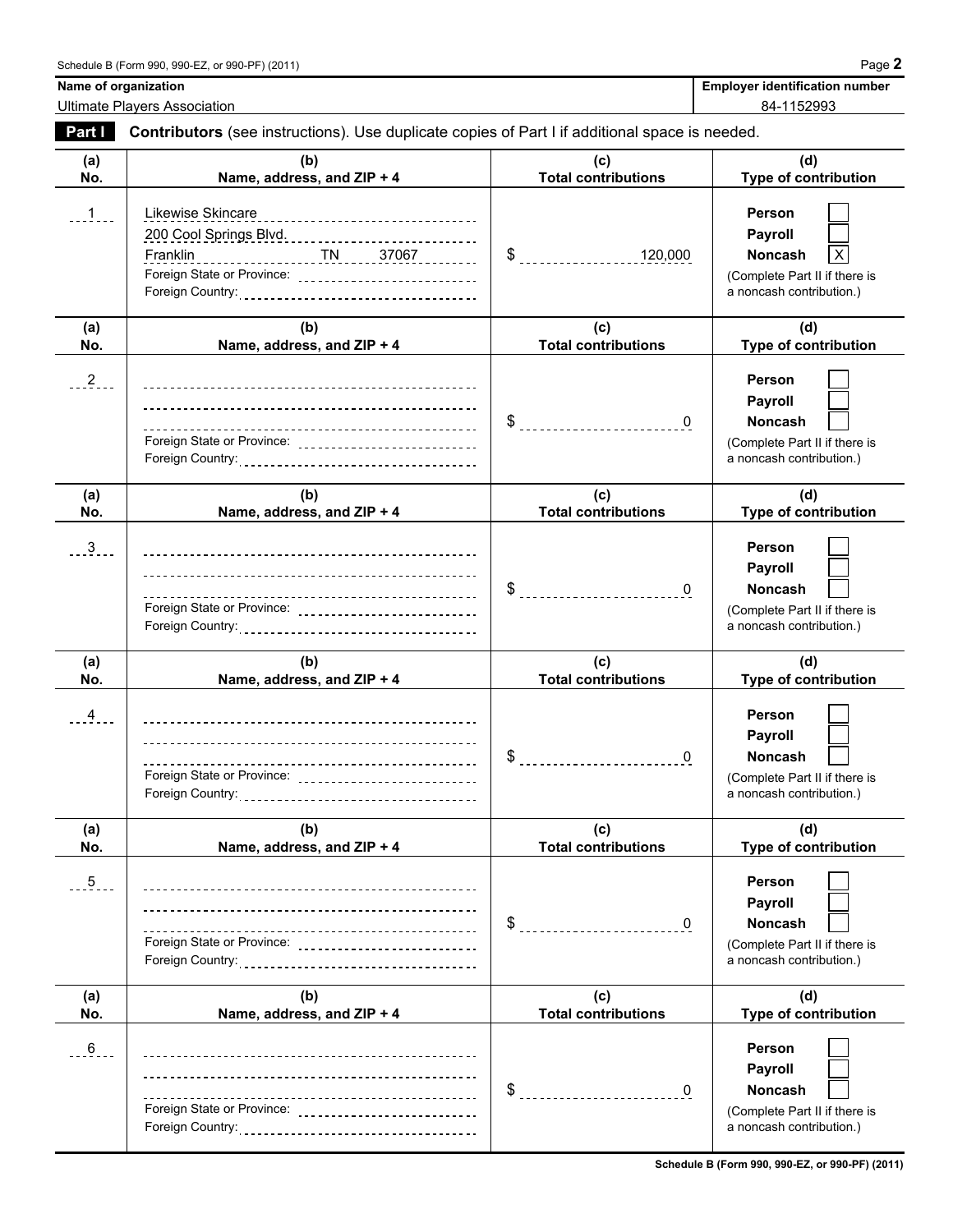**Name of organization Employer identification number Employer identification number** 

Ultimate Players Association 84-1152993

**Part II Noncash Property** (see instructions). Use duplicate copies of Part II if additional space is needed.

| (a) No.<br>from<br>Part I | (b)<br>Description of noncash property given              | (c)<br>FMV (or estimate)<br>(see instructions) | (d)<br>Date received |
|---------------------------|-----------------------------------------------------------|------------------------------------------------|----------------------|
| $-1$                      | Sunscreen for participants<br>___________________________ | $\frac{1}{2}$<br>120,000                       | 12/1/2011            |
| (a) No.<br>from<br>Part I | (b)<br>Description of noncash property given              | (c)<br>FMV (or estimate)<br>(see instructions) | (d)<br>Date received |
|                           |                                                           | \$<br>0                                        |                      |
| (a) No.<br>from<br>Part I | (b)<br>Description of noncash property given              | (c)<br>FMV (or estimate)<br>(see instructions) | (d)<br>Date received |
|                           |                                                           | \$<br>0                                        |                      |
| (a) No.<br>from<br>Part I | (b)<br>Description of noncash property given              | (c)<br>FMV (or estimate)<br>(see instructions) | (d)<br>Date received |
|                           |                                                           | \$<br>0                                        |                      |
| (a) No.<br>from<br>Part I | (b)<br>Description of noncash property given              | (c)<br>FMV (or estimate)<br>(see instructions) | (d)<br>Date received |
|                           |                                                           | \$<br>0                                        |                      |
| (a) No.<br>from<br>Part I | (b)<br>Description of noncash property given              | (c)<br>FMV (or estimate)<br>(see instructions) | (d)<br>Date received |
|                           |                                                           | \$<br>$\boldsymbol{0}$                         |                      |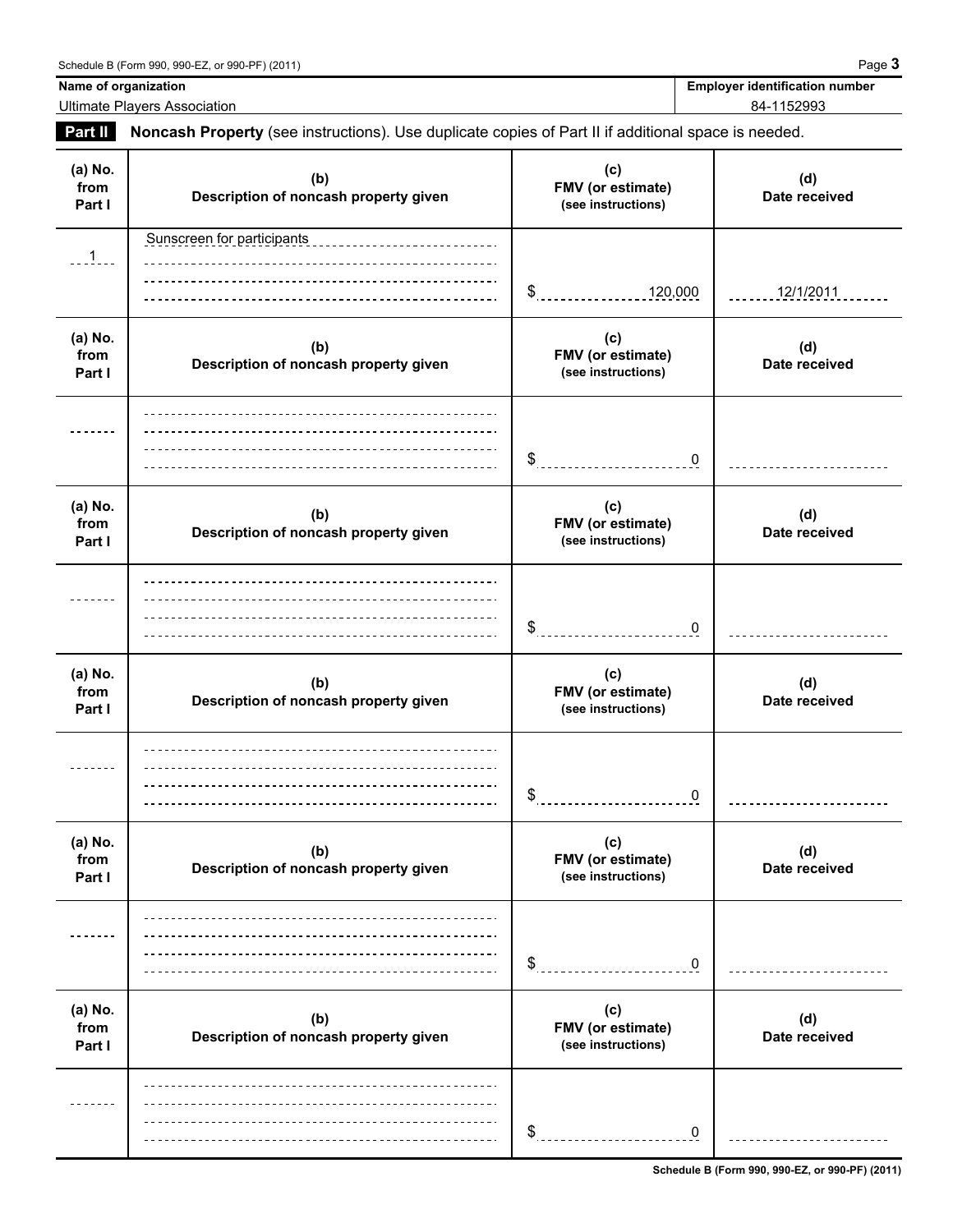|                           | Name of organization                                                                                                                                                                                                                                                                                                                                                                                                                                                                                                       |                      | <b>Employer identification number</b>                                                                                                                                                                                                                                          |
|---------------------------|----------------------------------------------------------------------------------------------------------------------------------------------------------------------------------------------------------------------------------------------------------------------------------------------------------------------------------------------------------------------------------------------------------------------------------------------------------------------------------------------------------------------------|----------------------|--------------------------------------------------------------------------------------------------------------------------------------------------------------------------------------------------------------------------------------------------------------------------------|
|                           | <b>Ultimate Players Association</b>                                                                                                                                                                                                                                                                                                                                                                                                                                                                                        |                      | 84-1152993                                                                                                                                                                                                                                                                     |
| Part III                  | Exclusively religious, charitable, etc., individual contributions to section 501(c)(7), (8), or (10) organizations<br>total more than \$1,000 for the year. Complete columns (a) through (e) and the following line entry.<br>For organizations completing Part III, enter the total of exclusively religious, charitable, etc.,<br>contributions of \$1,000 or less for the year. (Enter this information once. See instructions.) $\triangleright$ \$<br>Use duplicate copies of Part III if additional space is needed. |                      | $\sim$ 000 $\sim$ 000 $\sim$ 000 $\sim$ 000 $\sim$ 000 $\sim$ 000 $\sim$ 000 $\sim$ 000 $\sim$ 000 $\sim$ 000 $\sim$ 000 $\sim$ 000 $\sim$ 000 $\sim$ 000 $\sim$ 000 $\sim$ 000 $\sim$ 000 $\sim$ 000 $\sim$ 000 $\sim$ 000 $\sim$ 000 $\sim$ 000 $\sim$ 000 $\sim$ 000 $\sim$ |
| (a) No.<br>from<br>Part I | (b) Purpose of gift                                                                                                                                                                                                                                                                                                                                                                                                                                                                                                        | (c) Use of gift      | (d) Description of how gift is held                                                                                                                                                                                                                                            |
|                           |                                                                                                                                                                                                                                                                                                                                                                                                                                                                                                                            |                      |                                                                                                                                                                                                                                                                                |
|                           |                                                                                                                                                                                                                                                                                                                                                                                                                                                                                                                            |                      |                                                                                                                                                                                                                                                                                |
|                           |                                                                                                                                                                                                                                                                                                                                                                                                                                                                                                                            | (e) Transfer of gift |                                                                                                                                                                                                                                                                                |
|                           | Transferee's name, address, and ZIP + 4                                                                                                                                                                                                                                                                                                                                                                                                                                                                                    |                      | Relationship of transferor to transferee                                                                                                                                                                                                                                       |
|                           |                                                                                                                                                                                                                                                                                                                                                                                                                                                                                                                            |                      |                                                                                                                                                                                                                                                                                |
|                           | -------------------<br>For. Prov.<br>Country                                                                                                                                                                                                                                                                                                                                                                                                                                                                               |                      |                                                                                                                                                                                                                                                                                |
| (a) No.<br>from<br>Part I | (b) Purpose of gift                                                                                                                                                                                                                                                                                                                                                                                                                                                                                                        | (c) Use of gift      | (d) Description of how gift is held                                                                                                                                                                                                                                            |
|                           |                                                                                                                                                                                                                                                                                                                                                                                                                                                                                                                            |                      |                                                                                                                                                                                                                                                                                |
|                           |                                                                                                                                                                                                                                                                                                                                                                                                                                                                                                                            |                      |                                                                                                                                                                                                                                                                                |
|                           |                                                                                                                                                                                                                                                                                                                                                                                                                                                                                                                            | (e) Transfer of gift |                                                                                                                                                                                                                                                                                |
|                           |                                                                                                                                                                                                                                                                                                                                                                                                                                                                                                                            |                      |                                                                                                                                                                                                                                                                                |
|                           | Transferee's name, address, and ZIP + 4                                                                                                                                                                                                                                                                                                                                                                                                                                                                                    |                      | Relationship of transferor to transferee                                                                                                                                                                                                                                       |
|                           |                                                                                                                                                                                                                                                                                                                                                                                                                                                                                                                            |                      |                                                                                                                                                                                                                                                                                |
|                           | ----------------------------------                                                                                                                                                                                                                                                                                                                                                                                                                                                                                         |                      |                                                                                                                                                                                                                                                                                |
| $(a)$ No.                 | For. Prov.<br>Country                                                                                                                                                                                                                                                                                                                                                                                                                                                                                                      |                      |                                                                                                                                                                                                                                                                                |
| from<br>Part I            | (b) Purpose of gift                                                                                                                                                                                                                                                                                                                                                                                                                                                                                                        | (c) Use of gift      | (d) Description of how gift is held                                                                                                                                                                                                                                            |
|                           | -------------------------                                                                                                                                                                                                                                                                                                                                                                                                                                                                                                  |                      |                                                                                                                                                                                                                                                                                |
|                           |                                                                                                                                                                                                                                                                                                                                                                                                                                                                                                                            |                      |                                                                                                                                                                                                                                                                                |
|                           |                                                                                                                                                                                                                                                                                                                                                                                                                                                                                                                            | (e) Transfer of gift |                                                                                                                                                                                                                                                                                |
|                           | Transferee's name, address, and ZIP + 4                                                                                                                                                                                                                                                                                                                                                                                                                                                                                    |                      | Relationship of transferor to transferee                                                                                                                                                                                                                                       |
|                           |                                                                                                                                                                                                                                                                                                                                                                                                                                                                                                                            |                      |                                                                                                                                                                                                                                                                                |
|                           |                                                                                                                                                                                                                                                                                                                                                                                                                                                                                                                            |                      |                                                                                                                                                                                                                                                                                |
| (a) No.                   | For. Prov.<br>Country                                                                                                                                                                                                                                                                                                                                                                                                                                                                                                      |                      |                                                                                                                                                                                                                                                                                |
| from<br>Part I            | (b) Purpose of gift                                                                                                                                                                                                                                                                                                                                                                                                                                                                                                        | (c) Use of gift      | (d) Description of how gift is held                                                                                                                                                                                                                                            |
|                           |                                                                                                                                                                                                                                                                                                                                                                                                                                                                                                                            |                      |                                                                                                                                                                                                                                                                                |
|                           |                                                                                                                                                                                                                                                                                                                                                                                                                                                                                                                            |                      |                                                                                                                                                                                                                                                                                |
|                           |                                                                                                                                                                                                                                                                                                                                                                                                                                                                                                                            | (e) Transfer of gift |                                                                                                                                                                                                                                                                                |
|                           |                                                                                                                                                                                                                                                                                                                                                                                                                                                                                                                            |                      |                                                                                                                                                                                                                                                                                |
|                           | Transferee's name, address, and ZIP + 4                                                                                                                                                                                                                                                                                                                                                                                                                                                                                    |                      | Relationship of transferor to transferee                                                                                                                                                                                                                                       |
|                           |                                                                                                                                                                                                                                                                                                                                                                                                                                                                                                                            |                      |                                                                                                                                                                                                                                                                                |
|                           |                                                                                                                                                                                                                                                                                                                                                                                                                                                                                                                            |                      |                                                                                                                                                                                                                                                                                |
|                           | For. Prov.<br>Country                                                                                                                                                                                                                                                                                                                                                                                                                                                                                                      |                      |                                                                                                                                                                                                                                                                                |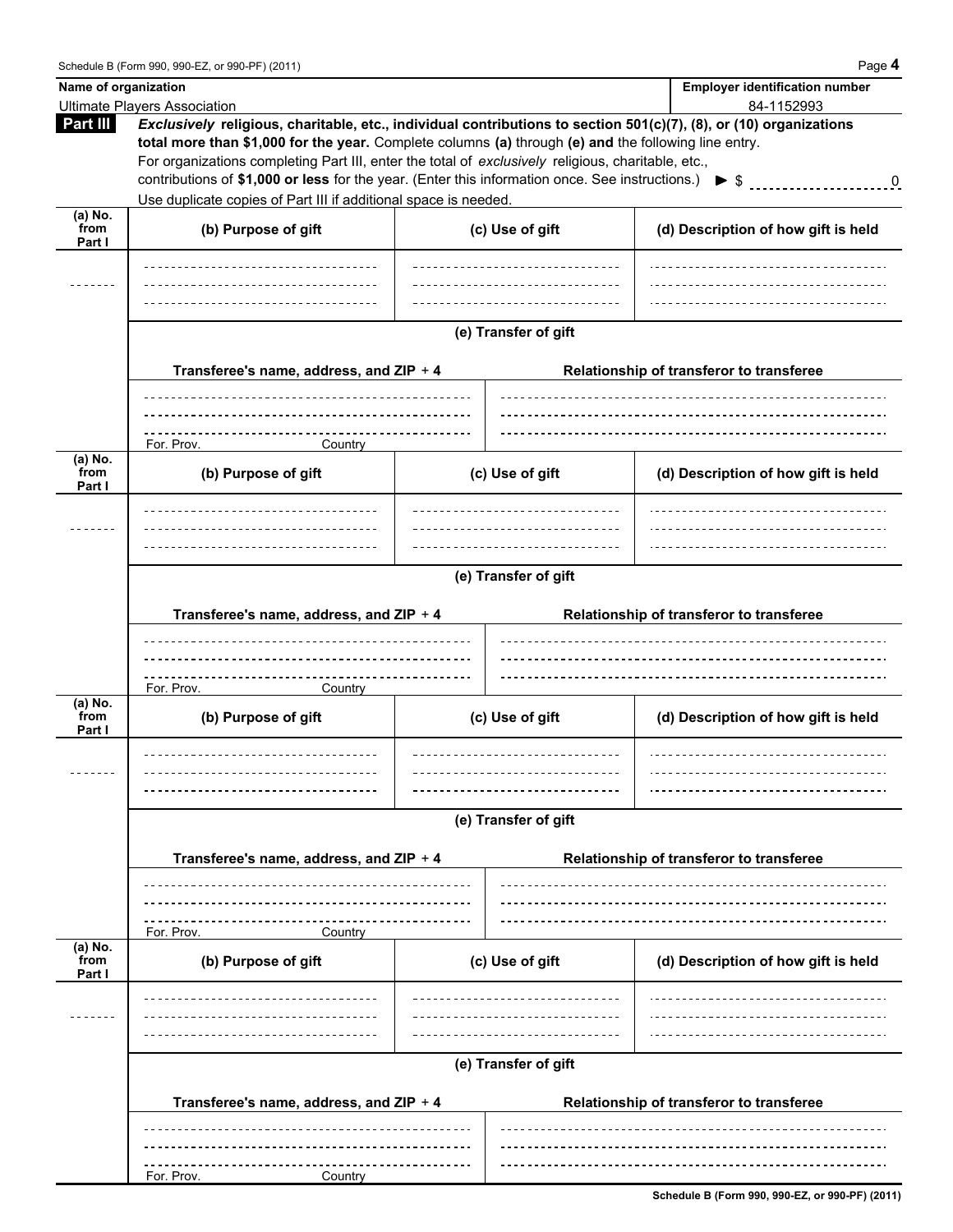| <b>SCHEDULE D</b> |  |
|-------------------|--|
| (Form 990)        |  |

# **SCHEDULE D** OMB No. 1545-0047 **(Form 990) Supplemental Financial Statements**

**Complete if the organization answered "Yes," to Form 990, Part IV, line 6, 7, 8, 9, 10, 11a, 11b, 11c, 11d, 11e, 11f, 12a, or 12b.**

| OMB No. 1545-0047     |  |
|-----------------------|--|
| 2011                  |  |
| <b>Open to Public</b> |  |
| <b>Inspection</b>     |  |

|                       | Department of the Treasury<br>Internal Revenue Service |                                                                                                                                                                                                                                                       | Attach to Form 990. > See separate instructions. |                                                | Inspection                                          |
|-----------------------|--------------------------------------------------------|-------------------------------------------------------------------------------------------------------------------------------------------------------------------------------------------------------------------------------------------------------|--------------------------------------------------|------------------------------------------------|-----------------------------------------------------|
|                       | Name of the organization                               |                                                                                                                                                                                                                                                       |                                                  |                                                | <b>Employer identification number</b>               |
|                       | <b>Ultimate Players Association</b>                    |                                                                                                                                                                                                                                                       |                                                  |                                                | 84-1152993                                          |
| Part I                |                                                        | Organizations Maintaining Donor Advised Funds or Other Similar Funds or Accounts. Complete if                                                                                                                                                         |                                                  |                                                |                                                     |
|                       |                                                        | the organization answered "Yes" to Form 990, Part IV, line 6.                                                                                                                                                                                         |                                                  |                                                |                                                     |
|                       |                                                        |                                                                                                                                                                                                                                                       | (a) Donor advised funds                          |                                                | (b) Funds and other accounts                        |
|                       |                                                        | Total number at end of year                                                                                                                                                                                                                           |                                                  |                                                |                                                     |
|                       |                                                        | Aggregate contributions to (during year)                                                                                                                                                                                                              |                                                  |                                                |                                                     |
| 3                     |                                                        | Aggregate grants from (during year)                                                                                                                                                                                                                   |                                                  |                                                |                                                     |
|                       |                                                        | Aggregate value at end of year<br>Did the organization inform all donors and donor advisors in writing that the assets held in donor advised                                                                                                          |                                                  |                                                |                                                     |
| 5                     |                                                        | funds are the organization's property, subject to the organization's exclusive legal control?                                                                                                                                                         |                                                  |                                                | <b>Yes</b><br>No                                    |
| 6                     |                                                        | Did the organization inform all grantees, donors, and donor advisors in writing that grant funds can be                                                                                                                                               |                                                  |                                                |                                                     |
|                       |                                                        | used only for charitable purposes and not for the benefit of the donor or donor advisor, or for any other                                                                                                                                             |                                                  |                                                |                                                     |
|                       |                                                        |                                                                                                                                                                                                                                                       |                                                  |                                                | Yes<br><b>No</b>                                    |
| <b>Part II</b>        |                                                        | Conservation Easements. Complete if the organization answered "Yes" to Form 990, Part IV, line 7.                                                                                                                                                     |                                                  |                                                |                                                     |
|                       |                                                        |                                                                                                                                                                                                                                                       |                                                  |                                                |                                                     |
| 1                     |                                                        | Purpose(s) of conservation easements held by the organization (check all that apply).<br>Preservation of land for public use (e.g., recreation or education)                                                                                          |                                                  |                                                | Preservation of an historically important land area |
|                       |                                                        |                                                                                                                                                                                                                                                       |                                                  |                                                |                                                     |
|                       |                                                        | Protection of natural habitat                                                                                                                                                                                                                         |                                                  | Preservation of a certified historic structure |                                                     |
|                       |                                                        | Preservation of open space                                                                                                                                                                                                                            |                                                  |                                                |                                                     |
| $\mathbf{2}$          |                                                        | Complete lines 2a through 2d if the organization held a qualified conservation contribution in the form of a conservation                                                                                                                             |                                                  |                                                |                                                     |
|                       |                                                        | easement on the last day of the tax year.                                                                                                                                                                                                             |                                                  |                                                |                                                     |
|                       |                                                        |                                                                                                                                                                                                                                                       |                                                  | <b>2a</b>                                      | Held at the End of the Tax Year                     |
| b                     |                                                        |                                                                                                                                                                                                                                                       |                                                  | 2 <sub>b</sub>                                 |                                                     |
|                       |                                                        | Number of conservation easements on a certified historic structure included in (a)                                                                                                                                                                    |                                                  | 2c                                             |                                                     |
| d                     |                                                        | Number of conservation easements included in (c) acquired after 8/17/06, and not on a                                                                                                                                                                 |                                                  |                                                |                                                     |
|                       |                                                        |                                                                                                                                                                                                                                                       |                                                  | 2d                                             |                                                     |
| 3                     |                                                        | Number of conservation easements modified, transferred, released, extinguished, or terminated by the organization                                                                                                                                     |                                                  |                                                |                                                     |
|                       | during the tax year $\blacktriangleright$              |                                                                                                                                                                                                                                                       |                                                  |                                                |                                                     |
| 4                     |                                                        | Number of states where property subject to conservation easement is located                                                                                                                                                                           |                                                  |                                                |                                                     |
| 5                     |                                                        | Does the organization have a written policy regarding the periodic monitoring, inspection, handling of                                                                                                                                                |                                                  |                                                |                                                     |
|                       |                                                        | violations, and enforcement of the conservation easements it holds?                                                                                                                                                                                   |                                                  |                                                | <b>No. 1998</b><br>No                               |
| 6                     |                                                        | Staff and volunteer hours devoted to monitoring, inspecting, and enforcing conservation easements during the year                                                                                                                                     |                                                  |                                                |                                                     |
|                       |                                                        |                                                                                                                                                                                                                                                       |                                                  |                                                |                                                     |
|                       |                                                        | Amount of expenses incurred in monitoring, inspecting, and enforcing conservation easements during the year                                                                                                                                           |                                                  |                                                |                                                     |
|                       | $\blacktriangleright$ \$                               |                                                                                                                                                                                                                                                       |                                                  |                                                |                                                     |
|                       |                                                        | Does each conservation easement reported on line 2(d) above satisfy the requirements of section                                                                                                                                                       |                                                  |                                                |                                                     |
| 9                     |                                                        | In Part XIV, describe how the organization reports conservation easements in its revenue and expense statement, and                                                                                                                                   |                                                  |                                                | <b>No</b><br>Yes                                    |
|                       |                                                        | balance sheet, and include, if applicable, the text of the footnote to the organization's financial statements that describes                                                                                                                         |                                                  |                                                |                                                     |
|                       |                                                        | the organization's accounting for conservation easements.                                                                                                                                                                                             |                                                  |                                                |                                                     |
| <b>Part III</b>       |                                                        | Organizations Maintaining Collections of Art, Historical Treasures, or Other Similar Assets.                                                                                                                                                          |                                                  |                                                |                                                     |
|                       |                                                        | Complete if the organization answered "Yes" to Form 990, Part IV, line 8.                                                                                                                                                                             |                                                  |                                                |                                                     |
|                       |                                                        |                                                                                                                                                                                                                                                       |                                                  |                                                |                                                     |
|                       |                                                        | 1a If the organization elected, as permitted under SFAS 116 (ASC 958), not to report in its revenue statement and balance sheet                                                                                                                       |                                                  |                                                |                                                     |
|                       |                                                        | works of art, historical treasures, or other similar assets held for public exhibition, education, or research in furtherance                                                                                                                         |                                                  |                                                |                                                     |
|                       |                                                        | of public service, provide, in Part XIV, the text of the footnote to its financial statements that describes these items.<br>If the organization elected, as permitted under SFAS 116 (ASC 958), to report in its revenue statement and balance sheet |                                                  |                                                |                                                     |
| b                     |                                                        |                                                                                                                                                                                                                                                       |                                                  |                                                |                                                     |
|                       |                                                        | works of art, historical treasures, or other similar assets held for public exhibition, education, or research in furtherance                                                                                                                         |                                                  |                                                |                                                     |
|                       |                                                        | of public service, provide the following amounts relating to these items:                                                                                                                                                                             |                                                  |                                                |                                                     |
|                       |                                                        |                                                                                                                                                                                                                                                       |                                                  |                                                |                                                     |
| $\mathbf{2}^{\prime}$ |                                                        | If the organization received or held works of art, historical treasures, or other similar assets for financial gain, provide the                                                                                                                      |                                                  |                                                |                                                     |
|                       |                                                        | following amounts required to be reported under SFAS 116 (ASC 958) relating to these items:                                                                                                                                                           |                                                  |                                                |                                                     |
|                       |                                                        |                                                                                                                                                                                                                                                       |                                                  |                                                |                                                     |
| b                     |                                                        |                                                                                                                                                                                                                                                       |                                                  |                                                |                                                     |
|                       |                                                        |                                                                                                                                                                                                                                                       |                                                  |                                                |                                                     |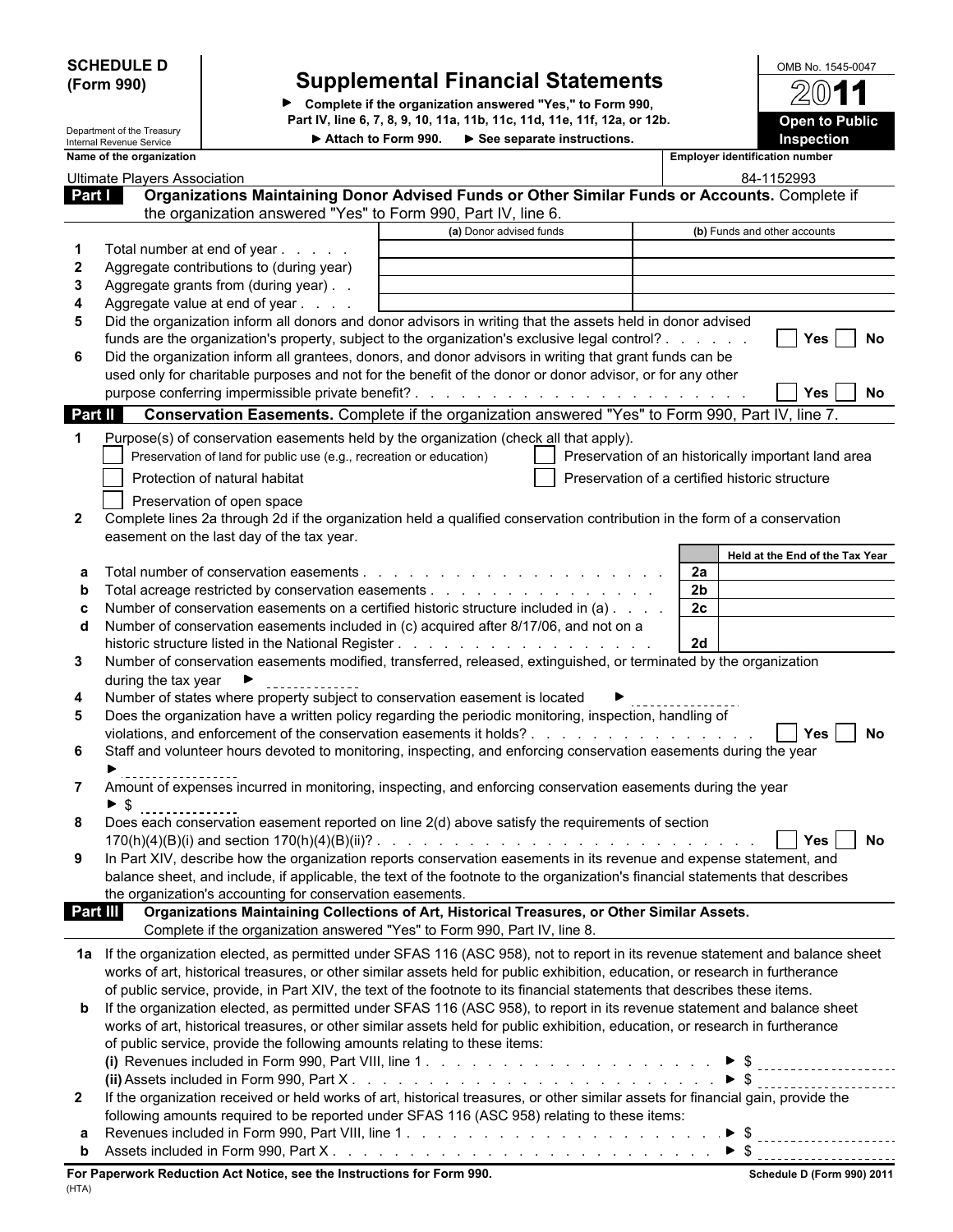|                | <b>Ultimate Players Association</b>                                                                                                                                 |                                         |                |                                    | 84-1152993                      |          |                |                     |
|----------------|---------------------------------------------------------------------------------------------------------------------------------------------------------------------|-----------------------------------------|----------------|------------------------------------|---------------------------------|----------|----------------|---------------------|
|                | Schedule D (Form 990) 2011                                                                                                                                          |                                         |                |                                    |                                 |          |                | Page 2              |
| Part III       | Organizations Maintaining Collections of Art, Historical Treasures, or Other Similar Assets (continued)                                                             |                                         |                |                                    |                                 |          |                |                     |
| 3              | Using the organization's acquisition, accession, and other records, check any of the following that are a significant                                               |                                         |                |                                    |                                 |          |                |                     |
|                | use of its collection items (check all that apply):                                                                                                                 |                                         |                |                                    |                                 |          |                |                     |
| a              | Public exhibition                                                                                                                                                   |                                         |                | Loan or exchange programs          |                                 |          |                |                     |
| b              | Scholarly research                                                                                                                                                  |                                         | Other<br>e     |                                    |                                 |          |                |                     |
|                |                                                                                                                                                                     |                                         |                |                                    |                                 |          |                |                     |
| C              | Preservation for future generations                                                                                                                                 |                                         |                |                                    |                                 |          |                |                     |
| 4              | Provide a description of the organization's collections and explain how they further the organization's exempt purpose in<br>Part XIV.                              |                                         |                |                                    |                                 |          |                |                     |
| 5              | During the year, did the organization solicit or receive donations of art, historical treasures, or other similar                                                   |                                         |                |                                    |                                 |          |                |                     |
|                | assets to be sold to raise funds rather than to be maintained as part of the organization's collection?                                                             |                                         |                |                                    |                                 |          | Yes            | No                  |
| Part IV        | Escrow and Custodial Arrangements. Complete if the organization answered "Yes" to Form 990, Part<br>IV, line 9, or reported an amount on Form 990, Part X, line 21. |                                         |                |                                    |                                 |          |                |                     |
| 1a             | Is the organization an agent, trustee, custodian or other intermediary for contributions or other assets not                                                        |                                         |                |                                    |                                 |          |                |                     |
|                |                                                                                                                                                                     |                                         |                |                                    |                                 |          | $Yes$          | <b>No</b>           |
|                | "Yes," explain the arrangement in Part XIV and complete the following table:                                                                                        |                                         |                |                                    |                                 |          |                |                     |
|                |                                                                                                                                                                     |                                         |                |                                    |                                 |          | Amount         |                     |
|                |                                                                                                                                                                     |                                         |                |                                    | 1c                              |          |                |                     |
|                |                                                                                                                                                                     |                                         |                |                                    | 1 <sub>d</sub>                  |          |                |                     |
|                |                                                                                                                                                                     |                                         |                |                                    | 1e                              |          |                |                     |
|                |                                                                                                                                                                     |                                         |                |                                    | 1f                              |          |                | 0                   |
| 2a             |                                                                                                                                                                     |                                         |                |                                    |                                 |          |                | Yes $X$ No          |
| b              | If "Yes," explain the arrangement in Part XIV.                                                                                                                      |                                         |                |                                    |                                 |          |                |                     |
| Part V         | Endowment Funds. Complete if the organization answered "Yes" to Form 990, Part IV, line 10.                                                                         |                                         |                |                                    |                                 |          |                |                     |
|                |                                                                                                                                                                     | (a) Current year                        | (b) Prior year | (c) Two years back                 | (d) Three years back            |          |                | (e) Four years back |
| 1a             | Beginning of year balance                                                                                                                                           | $\overline{0}$                          | $\overline{0}$ |                                    | $\Omega$                        |          |                |                     |
|                | Contributions                                                                                                                                                       |                                         |                |                                    |                                 |          |                |                     |
| C              | Net investment earnings, gains,                                                                                                                                     |                                         |                |                                    |                                 |          |                |                     |
|                | and losses                                                                                                                                                          |                                         |                |                                    |                                 |          |                |                     |
|                | Grants or scholarships                                                                                                                                              |                                         |                |                                    |                                 |          |                |                     |
| е              | Other expenditures for facilities                                                                                                                                   |                                         |                |                                    |                                 |          |                |                     |
|                | and programs                                                                                                                                                        |                                         |                |                                    |                                 |          |                |                     |
|                | Administrative expenses                                                                                                                                             |                                         |                |                                    |                                 |          |                |                     |
| g              | End of year balance                                                                                                                                                 | $\Omega$                                | $\Omega$       |                                    |                                 |          | $\Omega$       |                     |
| $\mathbf{2}$   | Provide the estimated percentage of the current year end balance (line 1g, column (a)) held as:                                                                     |                                         |                |                                    |                                 |          |                |                     |
| а              | Board designated or quasi-endowment                                                                                                                                 |                                         | %              |                                    |                                 |          |                |                     |
| b              | Permanent endowment                                                                                                                                                 | %                                       |                |                                    |                                 |          |                |                     |
| C              | Temporarily restricted endowment ▶                                                                                                                                  | $\%$                                    |                |                                    |                                 |          |                |                     |
|                | The percentages in lines 2a, 2b, and 2c should equal 100%.                                                                                                          |                                         |                |                                    |                                 |          |                |                     |
| За             | Are there endowment funds not in the possession of the organization that are held and administered for the                                                          |                                         |                |                                    |                                 |          |                |                     |
|                | organization by:                                                                                                                                                    |                                         |                |                                    |                                 |          |                | No<br>Yes           |
|                | (i)                                                                                                                                                                 |                                         |                |                                    |                                 |          | 3a(i)          |                     |
|                | (ii)                                                                                                                                                                |                                         |                |                                    |                                 |          | 3a(ii)         |                     |
| b              | If "Yes" to 3a(ii), are the related organizations listed as required on Schedule R?                                                                                 |                                         |                |                                    |                                 |          | 3 <sub>b</sub> |                     |
| 4              | Describe in Part XIV the intended uses of the organization's endowment funds.                                                                                       |                                         |                |                                    |                                 |          |                |                     |
| <b>Part VI</b> | Land, Buildings, and Equipment. See Form 990, Part X, line 10.                                                                                                      |                                         |                |                                    |                                 |          |                |                     |
|                | Description of property                                                                                                                                             | (a) Cost or other basis<br>(investment) |                | (b) Cost or other<br>basis (other) | (c) Accumulated<br>depreciation |          | (d) Book value |                     |
| 1a             | Land.                                                                                                                                                               |                                         | $\overline{0}$ |                                    |                                 |          |                | 0                   |
| b              | Buildings                                                                                                                                                           |                                         | $\mathbf 0$    |                                    |                                 | $\Omega$ |                | 0                   |
|                | Leasehold improvements                                                                                                                                              |                                         | $\mathbf 0$    |                                    |                                 |          |                | $\Omega$            |
| d              | Equipment.                                                                                                                                                          |                                         | $\mathbf 0$    | 142,213                            |                                 | 86,050   |                | 47,201              |
| е              | Other                                                                                                                                                               |                                         | $\Omega$       |                                    |                                 |          |                | $\Omega$            |
|                | Total. Add lines 1a through 1e. (Column (d) must equal Form 990, Part X, column (B), line 10(c).) $\ldots$ .                                                        |                                         |                |                                    |                                 |          |                | 47,201              |

**Schedule D (Form 990) 2011**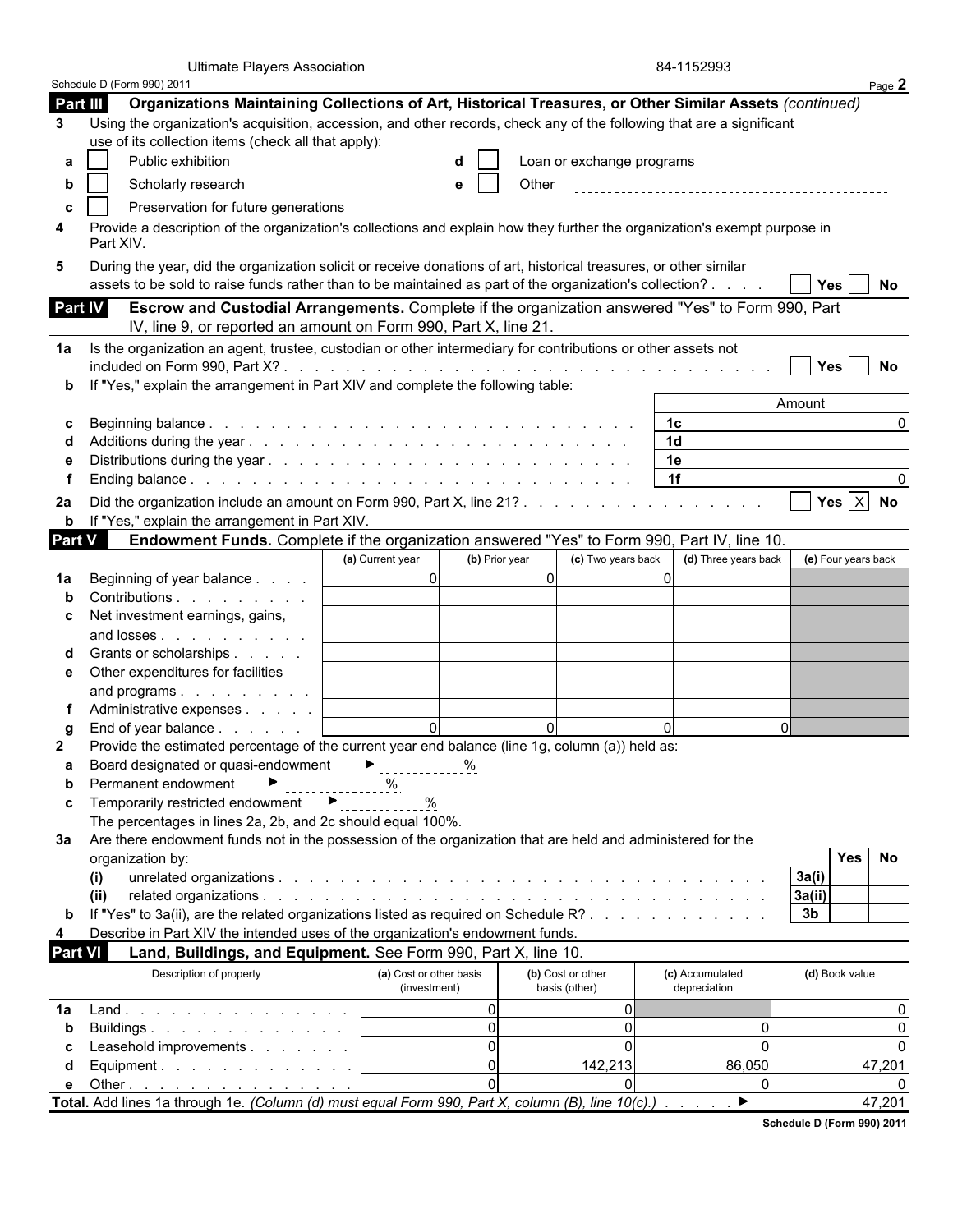### Ultimate Players Association **84-1152993**

| Schedule D (Form 990) 2011                                                                                                              |                 |                                                              | Page 3            |
|-----------------------------------------------------------------------------------------------------------------------------------------|-----------------|--------------------------------------------------------------|-------------------|
| <b>Part VII</b><br>Investments-Other Securities. See Form 990, Part X, line 12.                                                         |                 |                                                              |                   |
| (a) Description of security or category<br>(including name of security)                                                                 | (b) Book value  | (c) Method of valuation:<br>Cost or end-of-year market value |                   |
| (1) Financial derivatives                                                                                                               |                 | $\mathbf 0$                                                  |                   |
| (2) Closely-held equity interests                                                                                                       |                 | $\mathbf 0$                                                  |                   |
|                                                                                                                                         |                 | $\Omega$                                                     |                   |
|                                                                                                                                         |                 | $\Omega$                                                     |                   |
|                                                                                                                                         |                 | $\Omega$                                                     |                   |
| (C)                                                                                                                                     |                 | $\Omega$                                                     |                   |
| (D)                                                                                                                                     |                 | 0                                                            |                   |
| (E)                                                                                                                                     |                 | 0                                                            |                   |
| $-F$ )                                                                                                                                  |                 | 0                                                            |                   |
| (G)                                                                                                                                     |                 | 0                                                            |                   |
| (H)                                                                                                                                     |                 | 0                                                            |                   |
| (1)                                                                                                                                     |                 | 0                                                            |                   |
| Total. (Column (b) must equal Form 990, Part X, col. (B) line 12.)                                                                      | ▶               | $\Omega$                                                     |                   |
| <b>Part VIII</b><br>Investments-Program Related. See Form 990, Part X, line 13.                                                         |                 |                                                              |                   |
| (a) Description of investment type                                                                                                      | (b) Book value  | (c) Method of valuation:<br>Cost or end-of-year market value |                   |
| (1)                                                                                                                                     |                 | 0                                                            |                   |
| (2)                                                                                                                                     |                 | $\Omega$                                                     |                   |
| (3)                                                                                                                                     |                 | 0                                                            |                   |
| (4)                                                                                                                                     |                 | $\mathbf 0$                                                  |                   |
| (5)                                                                                                                                     |                 | 0                                                            |                   |
| (6)                                                                                                                                     |                 | 0                                                            |                   |
| (7)                                                                                                                                     |                 | 0                                                            |                   |
| (8)                                                                                                                                     |                 | $\Omega$                                                     |                   |
| (9)                                                                                                                                     |                 | $\Omega$                                                     |                   |
| (10)                                                                                                                                    |                 | 0                                                            |                   |
| Total. (Column (b) must equal Form 990, Part X, col. (B) line 13.)<br>Part IX                                                           | ▶               | $\Omega$                                                     |                   |
| Other Assets. See Form 990, Part X, line 15.                                                                                            |                 |                                                              |                   |
|                                                                                                                                         | (a) Description |                                                              | (b) Book value    |
| (1)                                                                                                                                     |                 |                                                              | 0                 |
| (2)                                                                                                                                     |                 |                                                              | $\mathbf 0$       |
| (3)                                                                                                                                     |                 |                                                              | 0                 |
| (4)                                                                                                                                     |                 |                                                              | <sup>0</sup>      |
| (5)                                                                                                                                     |                 |                                                              | 0                 |
| (6)                                                                                                                                     |                 |                                                              | <sup>0</sup>      |
| (7)                                                                                                                                     |                 |                                                              | 0                 |
| (8)                                                                                                                                     |                 |                                                              |                   |
| (9)                                                                                                                                     |                 |                                                              | $\Omega$          |
| (10)<br>Total. (Column (b) must equal Form 990, Part X, col. (B) line 15.)                                                              |                 | ▶                                                            | $\mathbf{0}$<br>0 |
| Part X<br>Other Liabilities. See Form 990, Part X, line 25.                                                                             |                 |                                                              |                   |
| (a) Description of liability<br>1.                                                                                                      | (b) Book value  |                                                              |                   |
| (1) Federal income taxes                                                                                                                |                 | 0                                                            |                   |
| (2)                                                                                                                                     |                 |                                                              |                   |
| (3)                                                                                                                                     |                 |                                                              |                   |
| (4)                                                                                                                                     |                 |                                                              |                   |
| (5)                                                                                                                                     |                 |                                                              |                   |
| (6)                                                                                                                                     |                 |                                                              |                   |
| (7)                                                                                                                                     |                 |                                                              |                   |
| (8)                                                                                                                                     |                 |                                                              |                   |
| (9)                                                                                                                                     |                 |                                                              |                   |
| (10)                                                                                                                                    |                 |                                                              |                   |
| (11)                                                                                                                                    |                 |                                                              |                   |
| Total. (Column (b) must equal Form 990, Part X, col. (B) line 25.)                                                                      | ▶               |                                                              |                   |
| 2. FIN 48 (ASC 740) Footnote. In Part XIV, provide the text of the footnote to the organization's financial statements that reports the |                 |                                                              |                   |
| organization's liability for uncertain tax positions under FIN 48 (ASC 740).                                                            |                 |                                                              |                   |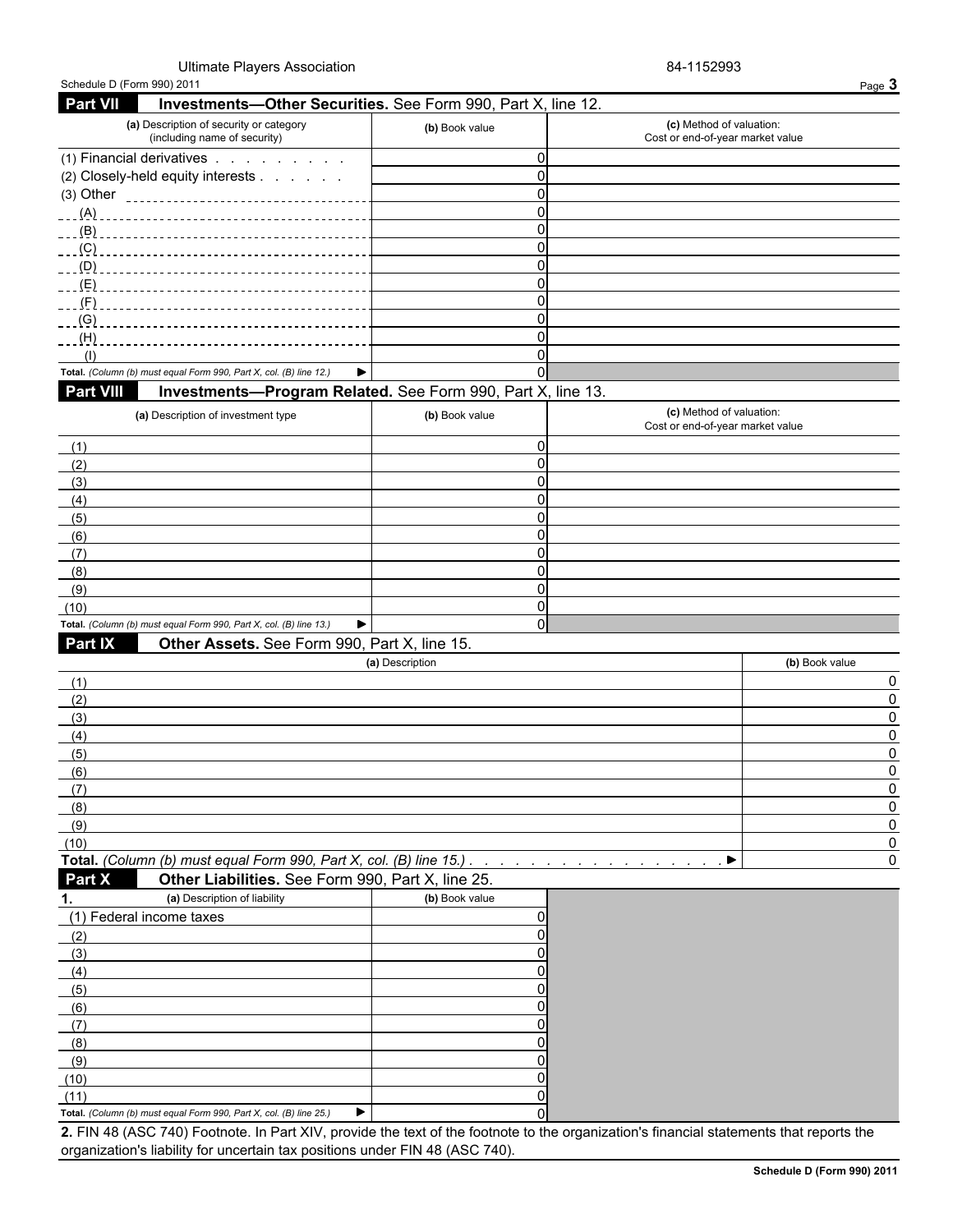Ultimate Players Association 84-1152993

|                  | Schedule D (Form 990) 2011                                                               |                      | Page 4    |
|------------------|------------------------------------------------------------------------------------------|----------------------|-----------|
| <b>Part XI</b>   | Reconciliation of Change in Net Assets from Form 990 to Audited Financial Statements     |                      |           |
| $\mathbf 1$      |                                                                                          |                      | 2,338,227 |
| $\overline{2}$   |                                                                                          | $\overline{2}$       | 2,059,953 |
| 3                |                                                                                          | $\mathbf{3}$         | 278,274   |
| 4                |                                                                                          | $\blacktriangle$     |           |
| 5                |                                                                                          | 5                    |           |
| 6                |                                                                                          | 6                    |           |
| 7                |                                                                                          | $\overline{7}$       |           |
| 8                |                                                                                          | 8                    |           |
| 9                |                                                                                          | $\overline{9}$       | 0         |
| 10               | Excess or (deficit) for the year per audited financial statements. Combine lines 3 and 9 | 10                   | 278,274   |
| <b>Part XII</b>  | Reconciliation of Revenue per Audited Financial Statements With Revenue per Return       |                      |           |
| -1               | Total revenue, gains, and other support per audited financial statements                 | $\blacktriangleleft$ | 2,338,227 |
| $\overline{2}$   | Amounts included on line 1 but not on Form 990, Part VIII, line 12:                      |                      |           |
| a                | 2a                                                                                       |                      |           |
| b                | 2 <sub>b</sub><br>Donated services and use of facilities                                 |                      |           |
| c                | 2c                                                                                       |                      |           |
| d                | 2d                                                                                       |                      |           |
| e                |                                                                                          | 2e                   | O         |
| 3                |                                                                                          | $\mathbf{3}$         | 2,338,227 |
| 4                | Amounts included on Form 990, Part VIII, line 12, but not on line 1:                     |                      |           |
| a                | Investment expenses not included on Form 990, Part VIII, line 7b<br>4a                   |                      |           |
| h                | 4 <sub>b</sub>                                                                           |                      |           |
| C                |                                                                                          | 4c                   |           |
| 5                | Total revenue. Add lines 3 and 4c. (This must equal Form 990, Part I, line 12.)          | 5                    | 2,338,227 |
| <b>Part XIII</b> | Reconciliation of Expenses per Audited Financial Statements With Expenses per Return     |                      |           |
| -1               |                                                                                          | $\blacktriangleleft$ | 2,059,953 |
| $\mathbf{2}$     | Amounts included on line 1 but not on Form 990, Part IX, line 25:                        |                      |           |
| a                | 2a                                                                                       |                      |           |
| b                | 2 <sub>b</sub>                                                                           |                      |           |
| C                | 2c                                                                                       |                      |           |
| d                | $\overline{2d}$<br>Other (Describe in Part XIV.).                                        |                      |           |
| e                |                                                                                          | 2e                   | 0         |
| 3                |                                                                                          | $\mathbf{3}$         | 2,059,953 |
| 4                | Amounts included on Form 990, Part IX, line 25, but not on line 1:                       |                      |           |
| a                | Investment expenses not included on Form 990, Part VIII, line 7b<br>4a                   |                      |           |
| b                | 4 <sub>b</sub>                                                                           |                      |           |
|                  |                                                                                          | 4c                   |           |
| 5                | Total expenses. Add lines 3 and 4c. (This must equal Form 990, Part I, line 18.)         | $5\phantom{.0}$      | 2,059,953 |

 **Part XIV Supplemental Information**

Complete this part to provide the descriptions required for Part II, lines 3, 5, and 9; Part III, lines 1a and 4; Part IV, lines 1b and 2b; Part V, line 4; Part X, line 2; Part XI, line 8; Part XII, lines 2d and 4b; and Part XIII, lines 2d and 4b. Also complete this part to provide any additional information.

\_\_\_\_\_\_\_\_\_\_\_\_\_\_\_\_\_\_\_\_\_\_\_\_\_\_  $- - - - - -$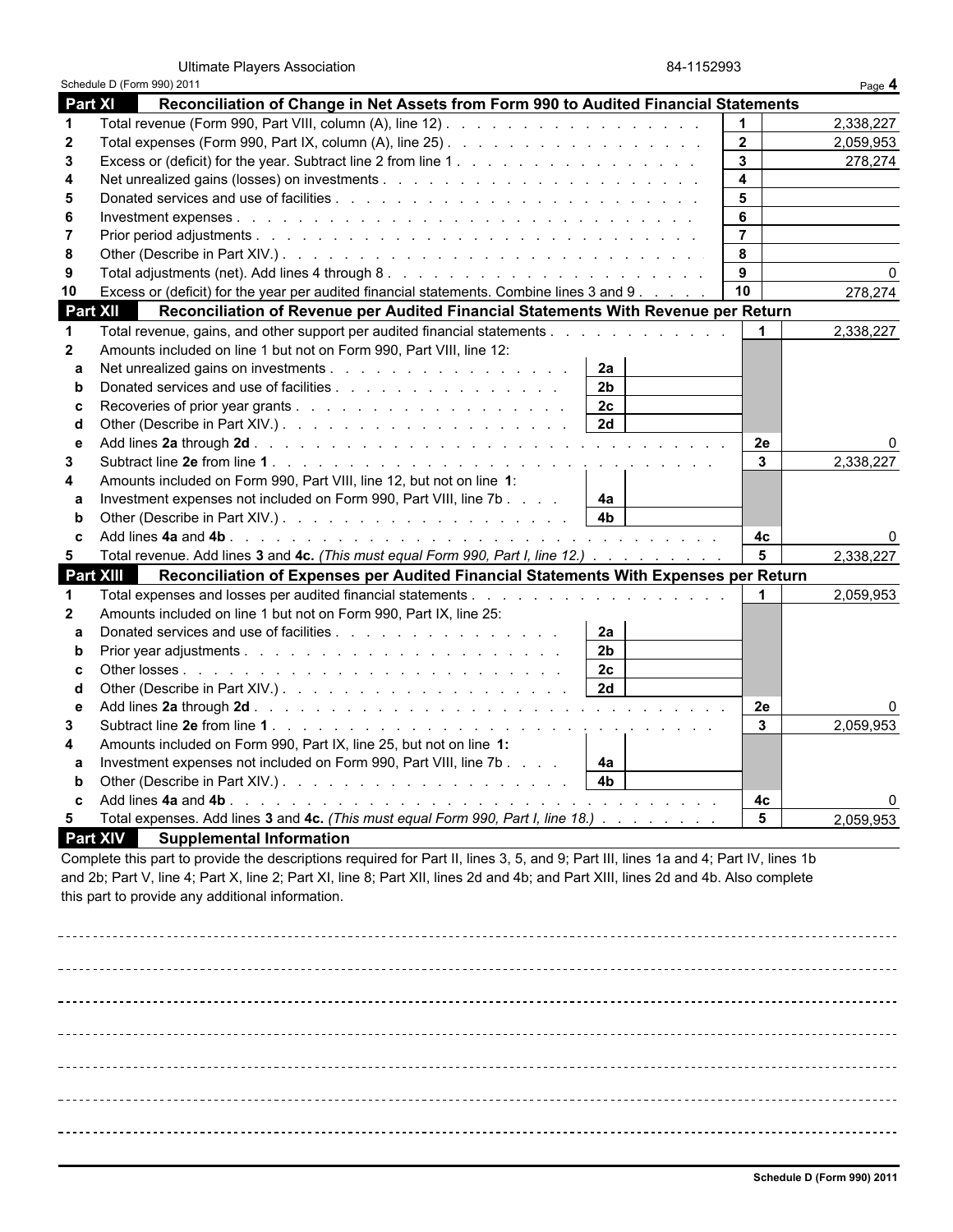| Schedule D (Form 990) 2011 | Page 5                                               |
|----------------------------|------------------------------------------------------|
|                            | <b>Part XIV</b> Supplemental Information (continued) |
|                            |                                                      |
|                            |                                                      |
|                            | -------------------------------                      |
|                            |                                                      |
|                            |                                                      |
|                            |                                                      |
|                            |                                                      |
|                            |                                                      |
|                            |                                                      |
|                            |                                                      |
|                            |                                                      |
|                            |                                                      |
|                            |                                                      |
|                            |                                                      |
|                            |                                                      |
|                            |                                                      |
|                            |                                                      |
|                            |                                                      |
|                            |                                                      |
|                            |                                                      |
|                            |                                                      |
|                            |                                                      |
|                            |                                                      |
|                            |                                                      |
|                            |                                                      |
|                            |                                                      |
|                            |                                                      |
|                            |                                                      |
|                            |                                                      |
|                            |                                                      |
|                            |                                                      |
|                            |                                                      |
|                            |                                                      |
|                            |                                                      |
|                            |                                                      |
|                            |                                                      |
|                            |                                                      |
|                            |                                                      |
|                            |                                                      |
|                            |                                                      |
|                            | ----------                                           |
|                            |                                                      |
|                            |                                                      |
|                            |                                                      |
|                            |                                                      |
|                            |                                                      |
|                            |                                                      |
|                            |                                                      |
|                            |                                                      |
|                            |                                                      |
|                            |                                                      |
|                            |                                                      |
|                            |                                                      |
|                            |                                                      |
|                            |                                                      |
|                            |                                                      |
|                            |                                                      |
|                            |                                                      |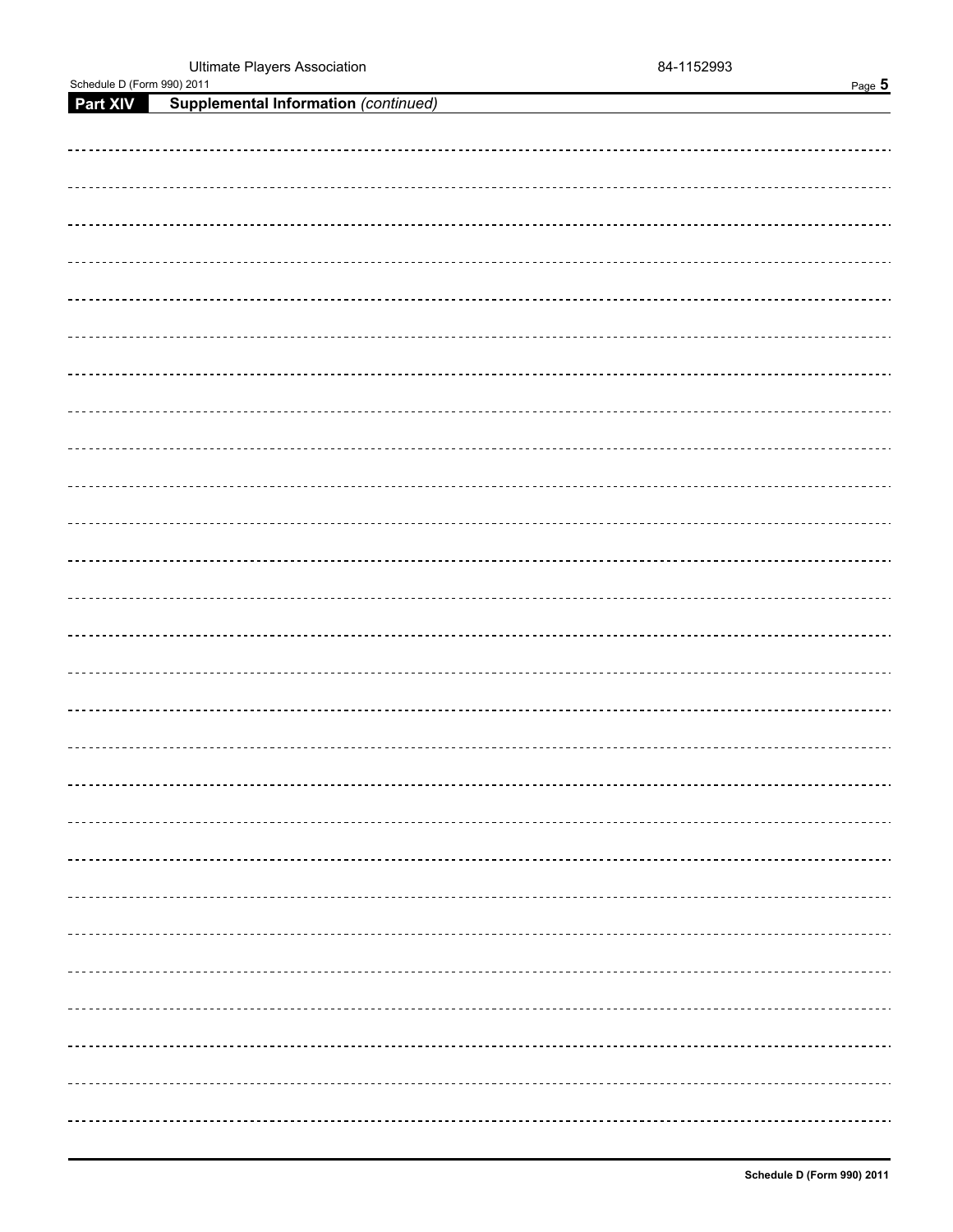| <b>SCHEDULE J</b> |                                                                                                                                                      | <b>Compensation Information</b>                                               | OMB No. 1545-0047                                                                                                                                                                                                                    |  |                            |            |                                |
|-------------------|------------------------------------------------------------------------------------------------------------------------------------------------------|-------------------------------------------------------------------------------|--------------------------------------------------------------------------------------------------------------------------------------------------------------------------------------------------------------------------------------|--|----------------------------|------------|--------------------------------|
|                   | (Form 990)                                                                                                                                           | For certain Officers, Directors, Trustees, Key Employees, and Highest         | 2011                                                                                                                                                                                                                                 |  |                            |            |                                |
|                   |                                                                                                                                                      | <b>Compensated Employees</b>                                                  |                                                                                                                                                                                                                                      |  |                            |            |                                |
|                   | Department of the Treasury                                                                                                                           | Complete if the organization answered "Yes" to Form 990,<br>Part IV, line 23. |                                                                                                                                                                                                                                      |  |                            |            | <b>Open to Public</b>          |
|                   | Internal Revenue Service<br>See separate instructions.<br>► Attach to Form 990.<br>Name of the organization<br><b>Employer identification number</b> |                                                                               |                                                                                                                                                                                                                                      |  |                            | Inspection |                                |
|                   | <b>Ultimate Players Association</b>                                                                                                                  |                                                                               |                                                                                                                                                                                                                                      |  | 84-1152993                 |            |                                |
|                   | Part I                                                                                                                                               | <b>Questions Regarding Compensation</b>                                       |                                                                                                                                                                                                                                      |  |                            |            |                                |
|                   |                                                                                                                                                      |                                                                               |                                                                                                                                                                                                                                      |  |                            | <b>Yes</b> | No.                            |
| 1a                |                                                                                                                                                      |                                                                               | Check the appropriate box(es) if the organization provided any of the following to or for a person listed in Form<br>990, Part VII, Section A, line 1a. Complete Part III to provide any relevant information regarding these items. |  |                            |            |                                |
|                   |                                                                                                                                                      | First-class or charter travel                                                 | Housing allowance or residence for personal use                                                                                                                                                                                      |  |                            |            |                                |
|                   | Travel for companions                                                                                                                                |                                                                               | Payments for business use of personal residence                                                                                                                                                                                      |  |                            |            |                                |
|                   |                                                                                                                                                      | Tax indemnification and gross-up payments                                     | Health or social club dues or initiation fees                                                                                                                                                                                        |  |                            |            |                                |
|                   |                                                                                                                                                      | Discretionary spending account                                                | Personal services (e.g., maid, chauffeur, chef)                                                                                                                                                                                      |  |                            |            |                                |
|                   |                                                                                                                                                      |                                                                               | If any of the boxes on line 1a are checked, did the organization follow a written policy regarding payment                                                                                                                           |  |                            |            |                                |
|                   |                                                                                                                                                      |                                                                               | or reimbursement or provision of all of the expenses described above? If "No," complete Part III to                                                                                                                                  |  |                            |            |                                |
|                   |                                                                                                                                                      |                                                                               |                                                                                                                                                                                                                                      |  | 1 <sub>b</sub>             |            |                                |
| $\mathbf{2}$      |                                                                                                                                                      |                                                                               | Did the organization require substantiation prior to reimbursing or allowing expenses incurred by all<br>officers, directors, trustees, and the CEO/Executive Director, regarding the items checked in line 1a?                      |  | $\overline{2}$             | X          |                                |
|                   |                                                                                                                                                      |                                                                               |                                                                                                                                                                                                                                      |  |                            |            |                                |
| 3                 |                                                                                                                                                      |                                                                               | Indicate which, if any, of the following the filing organization used to establish the compensation of the                                                                                                                           |  |                            |            |                                |
|                   |                                                                                                                                                      |                                                                               | organization's CEO/Executive Director. Check all that apply. Do not check any boxes for methods used by a                                                                                                                            |  |                            |            |                                |
|                   |                                                                                                                                                      |                                                                               | related organization to establish compensation of the CEO/Executive Director. Explain in Part III.                                                                                                                                   |  |                            |            |                                |
|                   | X Compensation committee                                                                                                                             |                                                                               | $ X $ Written employment contract                                                                                                                                                                                                    |  |                            |            |                                |
|                   |                                                                                                                                                      | Independent compensation consultant                                           | X   Compensation survey or study                                                                                                                                                                                                     |  |                            |            |                                |
|                   |                                                                                                                                                      | Form 990 of other organizations                                               | $ X $ Approval by the board or compensation committee                                                                                                                                                                                |  |                            |            |                                |
| 4                 |                                                                                                                                                      |                                                                               | During the year, did any person listed in Form 990, Part VII, Section A, line 1a, with respect to the filing                                                                                                                         |  |                            |            |                                |
| а                 |                                                                                                                                                      | organization or a related organization:                                       |                                                                                                                                                                                                                                      |  | 4a                         |            | X                              |
| b                 |                                                                                                                                                      |                                                                               | Participate in, or receive payment from, a supplemental nonqualified retirement plan?                                                                                                                                                |  | 4b                         |            | $\mathsf X$                    |
| C                 |                                                                                                                                                      |                                                                               | Participate in, or receive payment from, an equity-based compensation arrangement?                                                                                                                                                   |  | 4c                         |            | X                              |
|                   |                                                                                                                                                      |                                                                               | If "Yes" to any of lines 4a-c, list the persons and provide the applicable amounts for each item in Part III.                                                                                                                        |  |                            |            |                                |
|                   |                                                                                                                                                      | Only section 501(c)(3) and 501(c)(4) organizations must complete lines 5-9.   |                                                                                                                                                                                                                                      |  |                            |            |                                |
| 5                 |                                                                                                                                                      |                                                                               | For persons listed in Form 990, Part VII, Section A, line 1a, did the organization pay or accrue any                                                                                                                                 |  |                            |            |                                |
| а                 |                                                                                                                                                      | compensation contingent on the revenues of:                                   |                                                                                                                                                                                                                                      |  | 5а                         |            | X                              |
| b                 |                                                                                                                                                      |                                                                               |                                                                                                                                                                                                                                      |  | 5b                         |            | $\overline{X}$                 |
|                   |                                                                                                                                                      | If "Yes" to line 5a or 5b, describe in Part III.                              |                                                                                                                                                                                                                                      |  |                            |            |                                |
| 6                 |                                                                                                                                                      |                                                                               | For persons listed in Form 990, Part VII, Section A, line 1a, did the organization pay or accrue any                                                                                                                                 |  |                            |            |                                |
|                   |                                                                                                                                                      | compensation contingent on the net earnings of:                               |                                                                                                                                                                                                                                      |  | 6a                         |            |                                |
| а<br>b            |                                                                                                                                                      |                                                                               |                                                                                                                                                                                                                                      |  | 6b                         |            | $\mathsf{X}$<br>$\pmb{\times}$ |
|                   |                                                                                                                                                      | If "Yes" to line 6a or 6b, describe in Part III.                              |                                                                                                                                                                                                                                      |  |                            |            |                                |
| $\overline{7}$    |                                                                                                                                                      |                                                                               | For persons listed in Form 990, Part VII, Section A, line 1a, did the organization provide any non-fixed                                                                                                                             |  |                            |            |                                |
| 8                 |                                                                                                                                                      |                                                                               | Were any amounts reported in Form 990, Part VII, paid or accrued pursuant to a contract that was                                                                                                                                     |  | $\overline{7}$             | X          |                                |
|                   |                                                                                                                                                      |                                                                               | subject to the initial contract exception described in Regulations section 53.4958-4(a)(3)? If "Yes," describe                                                                                                                       |  |                            |            |                                |
|                   |                                                                                                                                                      |                                                                               |                                                                                                                                                                                                                                      |  | 8                          |            | $\mathsf{X}$                   |
| 9                 |                                                                                                                                                      |                                                                               | If "Yes" to line 8, did the organization also follow the rebuttable presumption procedure described in                                                                                                                               |  |                            |            |                                |
|                   |                                                                                                                                                      |                                                                               |                                                                                                                                                                                                                                      |  | 9                          |            |                                |
| (HTA)             |                                                                                                                                                      | For Paperwork Reduction Act Notice, see the Instructions for Form 990.        |                                                                                                                                                                                                                                      |  | Schedule J (Form 990) 2011 |            |                                |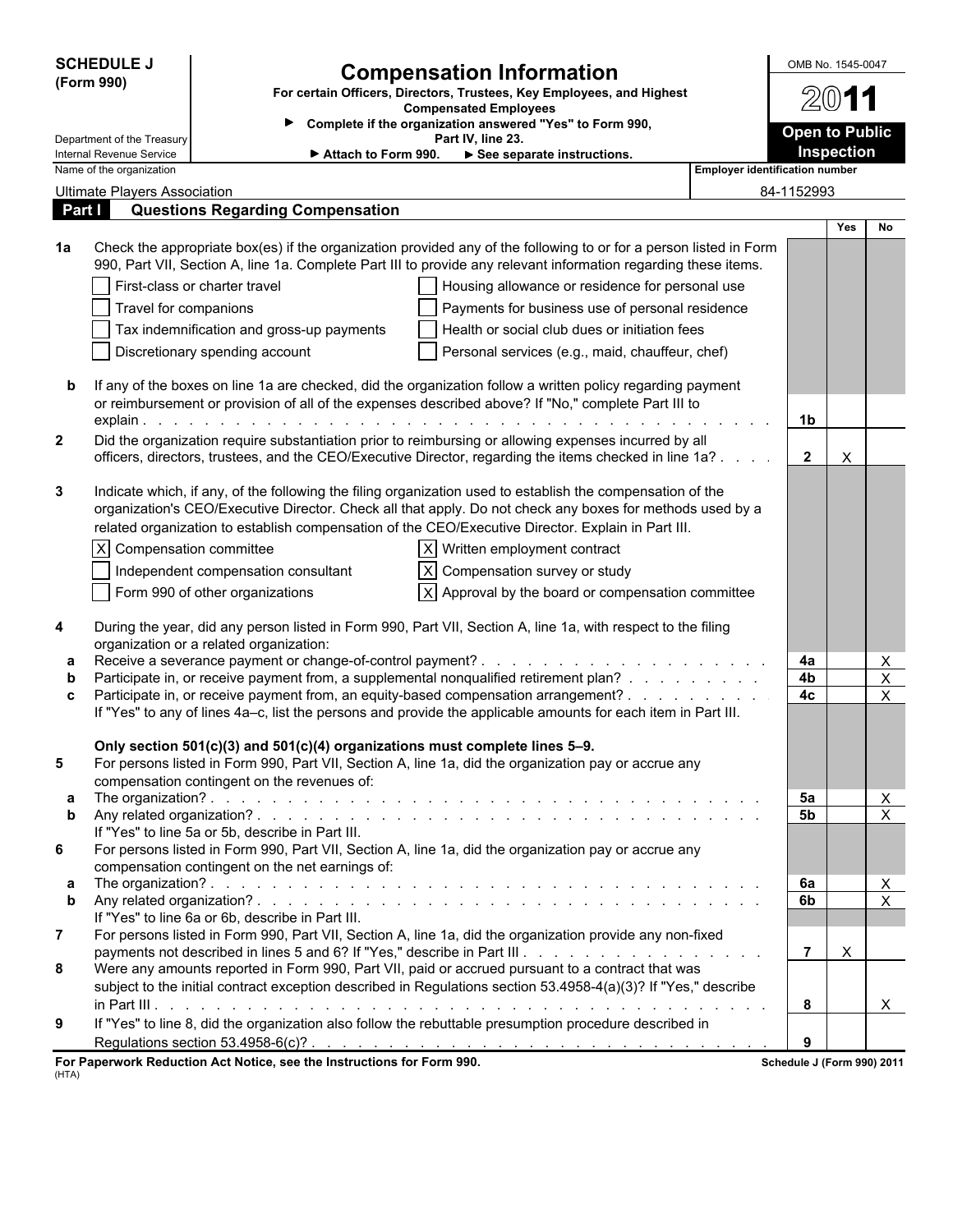Schedule J (Form 990) 2011 **Page 2** 

### **Part II** Officers, Directors, Trustees, Key Employees, and Highest Compensated Employees. Use duplicate copies if additional space is needed.

For each individual whose compensation must be reported in Schedule J, report compensation from the organization on row (i) and from related organizations, described in the instructions, on row (ii). Do not list any individuals that are not listed on Form 990, Part VII.

| Note. The sum of columns (B)(i)–(iii) for each listed individual must equal the total amount of Form 990, Part VII, Section A, line 1a, applicable column (D) and (E) amounts for that individual. |  |  |  |  |
|----------------------------------------------------------------------------------------------------------------------------------------------------------------------------------------------------|--|--|--|--|
|                                                                                                                                                                                                    |  |  |  |  |

| (A) Name          |      |                          | (B) Breakdown of W-2 and/or 1099-MISC compensation |                                           |                                                      | (E) Total of columns       | (F) Compensation |                                           |
|-------------------|------|--------------------------|----------------------------------------------------|-------------------------------------------|------------------------------------------------------|----------------------------|------------------|-------------------------------------------|
|                   |      | (i) Base<br>compensation | (ii) Bonus & incentive<br>compensation             | (iii) Other<br>reportable<br>compensation | (C) Retirement and<br>other deferred<br>compensation | (D) Nontaxable<br>benefits | $(B)(i)$ – $(D)$ | reported as deferred in<br>prior Form 990 |
|                   | (i)  | 179,920                  |                                                    |                                           |                                                      |                            | 179,920          |                                           |
| 1 Thomas Crawford | (ii) |                          |                                                    |                                           | 0                                                    | n                          | $\Omega$         |                                           |
|                   | (i)  |                          |                                                    |                                           | $\Omega$                                             | n                          | $\Omega$         |                                           |
| $\mathbf{2}$      | (ii) |                          |                                                    |                                           | <sup>0</sup>                                         | n                          | n                |                                           |
|                   | (i)  |                          |                                                    |                                           | $\Omega$                                             | $\Omega$                   | $\Omega$         |                                           |
| 3                 | (ii) |                          |                                                    |                                           | 0                                                    | U                          | 0                |                                           |
|                   | (i)  |                          |                                                    |                                           | $\Omega$                                             | $\Omega$                   | $\Omega$         |                                           |
|                   | (ii) |                          |                                                    | ∩                                         | n                                                    | n                          | n                |                                           |
|                   | (i)  |                          |                                                    |                                           | ∩                                                    | U                          |                  |                                           |
| 5                 | (ii) |                          |                                                    |                                           | n                                                    | n                          |                  |                                           |
|                   | (i)  | U                        |                                                    | $\Omega$                                  | $\Omega$                                             | $\Omega$                   | $\Omega$         |                                           |
| 6                 | (ii) |                          |                                                    |                                           | n                                                    | n                          |                  |                                           |
|                   | (i)  |                          |                                                    | $\Omega$                                  | $\Omega$                                             | ΩI                         | n                |                                           |
| 7                 | (ii) |                          |                                                    |                                           | n                                                    | n                          |                  |                                           |
|                   | (i)  |                          |                                                    |                                           | $\Omega$                                             | $\Omega$                   | n                |                                           |
| 8                 | (ii) |                          |                                                    | n                                         | n                                                    | n                          | n                |                                           |
|                   | (i)  |                          |                                                    |                                           | n                                                    | U                          |                  |                                           |
| 9                 | (i)  | n                        |                                                    | n                                         | O                                                    | n                          | O                |                                           |
|                   | (i)  |                          |                                                    |                                           |                                                      |                            |                  |                                           |
| 10                | (ii) |                          |                                                    |                                           | 0                                                    | n                          | O                |                                           |
|                   | (i)  |                          |                                                    |                                           | $\Omega$                                             | U                          |                  |                                           |
| 11                | (ii) |                          |                                                    |                                           | O                                                    | n                          | n                |                                           |
|                   | (i)  |                          |                                                    |                                           | $\Omega$                                             | U                          | $\Omega$         |                                           |
| 12                | (ii) |                          |                                                    | n                                         | $\mathbf{0}$                                         | n                          | 0                |                                           |
|                   | (i)  |                          |                                                    | U                                         | $\Omega$                                             | $\Omega$                   | $\Omega$         |                                           |
| 13                | (ii) | n                        |                                                    | O                                         | 0                                                    | 0                          | 0                |                                           |
|                   | (i)  |                          |                                                    | U                                         | $\Omega$                                             | $\Omega$                   | U                |                                           |
| 14                | (ii) | 0                        |                                                    | $\Omega$                                  | 0                                                    | 01                         | 01               |                                           |
|                   | (i)  |                          |                                                    | $\Omega$                                  | $\Omega$                                             | $\Omega$                   | O                |                                           |
| 15                | (ii) | 0                        |                                                    | O                                         | 0                                                    | 0                          | n                |                                           |
|                   | (i)  | U                        |                                                    |                                           | ∩                                                    | $\Omega$                   |                  |                                           |
| 16                | (ii) | 0                        | 0                                                  |                                           | $\Omega$                                             | 0                          | 01               |                                           |

**Schedule J (Form 990) 2011**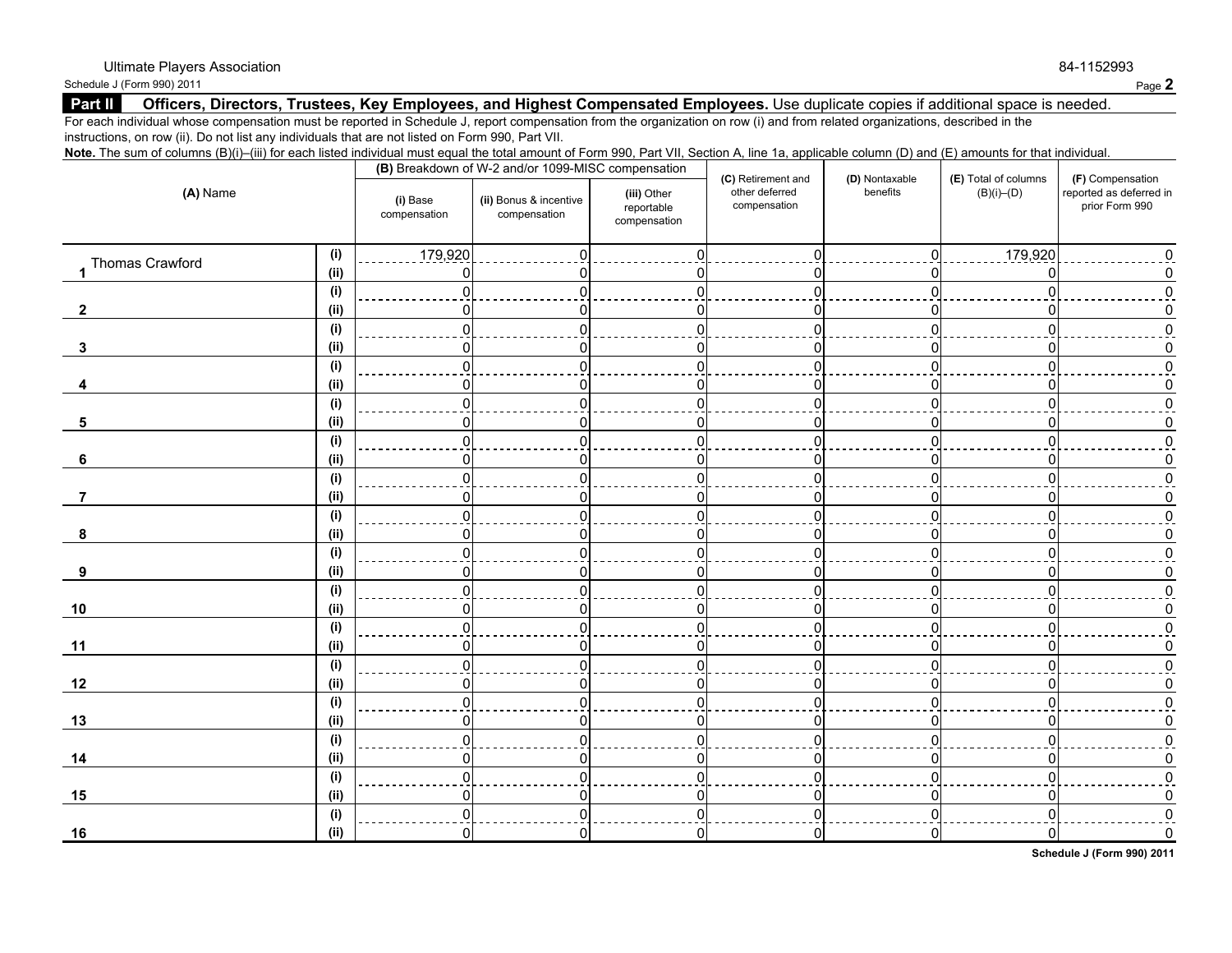| Schedule J (Form 990) 2011                                                                                                                                               | Page 3 |
|--------------------------------------------------------------------------------------------------------------------------------------------------------------------------|--------|
| Part III Supplemental Information                                                                                                                                        |        |
| Complete this part to provide the information, explanation, or descriptions required for Part I, lines 1a, 1b, 3, 4a, 4b, 4c, 5a, 5b, 6a, 6b, 7, and 8, and for Part II. |        |
| Also complete this part for any additional information.                                                                                                                  |        |
|                                                                                                                                                                          |        |
| Part I Line 7 Performance Bonus                                                                                                                                          |        |
|                                                                                                                                                                          |        |
|                                                                                                                                                                          |        |
|                                                                                                                                                                          |        |
|                                                                                                                                                                          |        |
|                                                                                                                                                                          |        |
|                                                                                                                                                                          |        |
|                                                                                                                                                                          |        |
|                                                                                                                                                                          |        |
|                                                                                                                                                                          |        |
|                                                                                                                                                                          |        |
|                                                                                                                                                                          |        |
|                                                                                                                                                                          |        |
|                                                                                                                                                                          |        |
|                                                                                                                                                                          |        |
|                                                                                                                                                                          |        |
|                                                                                                                                                                          |        |
|                                                                                                                                                                          |        |
|                                                                                                                                                                          |        |
|                                                                                                                                                                          |        |
|                                                                                                                                                                          |        |
|                                                                                                                                                                          |        |
|                                                                                                                                                                          |        |
|                                                                                                                                                                          |        |
|                                                                                                                                                                          |        |
|                                                                                                                                                                          |        |
|                                                                                                                                                                          |        |
|                                                                                                                                                                          |        |
|                                                                                                                                                                          |        |
|                                                                                                                                                                          |        |
|                                                                                                                                                                          |        |
|                                                                                                                                                                          |        |
|                                                                                                                                                                          |        |
|                                                                                                                                                                          |        |
|                                                                                                                                                                          |        |
|                                                                                                                                                                          |        |

Ultimate Players Association 84-1152993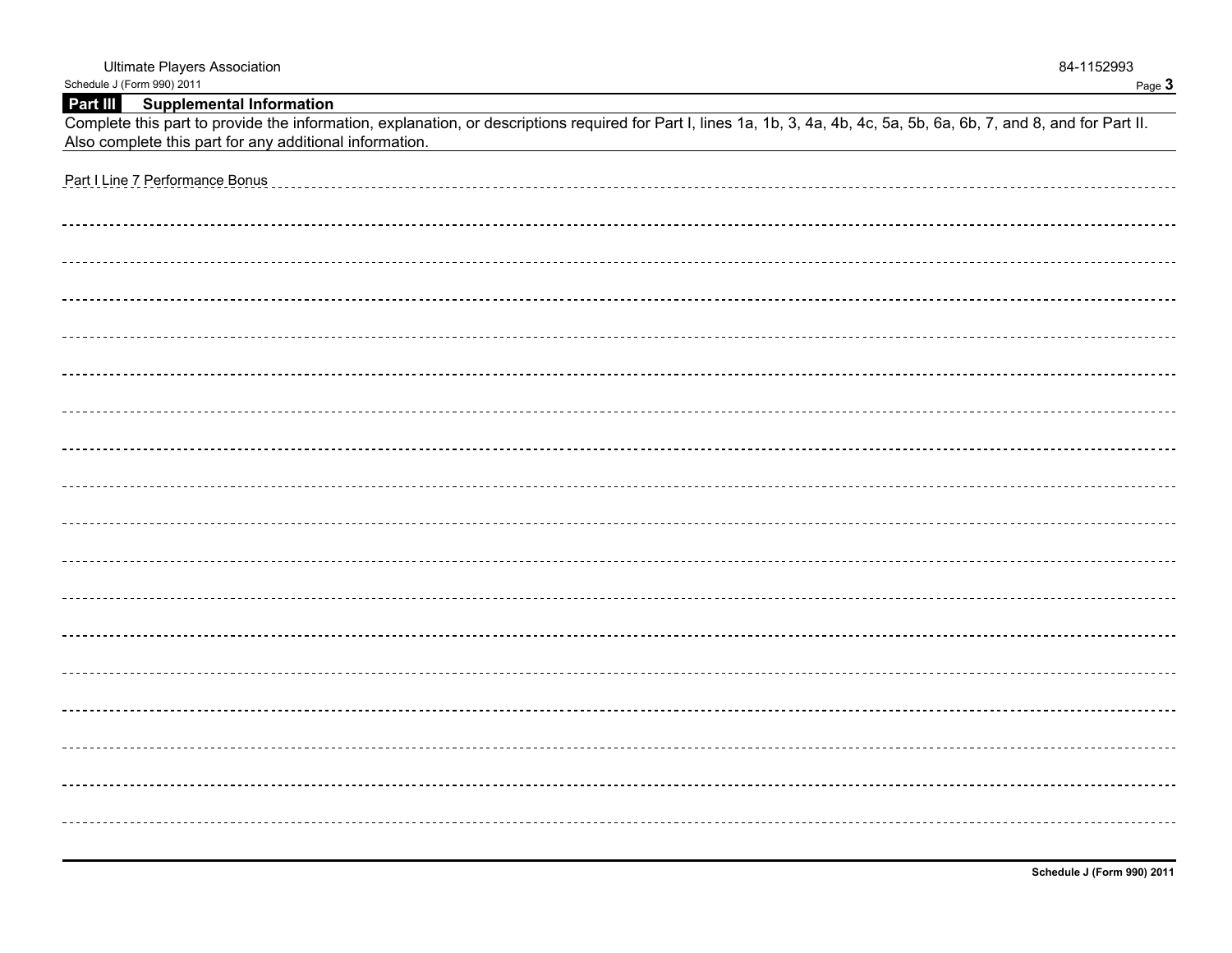# **SCHEDULE M** OMB No. 1545-0047 **(Form 990) Noncash Contributions**

**Complete if the organizations answered "Yes" on Form 990, Part IV, lines 29 or 30. Open To Public** Department of the Treasury



Internal Revenue Service **Attach to Form 990. Inspection**

Ultimate Players Association **84-1152993** 

| <u>Jilillale i Tayers Association</u> |                          |  |  |
|---------------------------------------|--------------------------|--|--|
| Part I                                | <b>Types of Property</b> |  |  |

**Employer identification number** 

|              |                                                                                                                                      | (a)<br>Check if<br>applicable | (b)<br>Number of contributions or<br>items contributed                                             | (c)<br>Noncash contribution<br>amounts reported on<br>Form 990, Part VIII, line 1g | (d)<br>Method of determining<br>noncash contribution amounts |
|--------------|--------------------------------------------------------------------------------------------------------------------------------------|-------------------------------|----------------------------------------------------------------------------------------------------|------------------------------------------------------------------------------------|--------------------------------------------------------------|
| -1           | Art—Works of art                                                                                                                     |                               |                                                                                                    |                                                                                    |                                                              |
| $\mathbf{2}$ | Art—Historical treasures                                                                                                             |                               |                                                                                                    |                                                                                    |                                                              |
| 3            | Art-Fractional interests                                                                                                             |                               |                                                                                                    |                                                                                    |                                                              |
| 4            | Books and publications                                                                                                               |                               |                                                                                                    |                                                                                    |                                                              |
|              | Clothing and household                                                                                                               |                               |                                                                                                    |                                                                                    |                                                              |
| 5            | $goods$ .                                                                                                                            |                               |                                                                                                    |                                                                                    |                                                              |
|              | Cars and other vehicles                                                                                                              |                               |                                                                                                    |                                                                                    |                                                              |
| 6            |                                                                                                                                      |                               |                                                                                                    |                                                                                    |                                                              |
| 7            | Boats and planes                                                                                                                     |                               |                                                                                                    |                                                                                    |                                                              |
| 8            | Intellectual property                                                                                                                |                               |                                                                                                    |                                                                                    |                                                              |
| 9            | Securities-Publicly traded                                                                                                           |                               |                                                                                                    |                                                                                    |                                                              |
| 10           | Securities-Closely held stock                                                                                                        |                               |                                                                                                    |                                                                                    |                                                              |
| 11           | Securities-Partnership, LLC,                                                                                                         |                               |                                                                                                    |                                                                                    |                                                              |
|              | or trust interests                                                                                                                   |                               |                                                                                                    |                                                                                    |                                                              |
| 12           | Securities-Miscellaneous                                                                                                             |                               |                                                                                                    |                                                                                    |                                                              |
| 13           | Qualified conservation                                                                                                               |                               |                                                                                                    |                                                                                    |                                                              |
|              | contribution-Historic                                                                                                                |                               |                                                                                                    |                                                                                    |                                                              |
|              | structures                                                                                                                           |                               |                                                                                                    |                                                                                    |                                                              |
| 14           | Qualified conservation<br>contribution-Other                                                                                         |                               |                                                                                                    |                                                                                    |                                                              |
| 15           | Real estate-Residential                                                                                                              |                               |                                                                                                    |                                                                                    |                                                              |
| 16           | Real estate-Commercial                                                                                                               |                               |                                                                                                    |                                                                                    |                                                              |
| 17           | Real estate—Other                                                                                                                    |                               |                                                                                                    |                                                                                    |                                                              |
| 18           | Collectibles                                                                                                                         |                               |                                                                                                    |                                                                                    |                                                              |
| 19           | Food inventory                                                                                                                       |                               |                                                                                                    |                                                                                    |                                                              |
| 20           | Drugs and medical supplies                                                                                                           | $\mathsf{X}$                  | 1,500                                                                                              |                                                                                    | 120,000 market value                                         |
| 21           | Taxidermy                                                                                                                            |                               |                                                                                                    |                                                                                    |                                                              |
| 22           | Historical artifacts                                                                                                                 |                               |                                                                                                    |                                                                                    |                                                              |
| 23           |                                                                                                                                      |                               |                                                                                                    |                                                                                    |                                                              |
|              | Scientific specimens                                                                                                                 |                               |                                                                                                    |                                                                                    |                                                              |
| 24           | Archeological artifacts                                                                                                              |                               | $\Omega$                                                                                           |                                                                                    |                                                              |
| 25           |                                                                                                                                      |                               |                                                                                                    | 0                                                                                  |                                                              |
| 26           |                                                                                                                                      |                               | $\Omega$                                                                                           | $\mathbf{0}$                                                                       |                                                              |
| 27           | Other $\blacktriangleright$ ( $\ldots$ ,,,,,,,,,,,,,,,,,,,)                                                                          |                               | $\Omega$                                                                                           | $\mathbf{0}$                                                                       |                                                              |
| 28           | Other $\blacktriangleright$ (                                                                                                        |                               | $\Omega$                                                                                           | $\Omega$                                                                           |                                                              |
| 29           | Number of Forms 8283 received by the organization during the tax year for contributions for                                          |                               |                                                                                                    |                                                                                    |                                                              |
|              | which the organization completed Form 8283, Part IV, Donee Acknowledgment                                                            |                               |                                                                                                    |                                                                                    | 29                                                           |
|              |                                                                                                                                      |                               |                                                                                                    |                                                                                    | Yes<br><b>No</b>                                             |
|              | 30a During the year, did the organization receive by contribution any property reported in Part I, lines 1-28                        |                               |                                                                                                    |                                                                                    |                                                              |
|              | that it must hold for at least three years from the date of the initial contribution, and which is not                               |                               |                                                                                                    |                                                                                    |                                                              |
|              |                                                                                                                                      |                               |                                                                                                    |                                                                                    | 30a<br>Χ                                                     |
|              | <b>b</b> If "Yes," describe the arrangement in Part II.                                                                              |                               |                                                                                                    |                                                                                    |                                                              |
| 31           | Does the organization have a gift acceptance policy that requires the review of any non-standard                                     |                               |                                                                                                    |                                                                                    | $\boldsymbol{X}$<br>31                                       |
|              | 32a Does the organization hire or use third parties or related organizations to solicit, process, or sell<br>noncash contributions?. |                               | والمتعاونة والمتعاونة والمتعاونة والمتعاونة والمتعاونة والمتعاونة والمتعاونة والمتعاونة والمتعاونة |                                                                                    | 32a<br>X.                                                    |
| b            | If "Yes," describe in Part II.                                                                                                       |                               |                                                                                                    |                                                                                    |                                                              |
| 33           | If the organization did not report an amount in column (c) for a type of property for which column (a) is                            |                               |                                                                                                    |                                                                                    |                                                              |
|              | checked, describe in Part II.                                                                                                        |                               |                                                                                                    |                                                                                    |                                                              |

**For Paperwork Reduction Act Notice, see the Instructions for Form 990. Schedule M (Form 990) (2011)** (HTA)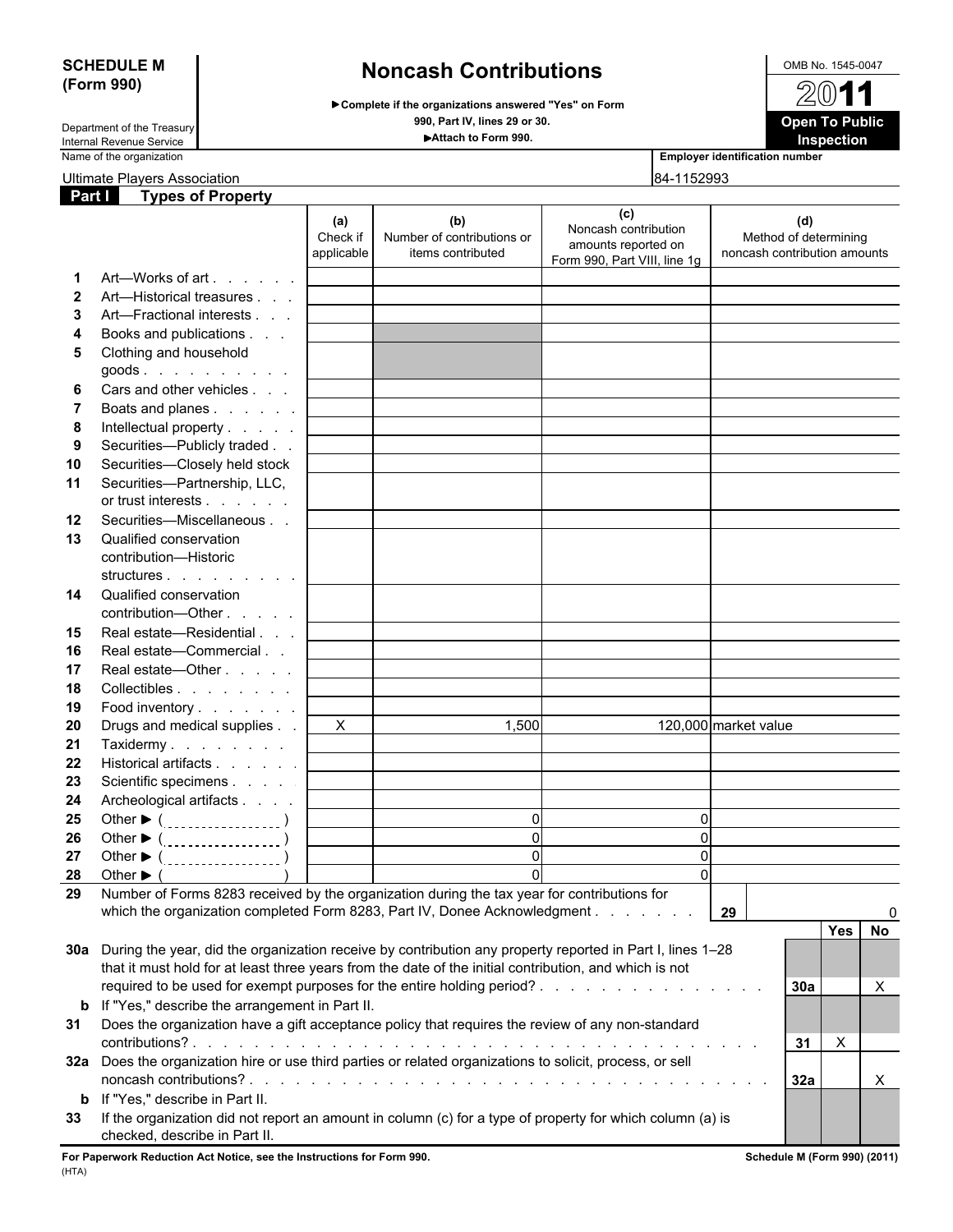| Schedule M (Form 990) (<br>2011) ،<br>Ultimate<br>e Plavers Association | 1152993<br>84.<br>-<br>D<br>Page. |
|-------------------------------------------------------------------------|-----------------------------------|
|-------------------------------------------------------------------------|-----------------------------------|

**Part II Supplemental Information.** Complete this part to provide the information required by Part I, lines 30b, 32b, and 33, and whether the organization is reporting in Part I, column (b), the number of contributions, the number of items received, or a combination of both. Also complete this part for any additional information.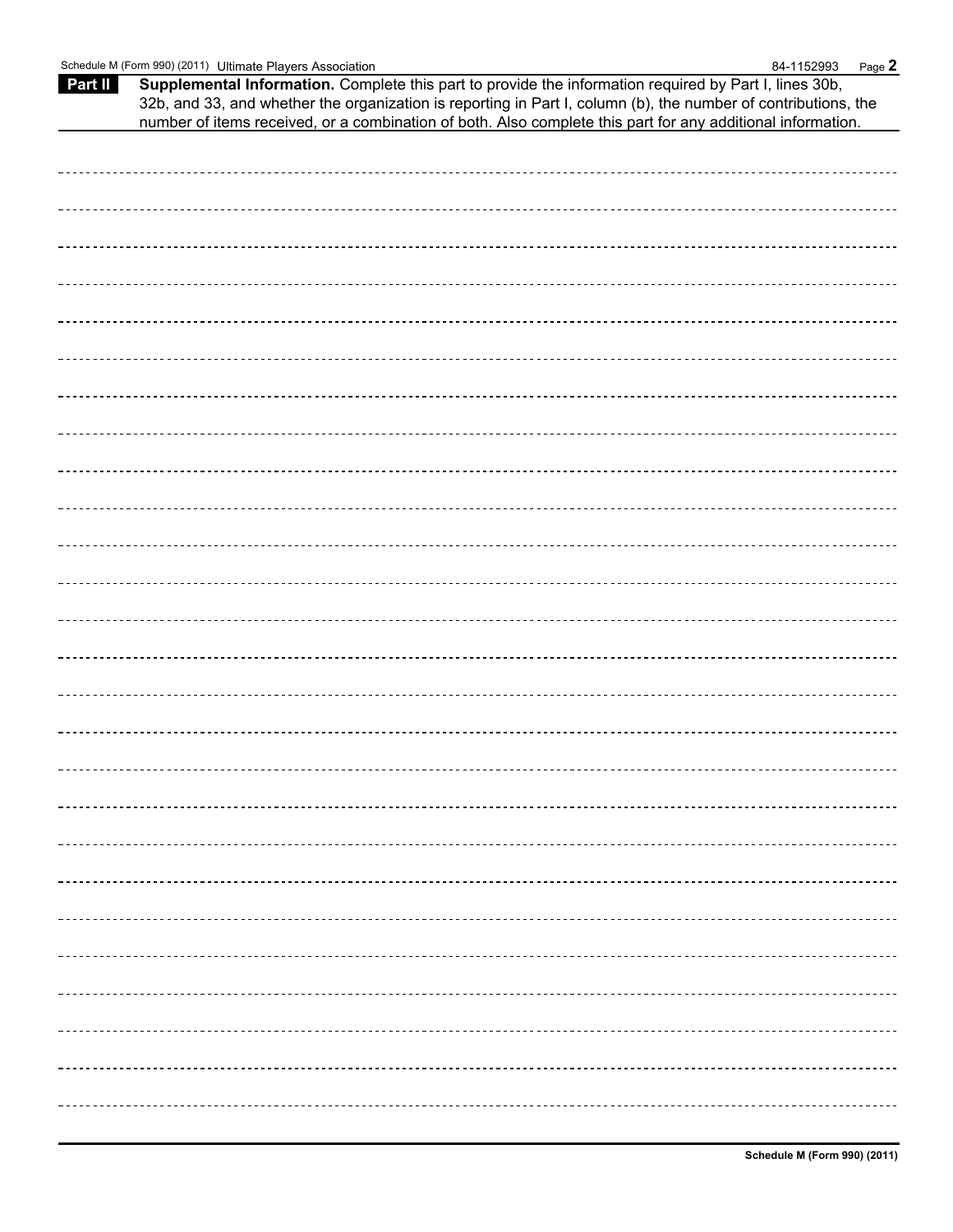| <b>SCHEDULE O</b>   |  |  |
|---------------------|--|--|
| (Form 990 or 990-FZ |  |  |

Department of the Treasury

# **SCHEDULE O** OMB No. 1545-0047 **(Form 990 or 990-EZ) Supplemental Information to Form 990 or 990-EZ**

**Complete to provide information for responses to specific questions on**<br>Internal Revenue Service **Complete Treasury Form 990 or 990-EZ or to provide any additional information.<br>Internal Revenue Service Form 990 or 990-EZ or to provide any additional information. Attach to Form 990 or 990-EZ.**

| UMB NO. 1545-0047     |  |
|-----------------------|--|
| 2011                  |  |
| <b>Open to Public</b> |  |
| Inenaction            |  |

| internal Revenue Service<br>Name of the organization                                                | <b>Employer identification number</b> |
|-----------------------------------------------------------------------------------------------------|---------------------------------------|
| <b>Ultimate Players Association</b>                                                                 | 84-1152993                            |
| <u> Form 990, Part III, Line 4d:  Program Service Expenses: 179,639, Grants and allocations: 0,</u> |                                       |
| <u> Revenue: 25.630 Coaching, Youth and Observer development: Develop instructional materials,</u>  |                                       |
| tools and programs to foster growth and knowledge at the youth level and train certified            |                                       |
| <u>coaches and observers for all levels. __ Revenue includes youth/coaching development</u>         |                                       |
| <u>Expenses include youth development, coaching development and observer development</u>            |                                       |
| <u>Form 990, Part III, Line 4d: Program Service Expenses: 45,163, Grants and allocations: 0.</u>    |                                       |
| Revenue: 200 International development: Foster growth of the international Ultimate community       |                                       |
| <u>through competition and play at the international level. Revenue includes national teams </u>    |                                       |
| Expenses include international and national teams                                                   |                                       |
| <u>Form 990 Part VI Section B Line 12 At each board meeting any director with a conflict of</u>     |                                       |
| interest is required to disclose that conflict.                                                     |                                       |
| Form 990 Part VI Section B Line 10a A copy of the tax return was circulated to the entire           |                                       |
| board of directors for comment.                                                                     |                                       |
| <u>Form 990 Part VI Section B Line 15 The Board of Directors has a closed personnel session and</u> |                                       |
| decides on compensation and hiring issues.                                                          |                                       |
|                                                                                                     |                                       |
|                                                                                                     |                                       |
|                                                                                                     |                                       |
|                                                                                                     |                                       |
|                                                                                                     |                                       |
|                                                                                                     |                                       |
|                                                                                                     |                                       |
|                                                                                                     |                                       |
|                                                                                                     |                                       |
|                                                                                                     |                                       |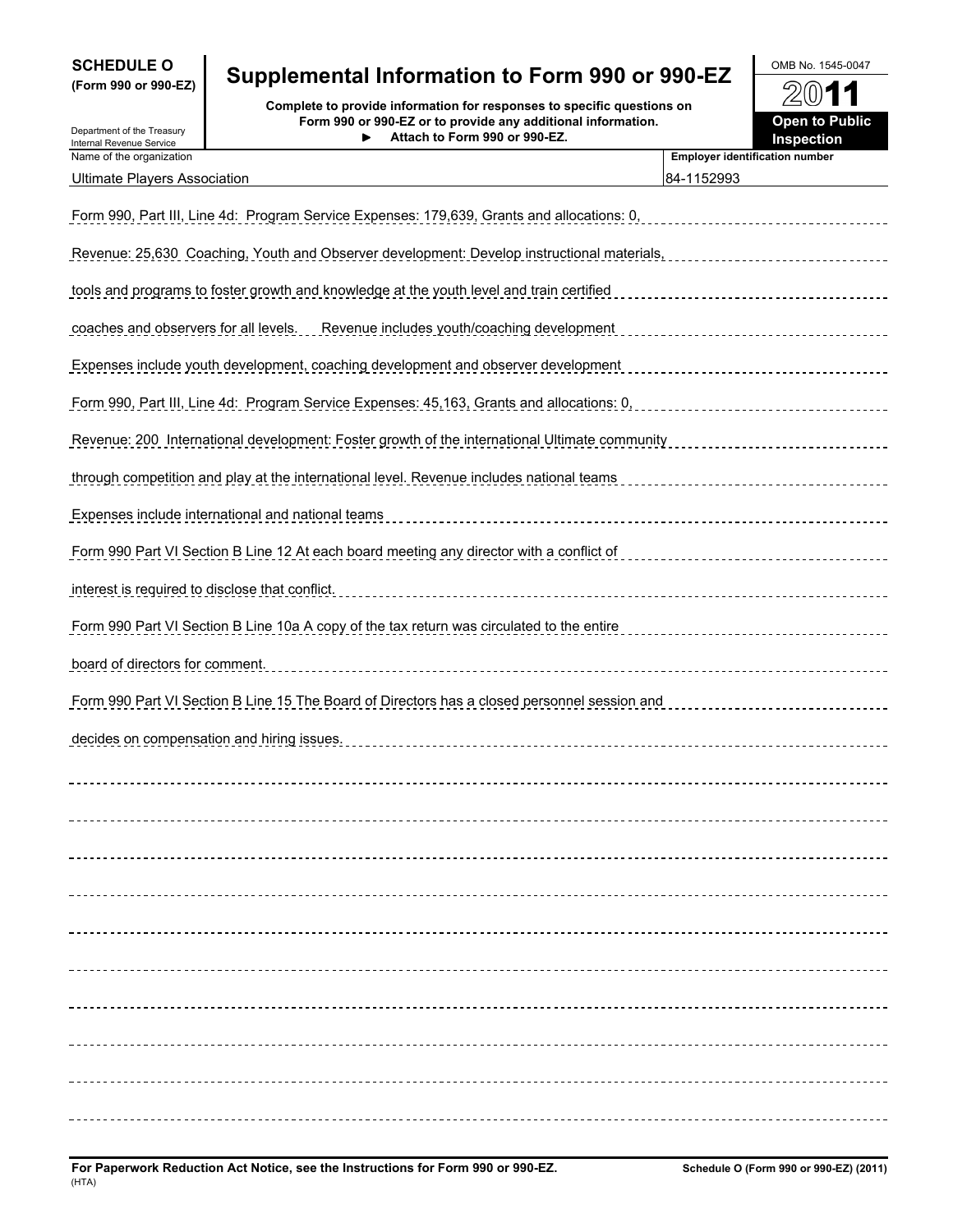| Schedule O (Form 990 or 990-EZ) (2011)<br>Name of the organization | Page 2<br><b>Employer identification number</b> |
|--------------------------------------------------------------------|-------------------------------------------------|
| <b>Ultimate Players Association</b>                                | 84-1152993                                      |
|                                                                    |                                                 |
|                                                                    |                                                 |
|                                                                    |                                                 |
|                                                                    |                                                 |
|                                                                    |                                                 |
|                                                                    |                                                 |
|                                                                    |                                                 |
|                                                                    |                                                 |
|                                                                    |                                                 |
|                                                                    |                                                 |
|                                                                    |                                                 |
|                                                                    |                                                 |
|                                                                    |                                                 |
|                                                                    |                                                 |
|                                                                    |                                                 |
|                                                                    |                                                 |
|                                                                    |                                                 |
|                                                                    |                                                 |
|                                                                    |                                                 |
|                                                                    |                                                 |
|                                                                    |                                                 |
|                                                                    |                                                 |
|                                                                    |                                                 |
|                                                                    |                                                 |
|                                                                    |                                                 |
|                                                                    |                                                 |
|                                                                    |                                                 |
|                                                                    |                                                 |
|                                                                    |                                                 |
|                                                                    |                                                 |
|                                                                    |                                                 |
|                                                                    |                                                 |
|                                                                    |                                                 |
|                                                                    |                                                 |
|                                                                    |                                                 |
|                                                                    |                                                 |
|                                                                    |                                                 |
|                                                                    |                                                 |
|                                                                    |                                                 |
|                                                                    |                                                 |
|                                                                    |                                                 |
|                                                                    |                                                 |
|                                                                    |                                                 |
|                                                                    |                                                 |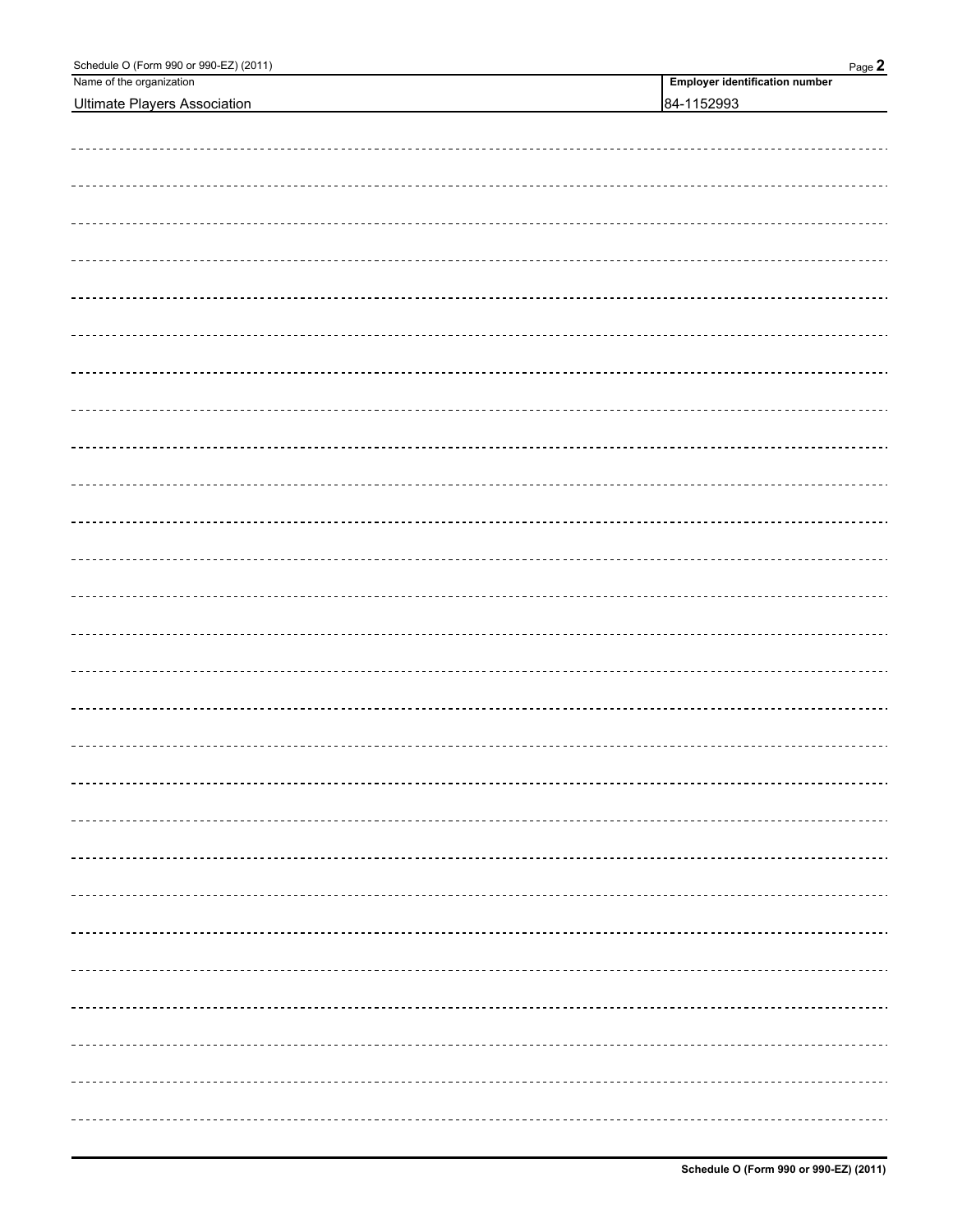# **Application for Extension of Time To File an** Form **8868 Exempt Organization Return**

Department of the Treasury **File a separate application for each return.** 

If you are filing for an Automatic 3-Month Extension, complete only Part I and check this box . . . . . . . . . . .

 $\bullet$ If you are filing for an **Additional (Not Automatic) 3-Month Extension, complete only Part II** (on page 2 of this form).

*Do not complete Part II unless* you have already been granted an automatic 3-month extension on a previously filed Form 8868.

**Electronic filing** *(e-file).* You can electronically file Form 8868 if you need a 3-month automatic extension of time to file (6 months for a corporation required to file Form 990-T), or an additional (not automatic) 3-month extension of time. You can electronically file Form 8868 to request an extension of time to file any of the forms listed in Part I or Part II with the exception of Form 8870, Information Return for Transfers Associated With Certain Personal Benefit Contracts, which must be sent to the IRS in paper format (see instructions). For more details on the electronic filing of this form, visit *www.irs.gov/efile* and click on *e-file for Charities & Nonprofits.*

**Part I** Automatic 3-Month Extension of Time. Only submit original (no copies needed).

A corporation required to file Form 990-T and requesting an automatic 6-month extension—check this box and complete Part I only . . . . . . . . . . . . . . . . . . . . . . . . . . . . . . . . . . . . . . . . . . . . . . . . . . . . . . .

*All other corporations (including 1120-C filers), partnerships, REMICs, and trusts must use Form 7004 to request an extension of time to file income tax returns.*

|                            |                                                                                          | Enter filer's identifying number, see instructions |
|----------------------------|------------------------------------------------------------------------------------------|----------------------------------------------------|
| Type or                    | Name of exempt organization or other filer, see instructions.                            | Employer identification number (EIN) or            |
| print                      | Ultimate Players Association                                                             | X<br>84-1152993                                    |
| File by the                | Number, street, and room or suite no. If a P.O. box, see instructions.                   | Social security number (SSN)                       |
| due date for               | 4730 Table Mesa Drive, Room No. I-200C                                                   |                                                    |
| filing your<br>return. See | City, town or post office, state, and ZIP code. For a foreign address, see instructions. |                                                    |
| instructions.              | Boulder                                                                                  | 80305<br>CO                                        |

Enter the Return code for the return that this application is for (file a separate application for each return).  $\ldots \ldots$ 

| Application                                  |      | Return Application       | Return |
|----------------------------------------------|------|--------------------------|--------|
| <b>Is For</b>                                | Code | <b>I</b> Is For          | Code   |
| Form 990                                     | 01   | Form 990-T (corporation) | 07     |
| Form 990-BL                                  | 02   | Form 1041-A              | 08     |
| Form 990-EZ                                  | 01   | Form 4720                | 09     |
| Form 990-PF                                  | 04   | Form 5227                | 10     |
| Form 990-T (sec. $401(a)$ or $408(a)$ trust) | 05   | Form 6069                | 44     |
| Form 990-T (trust other than above)          | 06   | Form 8870                | 12     |

| • The books are in the care of $\blacktriangleright$ The Association                                                                          |  |  |  |  |  |  |
|-----------------------------------------------------------------------------------------------------------------------------------------------|--|--|--|--|--|--|
| Telephone No. ▶ 303.447.3472<br>FAX No. $▶$                                                                                                   |  |  |  |  |  |  |
|                                                                                                                                               |  |  |  |  |  |  |
| • If this is for a Group Return, enter the organization's four digit Group Exemption Number (GEN)<br>lf this is                               |  |  |  |  |  |  |
| for the whole group, check this box $\blacktriangleright$ . If it is for part of the group, check this box $\blacktriangleright$ and attach a |  |  |  |  |  |  |
| list with the names and EINs of all members the extension is for.                                                                             |  |  |  |  |  |  |
| I request an automatic 3-month (6 months for a corporation required to file Form 990-T) extension of time                                     |  |  |  |  |  |  |
| 8/15/2012, to file the exempt organization return for the organization named above. The extension<br>until                                    |  |  |  |  |  |  |
| is for the organization's return for:                                                                                                         |  |  |  |  |  |  |

 $\blacktriangleright$   $\mid$  X  $\mid$  calendar year 2011 or

(HTA)

|                | tax year beginning<br>and ending                                                                                                             |    |  |
|----------------|----------------------------------------------------------------------------------------------------------------------------------------------|----|--|
| $\overline{2}$ | Initial return<br>Final return<br>If the tax year entered in line 1 is for less than 12 months, check reason:<br>Change in accounting period |    |  |
| За             | If this application is for Form 990-BL, 990-PF, 990-T, 4720, or 6069, enter the tentative tax, less any                                      |    |  |
|                | nonrefundable credits. See instructions.                                                                                                     | 3a |  |
| b              | If this application is for Form 990-PF, 990-T, 4720, or 6069, enter any refundable credits and                                               |    |  |
|                | estimated tax payments made. Include any prior year overpayment allowed as a credit.                                                         | 3b |  |
|                | Balance due. Subtract line 3b from line 3a. Include your payment with this form, if required, by using                                       |    |  |

EFTPS (Electronic Federal Tax Payment System). See instructions. **30 1 13 c | \$** 0 13 c | \$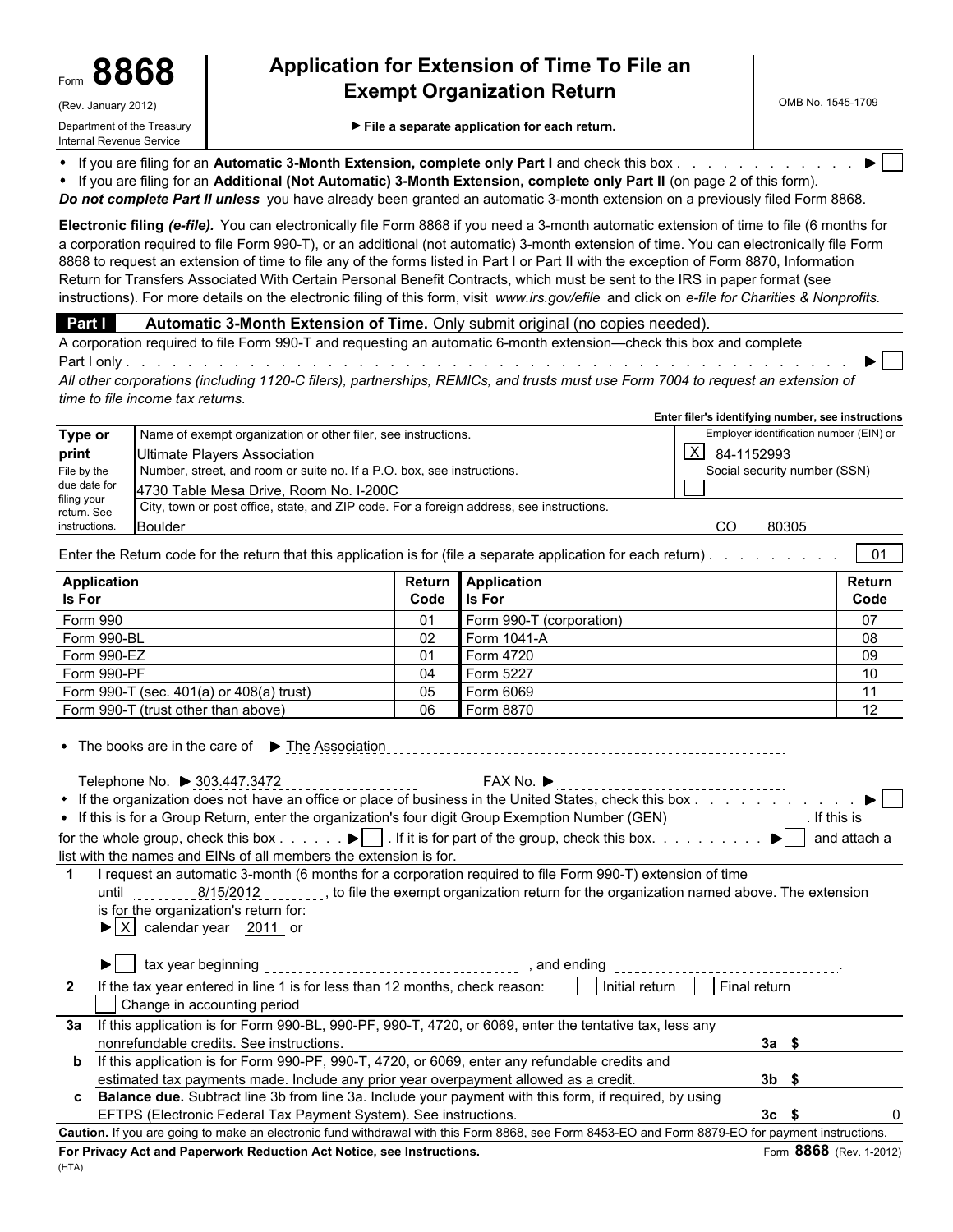## **Part VIII, Lines 1a-h (990) - Contributions, Gifts, Grants, and Other Amounts**

|                                                                                   | Cash      | <b>Noncash</b> |
|-----------------------------------------------------------------------------------|-----------|----------------|
|                                                                                   |           |                |
|                                                                                   | 1,465,347 |                |
|                                                                                   |           |                |
|                                                                                   |           |                |
|                                                                                   |           |                |
| 6 All other contributions, gifts, grants, and similar amounts not included above: |           |                |
| Corporate sponsorships                                                            | 233.844   | 120,000        |
| Donations                                                                         | 13.235    |                |
|                                                                                   |           |                |
|                                                                                   |           |                |
|                                                                                   | 247.079   | 120.000        |
| 7 Total                                                                           | 1.712.426 | 120.000        |
|                                                                                   |           |                |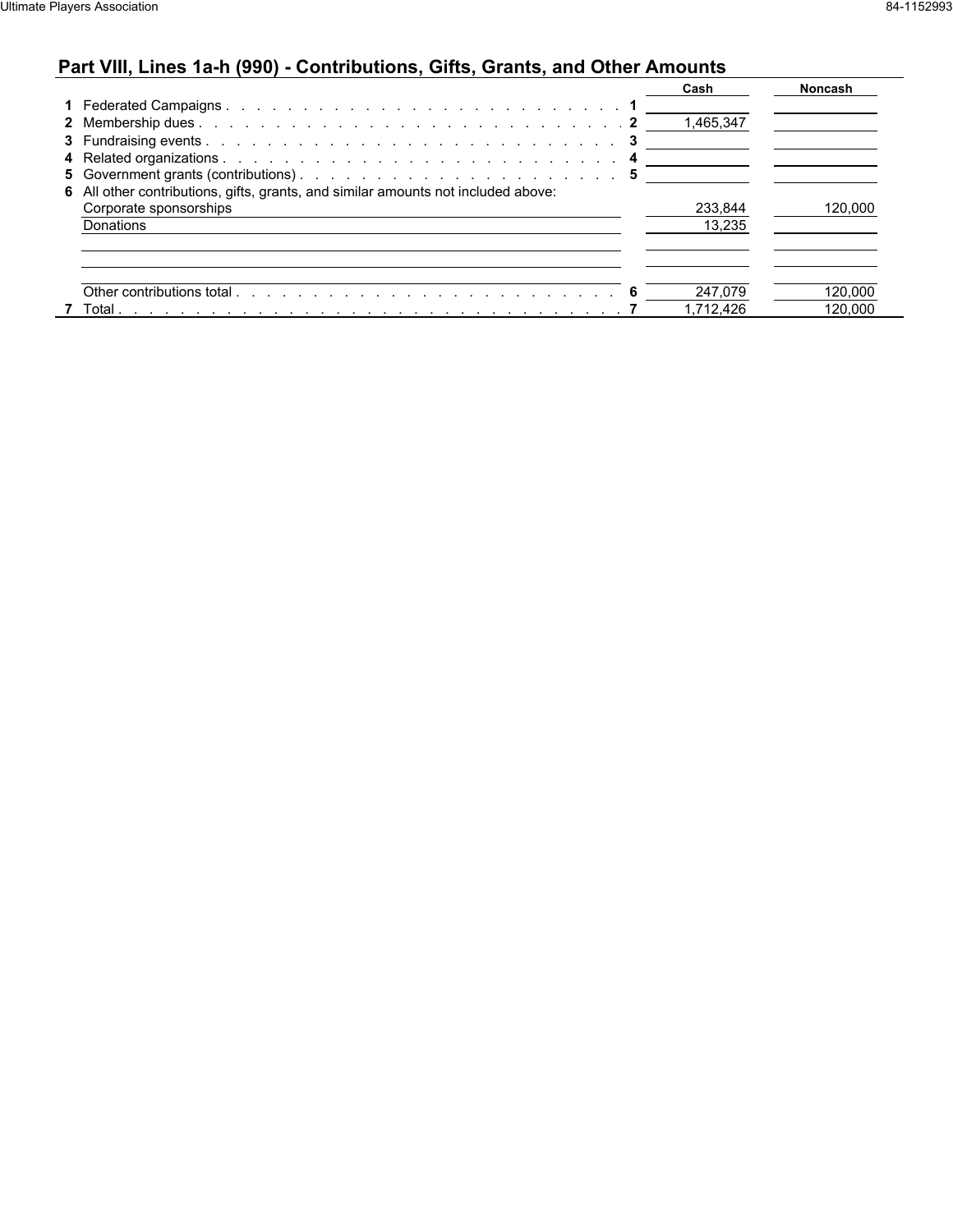| Part VIII, Line 10 (990) - Gross Sales of Inventory | 39,722      | 36,520     | 3,202          |
|-----------------------------------------------------|-------------|------------|----------------|
|                                                     |             | Cost of    |                |
| Category                                            | Gross Sales | Goods Sold | Net            |
| Disks, rulebooks, videos and posters<br>1           | 39,722      | 36,520     | 3,202          |
| $\mathbf 2$                                         |             |            |                |
| 3                                                   |             |            |                |
| 4                                                   |             |            |                |
| 5                                                   |             |            |                |
| 6                                                   |             |            | n.             |
| 7                                                   |             |            |                |
| 8                                                   |             |            | $\overline{0}$ |
| 9                                                   |             |            |                |
| 10                                                  |             |            |                |
| 11                                                  |             |            |                |
| 12                                                  |             |            |                |
| 13                                                  |             |            | n              |
| 14                                                  |             |            | n              |
| 15                                                  |             |            |                |
| 16                                                  |             |            |                |
| 17                                                  |             |            |                |
| 18                                                  |             |            | O.             |
| 19                                                  |             |            | 0              |
| 20                                                  |             |            | 0              |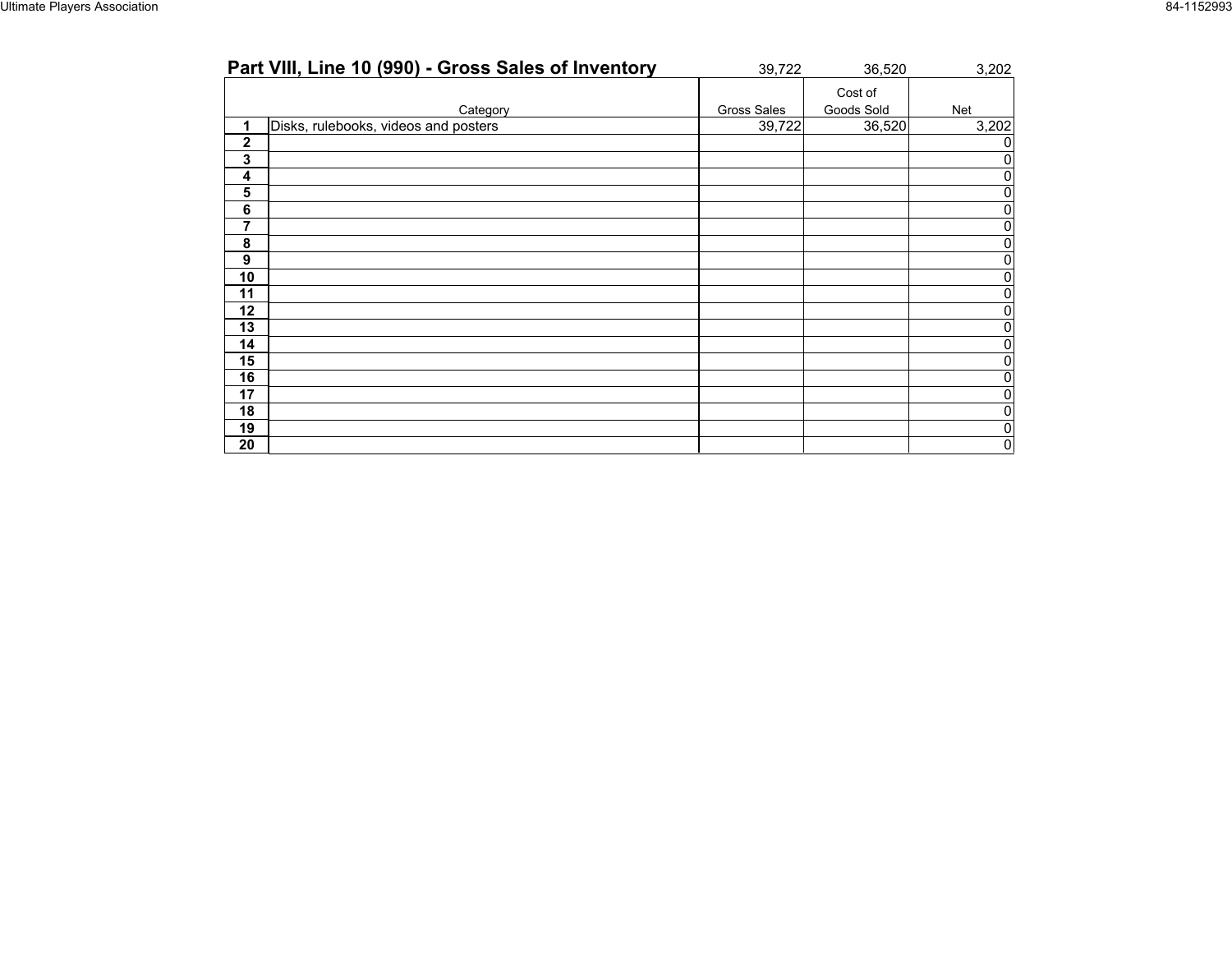## **Part IX, Line 22 (990) - Depreciation, Depletion, and Amortization**

|         |                |  |  | (A)    | (B)      | (C          | (D)         |
|---------|----------------|--|--|--------|----------|-------------|-------------|
|         |                |  |  | Total  | Program  | Management  | Fundraising |
|         |                |  |  |        | services | and general |             |
|         | Depreciation   |  |  | 21,049 | 18.671   | 2,378       |             |
|         | 2 Depletion    |  |  |        |          |             |             |
|         | 3 Amortization |  |  |        |          |             |             |
| 4 Total |                |  |  | 21,049 | 18.671   | 2.378       |             |

## **Part X, Line 4 (990) - Accounts Receivable**

|    |                                                    |           | Accounts receivable |        | Allowance for doubtful accounts |        |  |  |  |
|----|----------------------------------------------------|-----------|---------------------|--------|---------------------------------|--------|--|--|--|
|    |                                                    | Beginning |                     | End    | Beginning                       | End    |  |  |  |
|    | 1 Accounts Recievable                              |           | 71,640              | 28,112 | 10,000                          | 10,000 |  |  |  |
|    |                                                    |           |                     |        |                                 |        |  |  |  |
|    |                                                    |           |                     |        |                                 |        |  |  |  |
|    |                                                    |           |                     |        |                                 |        |  |  |  |
|    |                                                    |           |                     |        |                                 |        |  |  |  |
|    |                                                    |           |                     |        |                                 |        |  |  |  |
|    |                                                    |           |                     |        |                                 |        |  |  |  |
|    |                                                    |           |                     |        |                                 |        |  |  |  |
|    |                                                    |           |                     |        |                                 |        |  |  |  |
| 10 |                                                    | 10        |                     |        |                                 |        |  |  |  |
|    | 11 Total accounts receivable<br><u>.</u> <b>11</b> |           | 71,640              | 28,112 | 10,000                          | 10,000 |  |  |  |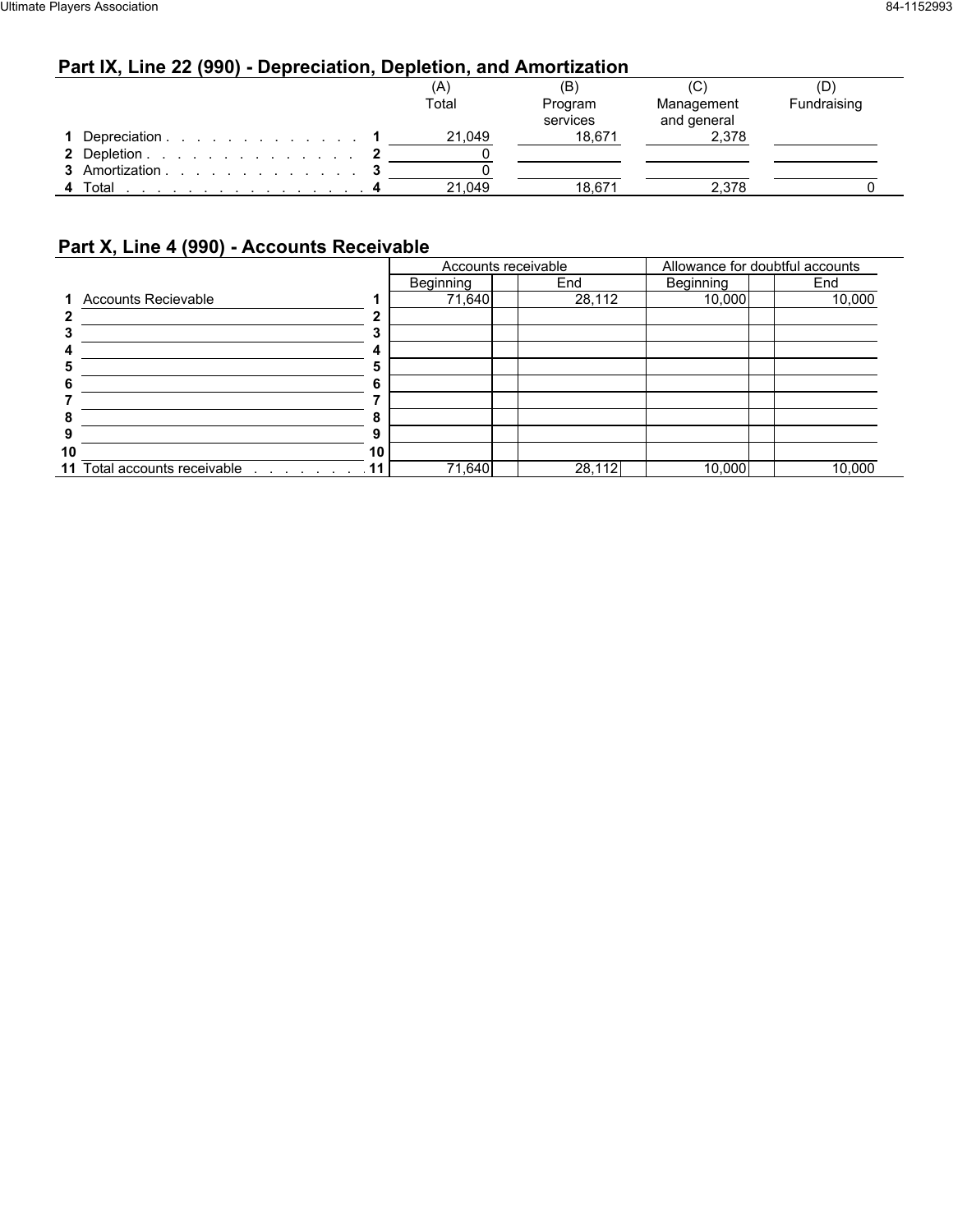## **Part X, Lines 10a and 10b (990) - Land, Buildings, and Equipment**

|                          |           |                  |      |                  |           |           |       |            |          | 151,175        | 82,924       | 95,012       | $-8,962$    | 62,793    | 47,201         |
|--------------------------|-----------|------------------|------|------------------|-----------|-----------|-------|------------|----------|----------------|--------------|--------------|-------------|-----------|----------------|
|                          |           |                  |      |                  | Leasehold |           |       | Check if   | Check if |                | Beginning    | Ending       |             |           |                |
|                          |           |                  |      |                  | Improve-  |           |       | Investment | Asset    | Cost/Other     | Accumulated  | Accumulated  | Disposals/  | Beginning | Ending         |
|                          |           | Category or Item | Land | <b>Buildings</b> | ments     | Equipment | Other | Asset      | Disposed | Basis          | Depreciation | Depreciation | Adjustments | Balance   | Balance        |
|                          | Equipment |                  |      |                  |           | X         |       |            |          | 151,175        | 82,924       | 95,012       | $-8,962$    | 62,793    | 47,201         |
| $\mathbf{2}$             |           |                  |      |                  |           |           |       |            |          |                |              |              |             |           | $\overline{0}$ |
| 3                        |           |                  |      |                  |           |           |       |            |          |                |              |              |             |           | $\overline{0}$ |
| 4                        |           |                  |      |                  |           |           |       |            |          |                |              |              |             |           | $\overline{0}$ |
| 5                        |           |                  |      |                  |           |           |       |            |          |                | $\Omega$     |              |             | $\Omega$  | $\overline{0}$ |
| 6                        |           |                  |      |                  |           |           |       |            |          | $\Omega$       |              |              |             |           | $\overline{0}$ |
| $\overline{\phantom{a}}$ |           |                  |      |                  |           |           |       |            |          | $\Omega$       | $\Omega$     |              |             | $\Omega$  | 0              |
| 8                        |           |                  |      |                  |           |           |       |            |          |                | $\Omega$     |              |             |           | 0              |
| 9                        |           |                  |      |                  |           |           |       |            |          | 0              | $\Omega$     |              |             | $\Omega$  | $\overline{0}$ |
| 10                       |           |                  |      |                  |           |           |       |            |          | $\Omega$       | $\Omega$     |              |             |           | $\overline{0}$ |
| 11                       |           |                  |      |                  |           |           |       |            |          | $\overline{0}$ | $\Omega$     |              |             | $\Omega$  | $\overline{0}$ |
| 12                       |           |                  |      |                  |           |           |       |            |          | $\Omega$       | $\mathbf 0$  |              |             | 0         | $\overline{0}$ |
| 13                       |           |                  |      |                  |           |           |       |            |          | $\Omega$       | $\Omega$     |              |             |           | $\overline{0}$ |
| 14                       |           |                  |      |                  |           |           |       |            |          | $\mathbf{0}$   | $\Omega$     |              |             |           | $\overline{0}$ |
| 15                       |           |                  |      |                  |           |           |       |            |          |                |              |              |             |           | $\overline{0}$ |
| 16                       |           |                  |      |                  |           |           |       |            |          | $\Omega$       | $\Omega$     |              |             | $\Omega$  | $\mathbf{0}$   |
| 17                       |           |                  |      |                  |           |           |       |            |          | $\Omega$       | $\Omega$     |              |             |           | $\overline{0}$ |
| 18                       |           |                  |      |                  |           |           |       |            |          | 0              | $\Omega$     |              |             | $\Omega$  | 0              |
| 19                       |           |                  |      |                  |           |           |       |            |          | 0              | $\mathbf 0$  |              |             | $\Omega$  | $\overline{0}$ |
| 20                       |           |                  |      |                  |           |           |       |            |          | $\mathbf{0}$   | $\mathbf 0$  |              |             | $\Omega$  | 0              |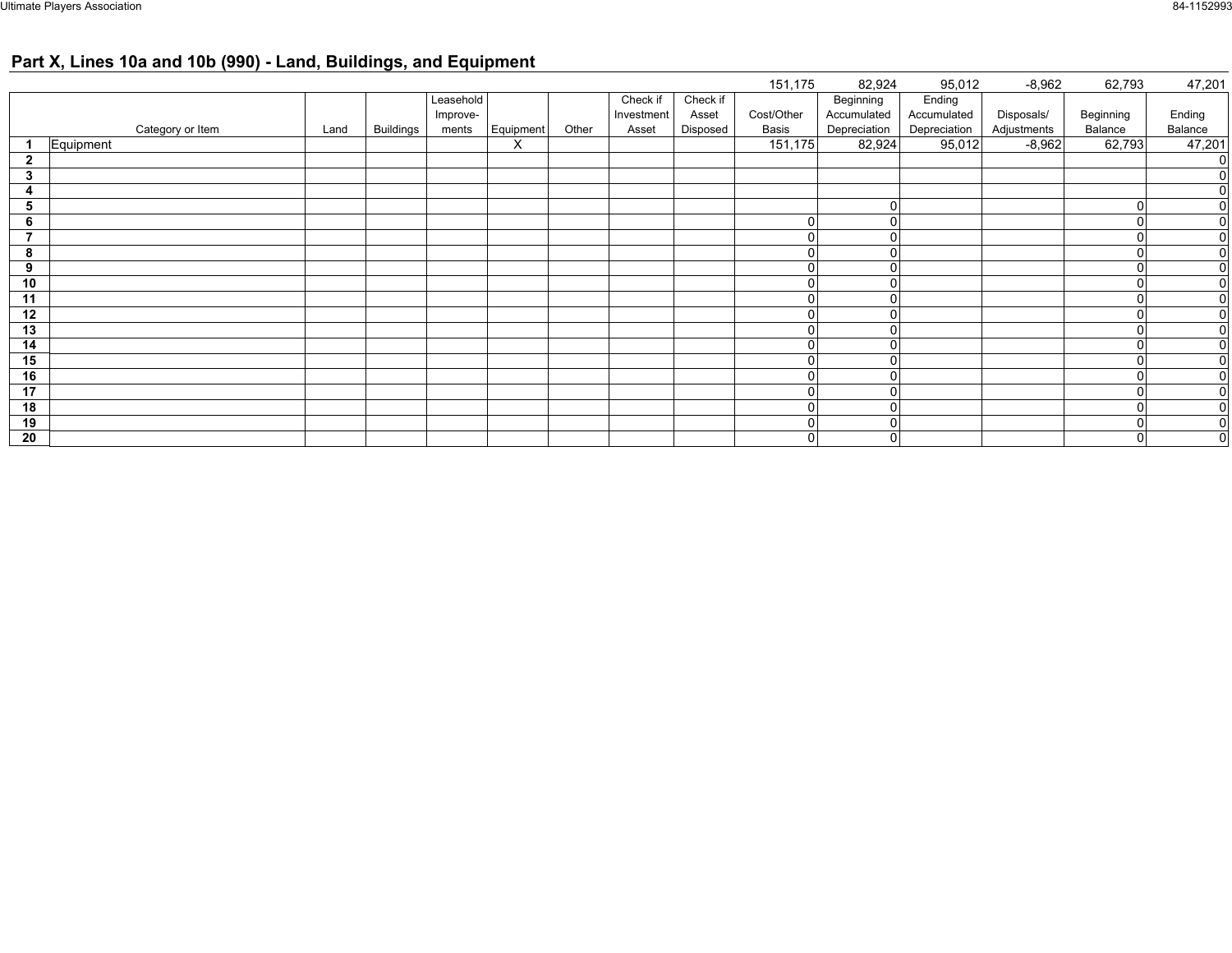| Part X, Line 15 (990) - Other Assets | 3,500     | 3,500 |
|--------------------------------------|-----------|-------|
| Description                          | Beginning | End   |
| Security Deposit<br>1                | 2,200     | 2,200 |
| $\mathbf 2$<br>Trademarks            | 1,300     | 1,300 |
| 3                                    |           |       |
| 4                                    |           |       |
| 5                                    |           |       |
| $\bf 6$                              |           |       |
| 7                                    |           |       |
| 8                                    |           |       |
| 9                                    |           |       |
| 10                                   |           |       |
| 11                                   |           |       |
| 12                                   |           |       |
| 13                                   |           |       |
| 14                                   |           |       |
| 15                                   |           |       |
| 16                                   |           |       |
| 17                                   |           |       |
| 18                                   |           |       |
| 19                                   |           |       |
| 20                                   |           |       |